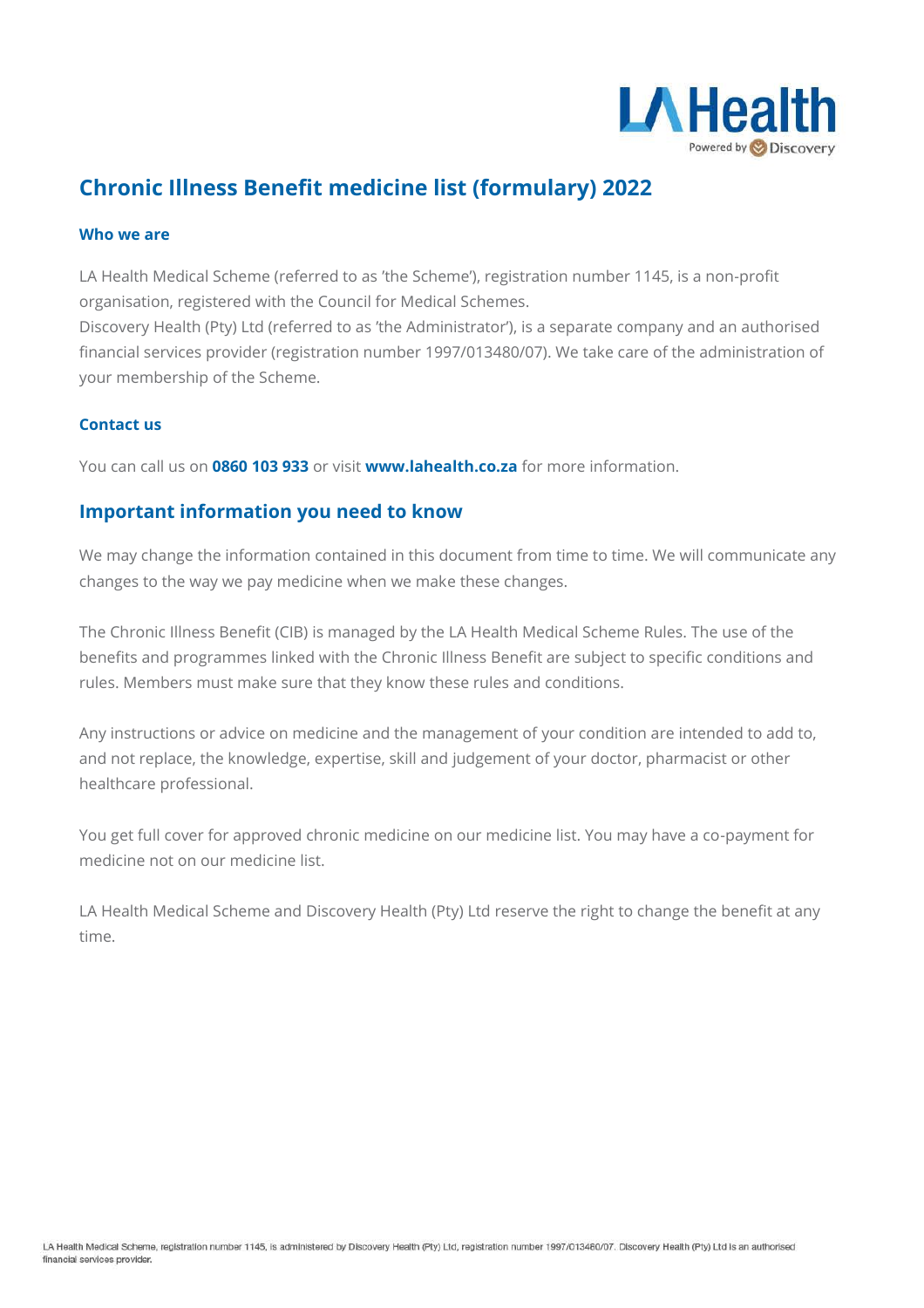

### **Explanation of terms**

#### **Active ingredient**

This is the main substance in a medicine that is responsible for the clinical action on a human body.

#### **Benefit year**

A benefit year refers to the benefits you are entitled to during a calendar year, that is to say 1 January to 31 December. This medicine list (formulary) and Chronic Drug Amounts are applicable for 2022 only.

#### **Chronic Disease List (CDL)**

A defined list of chronic conditions we cover according to the Prescribed Minimum Benefits.

#### **Chronic Drug Amount (CDA)**

The CDA is a monthly amount we pay up to for a medicine class. This applies to medicine that is not listed on the medicine list (formulary). The Chronic Drug Amount includes VAT and the dispensing fee. The CDA does not apply to the LA KeyPlus Benefit Option. On this Option we cover up to the Generic Reference Price (GRP), which is up to the lowest cost medicine of the same kind on our medicine list for the condition.

#### **Medicine class**

This describes medicine that have similar chemical structures or similar therapeutic effects.

#### **Prescribed Minimum Benefit conditions (PMB conditions)**

These are conditions which all medical schemes are required to cover by the Council for Medical Schemes for any setting according to clinical guidelines.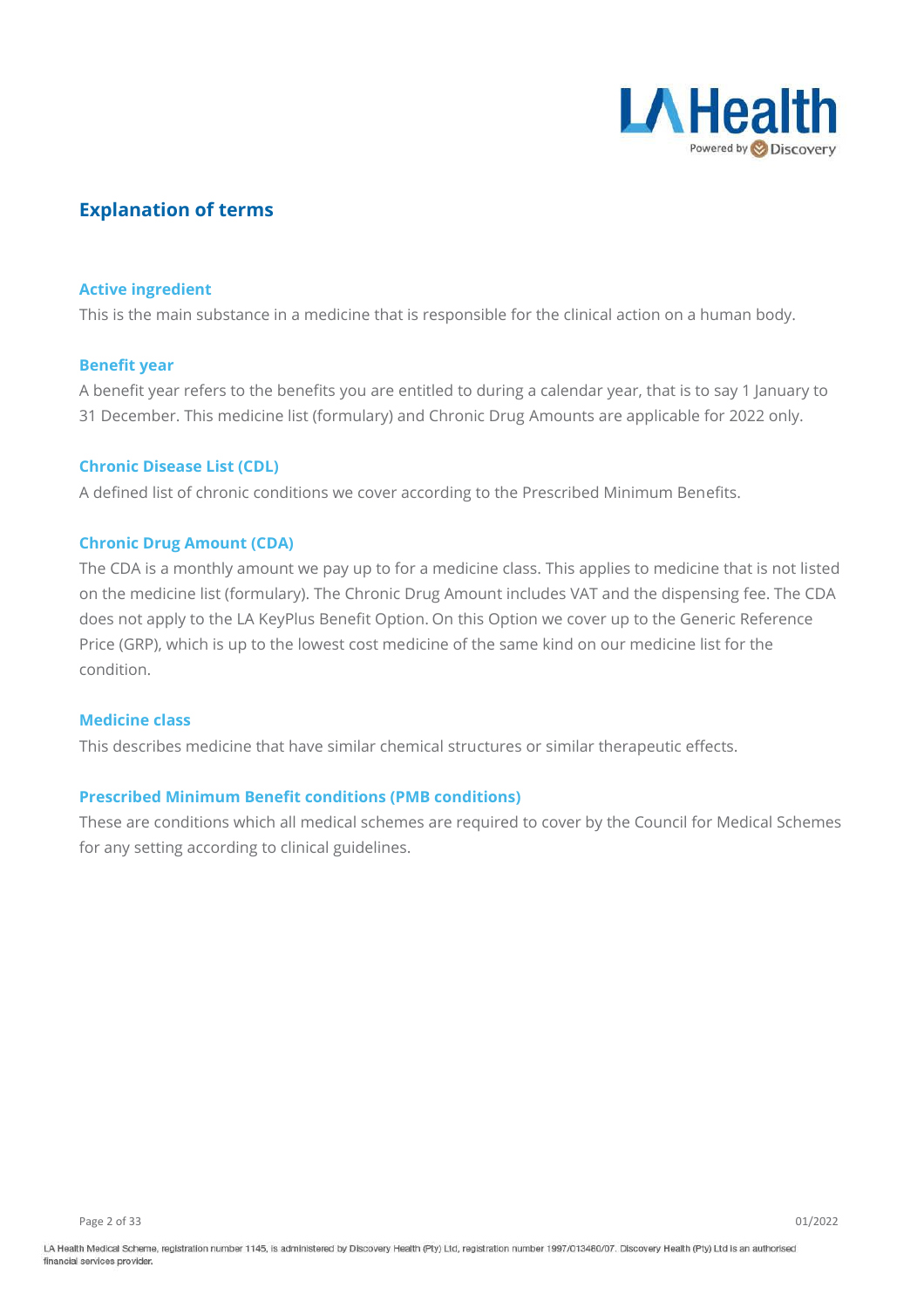

## **The Prescribed Minimum Benefits (PMB) Chronic Disease List (CDL) medicine list for all Benefit Options**

The Chronic Drug Amount (CDA) does not apply to the LA KeyPlus Benefit Option.

| <b>Chronic Disease</b><br><b>List condition</b> | <b>CDA for LA</b><br><b>Active and</b><br><b>LA Focus</b><br><b>Options</b> | <b>CDA for LA</b><br><b>Core and LA</b><br><b>Comprehensive</b><br><b>Options</b> | <b>Medicine class</b>                            | <b>Active ingredient</b>         | <b>Medicine name and strength</b>                                                                |
|-------------------------------------------------|-----------------------------------------------------------------------------|-----------------------------------------------------------------------------------|--------------------------------------------------|----------------------------------|--------------------------------------------------------------------------------------------------|
| <b>Addison's</b><br>disease                     | R215                                                                        | R215                                                                              | Systemic Corticosteroids:<br>Hydrocortisone      | Hydrocortisone                   | 10 <sub>mg</sub><br>Covocort                                                                     |
|                                                 | R130                                                                        | R130                                                                              | Systemic Corticosteroids:<br>Mineralocorticoids  | Fludrocortisone                  | Florinef acetate<br>0.1mg                                                                        |
| <b>Asthma</b>                                   | R205                                                                        | R205                                                                              | Adrenergics:<br>Long acting - Formoterol         | Formoterol                       | Foratec HFA 120 dose<br>12mcg/dose                                                               |
|                                                 | R40                                                                         | R40                                                                               | Adrenergics:<br>Short acting - Salbutamol        | Salbutamol                       | Asthavent ecohaler 200 dose<br>100mcg                                                            |
|                                                 | R110                                                                        | R165                                                                              | Anti-asthmatics:<br>Systemic Xanthines           | Theophylline                     | Ventimax CFC free 200 dose<br>100 <sub>mcg</sub><br>Theophylline anhydrous Kiara<br>200mg; 300mg |
|                                                 | R240                                                                        | R240                                                                              | Formoterol and<br>Beclomethasone                 | Formoterol and<br>Beclomethasone | Innuvair 120 dose<br>100/6mcg<br>(Only Core and Comprehensive Options)                           |
|                                                 | R240                                                                        | R240                                                                              | Formoterol and<br>Budesonide                     | Formoterol and<br>Budesonide     | Symbicord turbohaler 60 dose<br>320/9mcg<br>(Only Core and Comprehensive Options)                |
|                                                 |                                                                             |                                                                                   |                                                  |                                  | Symbicord turbohaler 120 dose<br>160/4.5mcg<br>(Only Core and Comprehensive Options)             |
|                                                 |                                                                             |                                                                                   |                                                  |                                  | Symbicord turbohaler 60 dose<br>160/4.5mcg                                                       |
|                                                 |                                                                             |                                                                                   |                                                  |                                  | Vannair 120 dose<br>80/4.5mcg; 160/4.5mcg<br>(Only Core and Comprehensive Options)               |
|                                                 | R240                                                                        | R240                                                                              | Formoterol and<br>Mometasone                     | Formoterol and<br>Mometasone     | Dulera 120 dose<br>100/5mcg; 200/5mcg                                                            |
|                                                 | R260                                                                        | R260                                                                              | Inhaled anticholinergics:<br>Ipratropium bromide | Ipratropium<br>bromide           | Atrovent HFA 200 dose<br>20 <sub>mcg</sub>                                                       |
|                                                 | R190                                                                        | R190                                                                              | Inhaled Glucocorticoids                          | Beclomethasone                   | Beceze 200 dose<br>50 <sub>mcg</sub>                                                             |
|                                                 |                                                                             |                                                                                   |                                                  |                                  | Beclate 200 dose<br>50mcg; 100mcg; 200mcg                                                        |
|                                                 |                                                                             |                                                                                   |                                                  | Budesonide                       | Budeflam HFA 300 dose<br>100mcg; 200mcg                                                          |
|                                                 |                                                                             |                                                                                   |                                                  |                                  | Pulmicort turbuhaler 200 dose<br>100mcg; 200mcg                                                  |
|                                                 |                                                                             |                                                                                   |                                                  | Ciclesonide                      | Ciclovent 60 dose<br>80mcg; 160mcg<br>(Not available on KeyPlus Option)                          |
|                                                 | R240                                                                        | R240                                                                              | Salmeterol and<br>Fluticasone                    | Salmeterol and<br>Fluticasone    | Foxair accuhaler 60 dose<br>50/500<br>(Only Core and Comprehensive Options)                      |
|                                                 |                                                                             |                                                                                   |                                                  |                                  | Sereflo DPI 60 dose<br>50/100; 50/250<br>(Not available on KeyPlus Option)                       |
|                                                 |                                                                             |                                                                                   |                                                  |                                  | Sereflo HFA 120 dose<br>25/50                                                                    |
|                                                 |                                                                             |                                                                                   |                                                  |                                  | Sereflo HFA 120 dose<br>25/125; 25/250<br>(Not available on KeyPlus Option)                      |
|                                                 |                                                                             |                                                                                   |                                                  |                                  | Sereflo HFA synchrobreathe 120 dose<br>25/50                                                     |
|                                                 |                                                                             |                                                                                   |                                                  |                                  | Sereflo HFA synchrobreathe 120 dose<br>25/125; 25/250<br>(Not available on KeyPlus Option)       |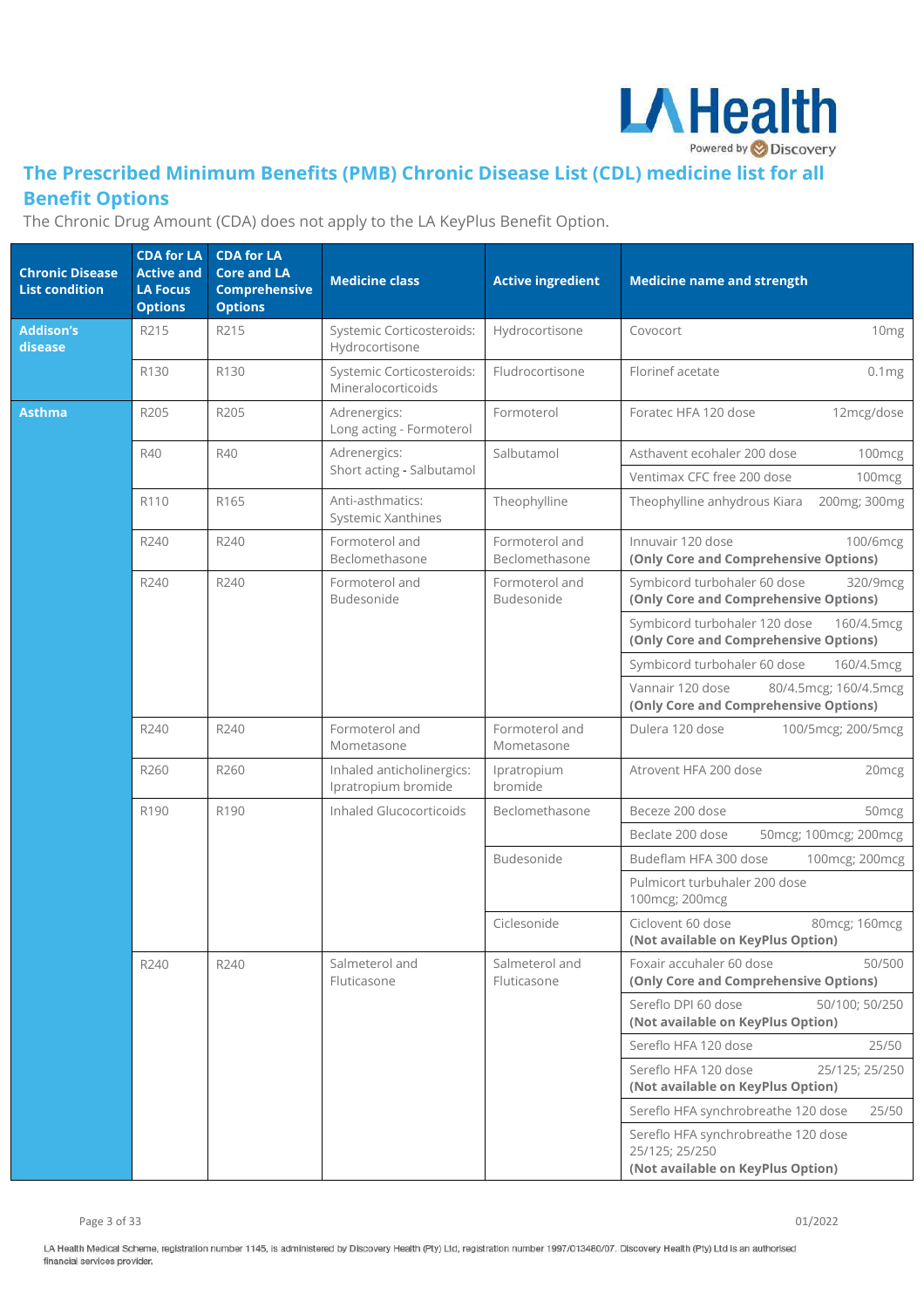

| <b>Chronic Disease</b><br><b>List condition</b> | <b>CDA for LA</b><br><b>Active and</b><br><b>LA Focus</b><br><b>Options</b> | <b>CDA for LA</b><br><b>Core and LA</b><br><b>Comprehensive</b><br><b>Options</b> | <b>Medicine class</b>                            | <b>Active ingredient</b>              | <b>Medicine name and strength</b>                                           |
|-------------------------------------------------|-----------------------------------------------------------------------------|-----------------------------------------------------------------------------------|--------------------------------------------------|---------------------------------------|-----------------------------------------------------------------------------|
| <b>Asthma</b>                                   | R240                                                                        | R240                                                                              | Vilanterol and<br>Fluticasone                    | Vilanterol and<br>Fluticasone furoate | Relvar ellipta 30 dose<br>92/22mcg<br>(Only Core and Comprehensive Options) |
|                                                 | <b>R20</b>                                                                  | <b>R20</b>                                                                        | Systemic Corticosteroids:                        | Prednisone                            | Be-Tabs Prednisone<br>5 <sub>mg</sub>                                       |
|                                                 |                                                                             |                                                                                   | Prednisone                                       |                                       | Panafcort<br>5 <sub>mg</sub>                                                |
|                                                 |                                                                             |                                                                                   |                                                  |                                       | Trolic<br>5 <sub>mg</sub>                                                   |
| <b>Bipolar mood</b>                             | R110                                                                        | R140                                                                              | Anti-depressants:                                | Citalopram                            | Adco-Talomil<br>20 <sub>mg</sub>                                            |
| disorder                                        |                                                                             |                                                                                   | SSRI's                                           |                                       | Citalopram 20 Oethmaan<br>20 <sub>mg</sub>                                  |
|                                                 |                                                                             |                                                                                   |                                                  |                                       | Depramil<br>20mg                                                            |
|                                                 |                                                                             |                                                                                   |                                                  |                                       | Recita<br>20 <sub>mg</sub>                                                  |
|                                                 |                                                                             |                                                                                   |                                                  | Escitalopram                          | Accord Escitalopram<br>10mg; 20mg                                           |
|                                                 |                                                                             |                                                                                   |                                                  |                                       | Dolin<br>10mg; 20mg                                                         |
|                                                 |                                                                             |                                                                                   |                                                  |                                       | 10mg; 20mg<br>Esetam                                                        |
|                                                 |                                                                             |                                                                                   |                                                  |                                       | Espradep<br>10 <sub>mg</sub>                                                |
|                                                 |                                                                             |                                                                                   |                                                  |                                       | 10mg; 20mg<br>Zyescito                                                      |
|                                                 |                                                                             |                                                                                   |                                                  | Fluoxetine                            | Deprozan<br>20 <sub>mg</sub>                                                |
|                                                 |                                                                             |                                                                                   |                                                  |                                       | Fluoxetine 20 Oethmaan<br>20 <sub>mg</sub>                                  |
|                                                 |                                                                             |                                                                                   |                                                  |                                       | Prolax<br>20 <sub>mg</sub>                                                  |
|                                                 |                                                                             |                                                                                   |                                                  | Sertraline                            | Dyna Sertraline<br>50mg; 100mg                                              |
|                                                 |                                                                             |                                                                                   |                                                  |                                       | Serlife<br>50mg; 100mg<br>(Only Core and Comprehensive Options)             |
|                                                 | R290                                                                        | R385                                                                              | Anti-epileptics:                                 | Carbamazepine                         | Degranol<br>200 <sub>mg</sub>                                               |
|                                                 |                                                                             |                                                                                   | Carboxamide derivatives                          |                                       | Tegretol CR<br>200mg; 400mg                                                 |
|                                                 |                                                                             |                                                                                   |                                                  |                                       | Zeptol<br>200mg                                                             |
|                                                 | R430                                                                        | R430                                                                              | Anti-epileptics:                                 | Valproic acid                         | Convulex<br>150mg; 300mg                                                    |
|                                                 |                                                                             |                                                                                   | Fatty acid derivatives                           |                                       | Convulex syrup<br>250mg/5ml                                                 |
|                                                 |                                                                             |                                                                                   |                                                  |                                       | Epilim crushable<br>100mg                                                   |
|                                                 |                                                                             |                                                                                   |                                                  |                                       | 200mg/5ml<br>Epilim sugar-free syrup                                        |
|                                                 |                                                                             |                                                                                   |                                                  |                                       | Eprolep CR<br>200mg; 300mg; 500mg                                           |
|                                                 |                                                                             |                                                                                   |                                                  |                                       | Navalpro CR<br>200mg; 300mg; 500mg                                          |
|                                                 |                                                                             |                                                                                   |                                                  |                                       | Valeptic CR<br>300mg; 500mg                                                 |
|                                                 | R335                                                                        | R335                                                                              | Anti-epileptics:                                 | Lamotrigine                           | Dyna-Lamotrigine 25mg; 50mg; 100mg; 200mg                                   |
|                                                 |                                                                             |                                                                                   | Other agents                                     |                                       | 25mg; 50mg; 100mg; 200mg<br>Epitec                                          |
|                                                 |                                                                             |                                                                                   |                                                  |                                       | 50mg; 100mg; 200mg<br>Girotec                                               |
|                                                 |                                                                             |                                                                                   |                                                  |                                       | 25mg; 50mg; 100mg; 200mg<br>Serinem                                         |
|                                                 | R160                                                                        | R160                                                                              | Anti-psychotics:<br>Butyrophenone<br>derivatives | Haloperidol                           | Haloperidol 5 Oethmaan<br>5 <sub>mg</sub>                                   |
|                                                 | R615                                                                        | R945                                                                              | Anti-psychotics:                                 | Clozapine                             | Aspen Clozapine<br>25mg; 100mg                                              |
|                                                 |                                                                             |                                                                                   | Clozapine                                        |                                       | Clozapine Oethmaan<br>25mg; 100mg                                           |
|                                                 | R345                                                                        | R345                                                                              | Anti-psychotics:<br>Lithium                      | Lithium                               | Camcolit<br>250mg; 400mg                                                    |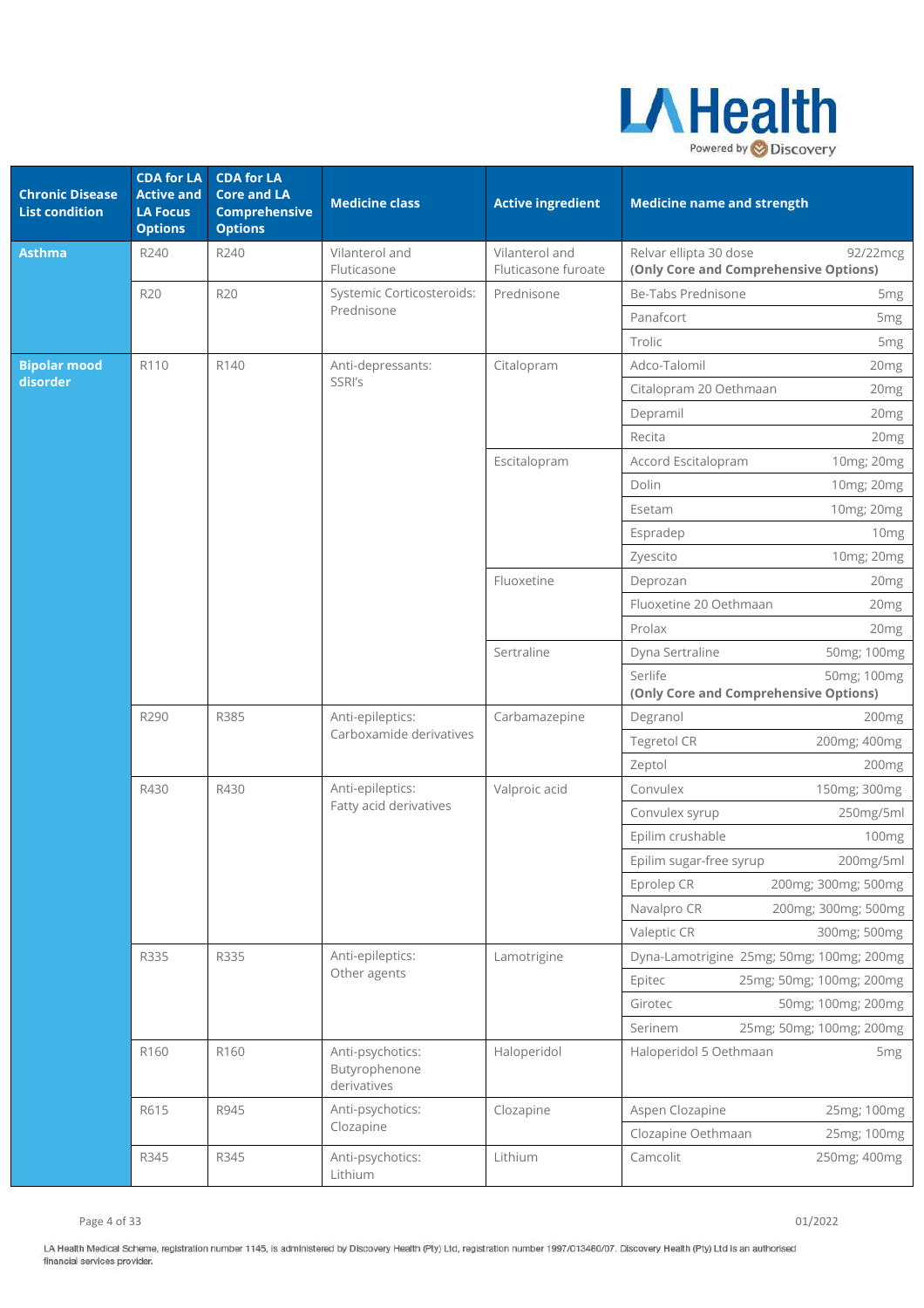

| <b>Chronic Disease</b><br><b>List condition</b> | <b>CDA for LA</b><br><b>Active and</b><br><b>LA Focus</b><br><b>Options</b> | <b>CDA for LA</b><br><b>Core and LA</b><br><b>Comprehensive</b><br><b>Options</b> | <b>Medicine class</b>                                           | <b>Active ingredient</b>     | <b>Medicine name and strength</b>                               |  |
|-------------------------------------------------|-----------------------------------------------------------------------------|-----------------------------------------------------------------------------------|-----------------------------------------------------------------|------------------------------|-----------------------------------------------------------------|--|
| <b>Bipolar mood</b>                             | <b>R500</b>                                                                 | <b>R500</b>                                                                       | Anti-psychotics:                                                | Olanzapine                   | Olexar<br>5mg; 10mg                                             |  |
| disorder                                        |                                                                             |                                                                                   | Olanzapine                                                      |                              | Zolanz<br>5mg; 10mg                                             |  |
|                                                 | R400                                                                        | R400                                                                              | Anti-psychotics:<br>Phenothiazines with<br>aliphatic side-chain | Chlorpromazine               | 25mg; 50mg; 100mg<br>Largactil                                  |  |
|                                                 | R295                                                                        | R295                                                                              | Anti-psychotics:                                                | Quetiapine                   | 25mg; 100mg; 200mg; 300mg<br>Aroquet                            |  |
|                                                 |                                                                             |                                                                                   | Quetiapine                                                      |                              | 25mg; 100mg; 200mg; 300mg<br>Dopaquel                           |  |
|                                                 |                                                                             |                                                                                   |                                                                 |                              | Mylan Quetiapine<br>25mg; 100mg; 200mg; 300mg                   |  |
|                                                 |                                                                             |                                                                                   |                                                                 |                              | 25mg; 100mg; 200mg; 300mg<br>Psyquet                            |  |
|                                                 |                                                                             |                                                                                   |                                                                 |                              | Truvalin<br>25mg; 100mg; 200mg; 300mg                           |  |
|                                                 |                                                                             |                                                                                   |                                                                 |                              | Zimbiquet<br>25mg; 100mg; 200mg; 300mg                          |  |
|                                                 | R560                                                                        | R650                                                                              | Anti-psychotics:                                                | Flupenthixol                 | Fluanxol<br>0.5mg; 1mg                                          |  |
|                                                 |                                                                             |                                                                                   | Thioxanthene derivatives                                        |                              | Fluanxol depot 1ml<br>20mg                                      |  |
|                                                 |                                                                             |                                                                                   |                                                                 | Zuclopenthixol               | Clopixol<br>2mg; 10mg                                           |  |
|                                                 |                                                                             |                                                                                   |                                                                 |                              | Clopixol depot<br>200 <sub>mg</sub>                             |  |
|                                                 | R235                                                                        | R235                                                                              | Other anti-psychotics:                                          | Aripiprazole                 | 5mg; 10mg; 15mg<br>Abipip                                       |  |
|                                                 |                                                                             |                                                                                   | Aripiprazole                                                    |                              | Abipip ODT<br>10mg; 15mg                                        |  |
|                                                 |                                                                             |                                                                                   |                                                                 |                              | 5mg; 10mg; 15mg<br>Apripent                                     |  |
|                                                 |                                                                             |                                                                                   |                                                                 |                              | 5mg; 10mg; 15mg<br>Aprizon                                      |  |
|                                                 |                                                                             |                                                                                   |                                                                 |                              | Arizofy<br>5mg; 10mg; 15mg                                      |  |
|                                                 | R360                                                                        | R440                                                                              | Other anti-psychotics:                                          | Risperidone                  | Risnia<br>0.5mg; 1mg; 2mg; 3mg                                  |  |
|                                                 |                                                                             |                                                                                   | Risperidone                                                     |                              | 0.5mg; 1mg; 2mg; 3mg<br>Rispacor                                |  |
|                                                 |                                                                             |                                                                                   |                                                                 |                              | Rispide<br>0.5mg; 1mg; 2mg                                      |  |
|                                                 |                                                                             |                                                                                   |                                                                 |                              | Zoxadon<br>0.5mg; 1mg; 2mg; 3mg; 4mg                            |  |
|                                                 |                                                                             |                                                                                   |                                                                 |                              | Zoxadon ODT<br>0.5mg; 1mg; 2mg                                  |  |
| <b>Bronchiectasis</b>                           | R40                                                                         | R40                                                                               | Adrenergics:                                                    | Salbutamol                   | Asthavent ecohaler 200 dose<br>100mcg                           |  |
|                                                 |                                                                             |                                                                                   | Short acting - Salbutamol                                       |                              | Ventimax CFC free 200 dose<br>100mcg                            |  |
|                                                 | R260                                                                        | R260                                                                              | Inhaled anticholinergics:<br>Ipratropium bromide                | Ipratropium<br>bromide       | Atrovent HFA 200 dose<br>20 <sub>mcg</sub>                      |  |
|                                                 | <b>R20</b>                                                                  | R <sub>20</sub>                                                                   | Systemic Corticosteroids:                                       | Prednisone                   | Be-Tabs Prednisone<br>5 <sub>mg</sub>                           |  |
|                                                 |                                                                             |                                                                                   | Prednisone                                                      |                              | Panafcort<br>5 <sub>mg</sub>                                    |  |
|                                                 |                                                                             |                                                                                   |                                                                 |                              | Trolic<br>5 <sub>mg</sub>                                       |  |
| <b>Cardiac failure</b>                          | <b>R80</b>                                                                  | <b>R90</b>                                                                        | ACE inhibitors and<br>diuretics                                 | Enalapril and<br>diuretics   | Enap co<br>20/12.5mg                                            |  |
|                                                 |                                                                             |                                                                                   |                                                                 | Lisinopril and               | Adco-Zetomax co<br>10/12.5mg; 20/12.5mg                         |  |
|                                                 |                                                                             |                                                                                   |                                                                 | diuretics                    | Lisinopril co Unicorn<br>10/12.5mg; 20/12.5mg                   |  |
|                                                 |                                                                             |                                                                                   |                                                                 |                              | Lisoretic<br>10/12.5mg; 20/12.5mg                               |  |
|                                                 |                                                                             |                                                                                   |                                                                 |                              | Lisozide<br>10/12.5mg; 20/12.5mg                                |  |
|                                                 |                                                                             |                                                                                   |                                                                 | Perindopril and<br>diuretics | Bioprexum Plus<br>10/2.5mg<br>(Not available on KeyPlus Option) |  |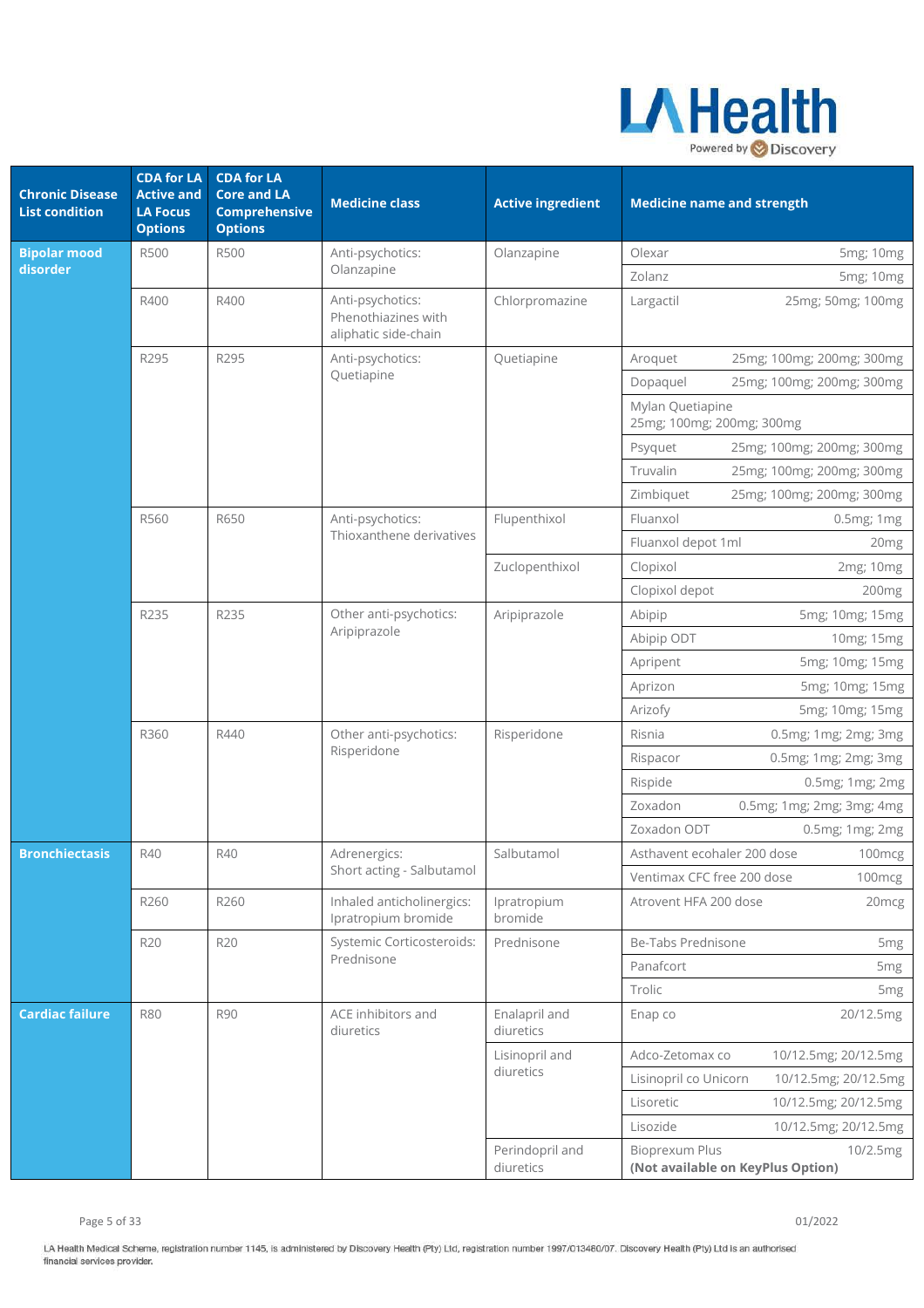

| <b>Chronic Disease</b><br><b>List condition</b> | <b>CDA for LA</b><br><b>Active and</b><br><b>LA Focus</b><br><b>Options</b> | <b>CDA for LA</b><br><b>Core and LA</b><br><b>Comprehensive</b><br><b>Options</b> | <b>Medicine class</b>        | <b>Active ingredient</b>     | <b>Medicine name and strength</b>                                                |
|-------------------------------------------------|-----------------------------------------------------------------------------|-----------------------------------------------------------------------------------|------------------------------|------------------------------|----------------------------------------------------------------------------------|
| <b>Cardiac failure</b>                          | <b>R80</b>                                                                  | <b>R90</b>                                                                        | ACE inhibitors and           | Perindopril and              | Ciplasyl Plus<br>4/1.25mg                                                        |
|                                                 |                                                                             |                                                                                   | diuretics                    | diuretics                    | Circator Plus<br>4/1.25mg                                                        |
|                                                 |                                                                             |                                                                                   |                              |                              | Pearinda Plus<br>4/1.25mg; 8/2.5mg                                               |
|                                                 |                                                                             |                                                                                   |                              |                              | Perindopril co Unicorn<br>4/1.25mg                                               |
|                                                 |                                                                             |                                                                                   |                              |                              | Prexum Plus<br>5/1.25mg                                                          |
|                                                 |                                                                             |                                                                                   |                              |                              | Spec-Perindopril Plus<br>4/1.25mg                                                |
|                                                 |                                                                             |                                                                                   |                              |                              | Trexeva Plus<br>5/1.25mg                                                         |
|                                                 |                                                                             |                                                                                   |                              |                              | Vectoryl Plus<br>4/1.25mg                                                        |
|                                                 | <b>R65</b>                                                                  | <b>R75</b>                                                                        | ACE inhibitors:              | Captopril                    | Bio-Captopril<br>25mg                                                            |
|                                                 |                                                                             |                                                                                   | Plain                        |                              | Mylan Captopril<br>25mg; 50mg                                                    |
|                                                 |                                                                             |                                                                                   |                              | Enalapril                    | 5mg; 10mg; 20mg<br>Alapren                                                       |
|                                                 |                                                                             |                                                                                   |                              |                              | Enalapril Unicorn<br>10mg; 20mg                                                  |
|                                                 |                                                                             |                                                                                   |                              |                              | Hypace<br>5 <sub>mg</sub>                                                        |
|                                                 |                                                                             |                                                                                   |                              | Lisinopril                   | Adco-Zetomax<br>5mg; 10mg; 20mg                                                  |
|                                                 |                                                                             |                                                                                   |                              |                              | Austell-Lisinopril<br>10mg; 20mg                                                 |
|                                                 |                                                                             |                                                                                   |                              |                              | 5mg; 10mg; 20mg<br>Liso                                                          |
|                                                 |                                                                             |                                                                                   |                              |                              | 5mg; 10mg; 20mg<br>Lizro                                                         |
|                                                 |                                                                             |                                                                                   |                              |                              | 5mg; 10mg; 20mg<br>Sinopren                                                      |
|                                                 |                                                                             |                                                                                   |                              | Perindopril                  | Ciplasyl<br>4 <sub>mg</sub><br>(Not available on KeyPlus Option)                 |
|                                                 |                                                                             |                                                                                   |                              |                              | Pearinda<br>4mg; 8mg<br>(Not available on KeyPlus Option)                        |
|                                                 |                                                                             |                                                                                   |                              |                              | Perindopril Unicorn<br>8mg<br>(Not available on KeyPlus Option)                  |
|                                                 |                                                                             |                                                                                   |                              |                              | Prexum<br>10 <sub>mg</sub><br>(Not available on KeyPlus Option)                  |
|                                                 |                                                                             |                                                                                   |                              |                              | Ran-Perindopril<br>4 <sub>mg</sub><br>(Not available on KeyPlus Option)          |
|                                                 |                                                                             |                                                                                   |                              |                              | Reprex<br>4mg; 8mg                                                               |
|                                                 |                                                                             |                                                                                   |                              |                              | Vectoryl<br>8 <sub>mg</sub><br>(Not available on KeyPlus Option)                 |
|                                                 |                                                                             |                                                                                   |                              |                              | Zyace<br>4 <sub>mg</sub><br>(Not available on KeyPlus Option)                    |
|                                                 | R220                                                                        | R220                                                                              | Alpha and Beta blocking      | Carvedilol                   | 6.25mg; 12.5mg; 25mg<br>Carloc                                                   |
|                                                 |                                                                             |                                                                                   | agents                       |                              | Carvedilol Unicorn<br>6.25mg; 12.5mg; 25mg                                       |
|                                                 |                                                                             |                                                                                   |                              |                              | Carvetrend<br>6.25mg; 12.5mg; 25mg                                               |
|                                                 | <b>R90</b>                                                                  | R100                                                                              | Angiotensin II               | Losartan and                 | Co-Normoten<br>100/25mg                                                          |
|                                                 |                                                                             |                                                                                   | antagonists:<br>Combinations | diuretics                    | Losaar Plus<br>50/12.5mg; 100/25mg                                               |
|                                                 |                                                                             |                                                                                   |                              |                              | Losartan comp Biotech<br>50/12.5mg; 100/25mg                                     |
|                                                 |                                                                             |                                                                                   |                              |                              | Sartoc-co<br>50/12.5mg; 100/25mg                                                 |
|                                                 |                                                                             |                                                                                   |                              | Telmisartan and<br>diuretics | <b>Telpres Plus</b><br>40/12.5mg; 80/12.5mg<br>(Not available on KeyPlus Option) |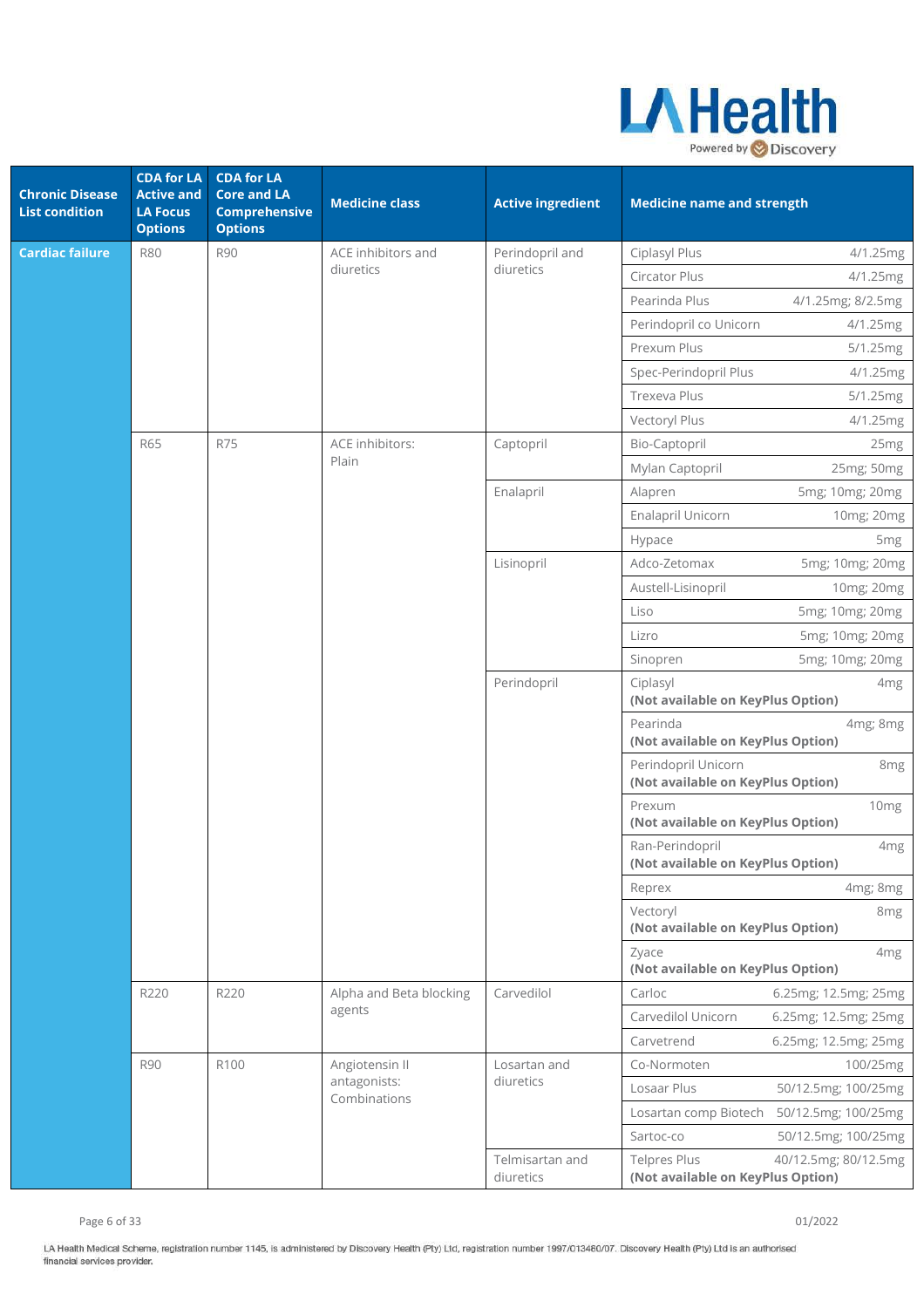

| <b>Chronic Disease</b><br><b>List condition</b> | <b>CDA for LA</b><br><b>Active and</b><br><b>LA Focus</b><br><b>Options</b> | <b>CDA for LA</b><br><b>Core and LA</b><br><b>Comprehensive</b><br><b>Options</b> | <b>Medicine class</b>                                                      | <b>Active ingredient</b>     | <b>Medicine name and strength</b>                                                   |  |
|-------------------------------------------------|-----------------------------------------------------------------------------|-----------------------------------------------------------------------------------|----------------------------------------------------------------------------|------------------------------|-------------------------------------------------------------------------------------|--|
| <b>Cardiac failure</b>                          | <b>R90</b>                                                                  | R100                                                                              | Angiotensin II<br>antagonists:                                             | Telmisartan and<br>diuretics | Tesar co<br>40/12.5mg; 80/12.5mg<br>(Not available on KeyPlus Option)               |  |
|                                                 |                                                                             |                                                                                   | Combinations                                                               |                              | Ticarda Plus<br>40/12.5mg; 80/12.5mg<br>(Not available on KeyPlus Option)           |  |
|                                                 |                                                                             |                                                                                   |                                                                            | Valsartan and<br>diuretics   | Regoval co 80/12.5mg; 160/12.5mg; 160/25mg<br>(Only Core and Comprehensive Options) |  |
|                                                 | <b>R75</b>                                                                  | R110                                                                              | Angiotensin II<br>antagonists:                                             | Irbesartan                   | Jubitan<br>150mg; 300mg<br>(Not available on KeyPlus Option)                        |  |
|                                                 |                                                                             |                                                                                   | Plain                                                                      | Losartan                     | Annin<br>50mg; 100mg                                                                |  |
|                                                 |                                                                             |                                                                                   |                                                                            |                              | 50mg; 100mg<br>Ciplazar<br>(Not available on KeyPlus Option)                        |  |
|                                                 |                                                                             |                                                                                   |                                                                            |                              | Losartan Accord<br>50mg; 100mg<br>(Not available on KeyPlus Option)                 |  |
|                                                 |                                                                             |                                                                                   |                                                                            |                              | 50mg; 100mg<br>Zaario<br>(Not available on KeyPlus Option)                          |  |
|                                                 |                                                                             |                                                                                   |                                                                            |                              | 100mg<br>Zartan<br>(Only Core and Comprehensive Options)                            |  |
|                                                 |                                                                             |                                                                                   |                                                                            | Valsartan                    | Adco-Valsartan<br>80mg; 160mg<br>(Only Core and Comprehensive Options)              |  |
|                                                 |                                                                             |                                                                                   |                                                                            |                              | Regoval<br>80mg; 160mg<br>(Only Core and Comprehensive Options)                     |  |
|                                                 |                                                                             |                                                                                   |                                                                            |                              | Valheft<br>80mg; 160mg<br>(Only Core and Comprehensive Options)                     |  |
|                                                 | R100                                                                        | R100                                                                              | Arteriolar smooth<br>muscle agents:<br>Hydrazinophthalazine<br>derivatives | Hydralazine                  | Hydralazine HCl 25 Kiara<br>25 <sub>mg</sub>                                        |  |
|                                                 |                                                                             |                                                                                   |                                                                            |                              | Hyperphen<br>10mg; 50mg                                                             |  |
|                                                 | <b>R70</b>                                                                  | <b>R80</b>                                                                        | Beta blocking agents:                                                      | Bisoprolol                   | Adco-Bisocor<br>5mg; 10mg                                                           |  |
|                                                 |                                                                             |                                                                                   | Selective                                                                  |                              | Betacor<br>5mg; 10mg                                                                |  |
|                                                 |                                                                             |                                                                                   |                                                                            |                              | Bilocor<br>5mg; 10mg                                                                |  |
|                                                 |                                                                             |                                                                                   |                                                                            |                              | 5mg; 10mg<br><b>Bisbeta</b>                                                         |  |
|                                                 |                                                                             |                                                                                   |                                                                            |                              | <b>Bislo</b><br>5mg; 10mg                                                           |  |
|                                                 |                                                                             |                                                                                   |                                                                            |                              | <b>Bisoprolol Unicorn</b><br>5mg; 10mg                                              |  |
|                                                 |                                                                             |                                                                                   |                                                                            |                              | Bisozyd<br>5mg; 10mg                                                                |  |
|                                                 |                                                                             |                                                                                   |                                                                            |                              | Emcor<br>5mg; 10mg                                                                  |  |
|                                                 |                                                                             |                                                                                   |                                                                            |                              | Presicard<br>5mg; 10mg                                                              |  |
|                                                 | <b>R35</b>                                                                  | <b>R35</b>                                                                        | Cardiac glycosides:<br>Digoxin                                             | Digoxin                      | 0.0625mg; 0.25mg<br>Lanoxin                                                         |  |
|                                                 |                                                                             |                                                                                   |                                                                            |                              | Lanoxin paediatric/geriatric syrup 0.05mg/1ml                                       |  |
|                                                 | <b>R20</b>                                                                  | R40                                                                               | High-ceiling diuretics                                                     | Furosemide                   | Dino-Retic<br>40mg                                                                  |  |
|                                                 |                                                                             |                                                                                   |                                                                            |                              | Diuresix<br>40mg                                                                    |  |
|                                                 |                                                                             |                                                                                   |                                                                            |                              | Furobe<br>40 <sub>mg</sub>                                                          |  |
|                                                 |                                                                             |                                                                                   |                                                                            |                              | Mylan Furosemide<br>40mg                                                            |  |
|                                                 | R <sub>15</sub>                                                             | R <sub>15</sub>                                                                   | Low-ceiling diuretics:<br>Thiazides, plain                                 | Hydrochlorothiazide          | Hexazide<br>25mg                                                                    |  |
|                                                 |                                                                             |                                                                                   |                                                                            |                              | Ridaq<br>12.5mg                                                                     |  |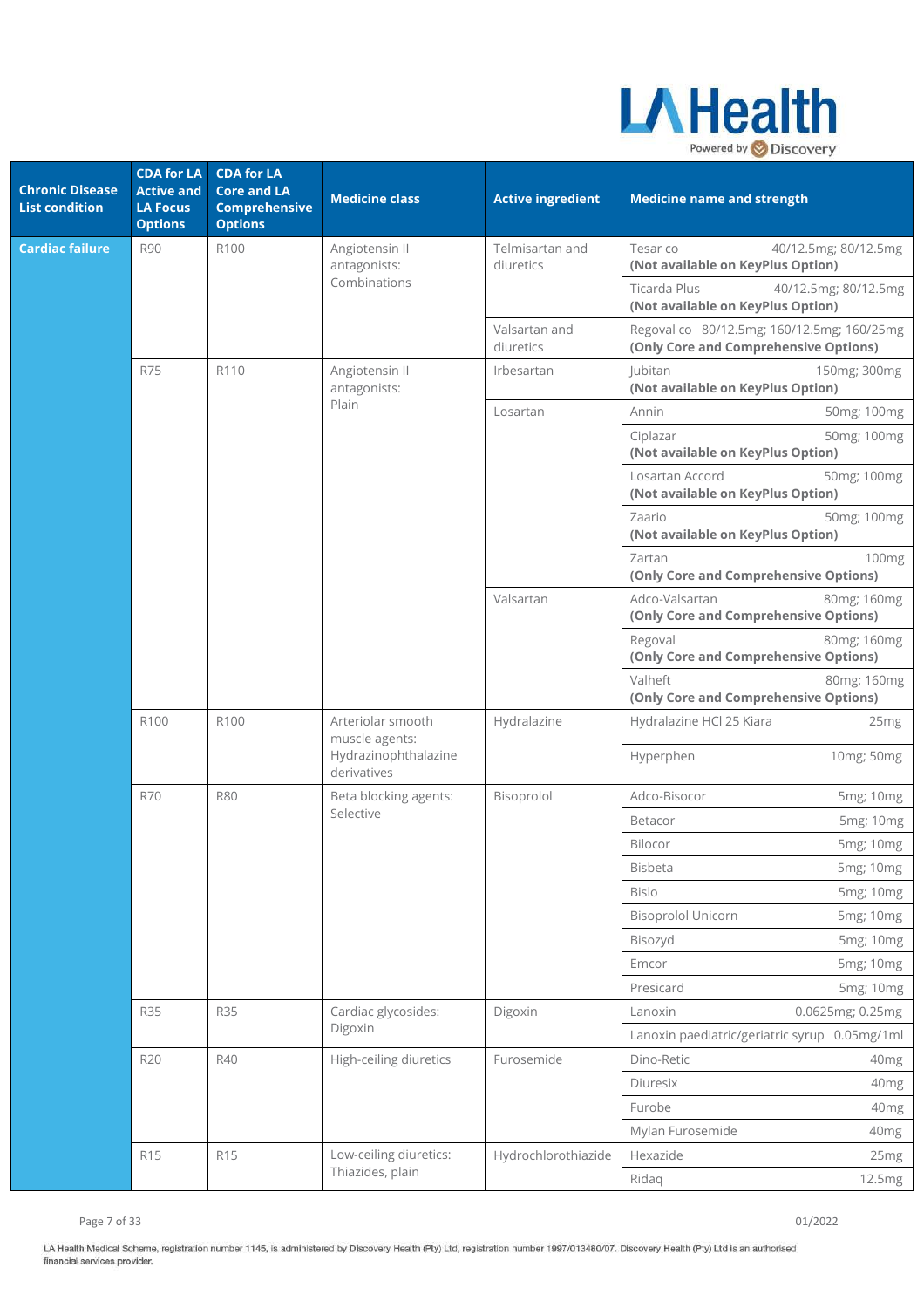

| <b>Chronic Disease</b><br><b>List condition</b> | <b>CDA for LA</b><br><b>Active and</b><br><b>LA Focus</b><br><b>Options</b> | <b>CDA for LA</b><br><b>Core and LA</b><br><b>Comprehensive</b><br><b>Options</b> | <b>Medicine class</b>           | <b>Active ingredient</b>       | <b>Medicine name and strength</b>                      |                      |
|-------------------------------------------------|-----------------------------------------------------------------------------|-----------------------------------------------------------------------------------|---------------------------------|--------------------------------|--------------------------------------------------------|----------------------|
| Cardiac failure                                 | <b>R25</b>                                                                  | R25                                                                               | Low-ceiling diuretics:          | Indapamide                     | Adco-Dapamax                                           | 2.5mg                |
|                                                 |                                                                             |                                                                                   | excluding Thiazides             |                                | Catexan                                                | 2.5mg                |
|                                                 |                                                                             |                                                                                   |                                 |                                | Cipla-Indapamide                                       | 2.5mg                |
|                                                 |                                                                             |                                                                                   |                                 |                                | Daptril                                                | 2.5mg                |
|                                                 |                                                                             |                                                                                   |                                 |                                | Mylan Indapamide                                       | 2.5mg                |
|                                                 | R120                                                                        | R120                                                                              | Potassium sparing<br>agents     | Spironolactone                 | Spiractin                                              | 25 <sub>mg</sub>     |
|                                                 | R110                                                                        | R110                                                                              | Potassium supplements           | Potassium chloride             | Plenish-K SR                                           | 600mg                |
|                                                 |                                                                             |                                                                                   |                                 |                                | Ultipot                                                | 600mg                |
|                                                 | R250                                                                        | R250                                                                              | Vasodilators in cardiac         | Isosorbide dinitrate           | Sandoz Isosorbide dinitrate                            | 5mg; 10mg            |
|                                                 |                                                                             |                                                                                   | disease:<br>Organic nitrates    | Isosorbide                     | Ismo                                                   | 20mg                 |
|                                                 |                                                                             |                                                                                   |                                 | mononitrate                    | Monicor SR                                             | 60 <sub>mg</sub>     |
|                                                 | R135                                                                        | R135                                                                              | Influenza vaccines              | Influenza, purified<br>antigen | Vaxigrip tetra single dose 0.5ml pre-filled<br>syringe |                      |
|                                                 | R175                                                                        | R175                                                                              | Pneumococcus vaccines           | Pneumococcus,<br>purified      | Pneumovax 23 single dose pre-filled syringe<br>0.5ml   |                      |
|                                                 |                                                                             |                                                                                   |                                 | polysaccharides<br>antigen     | Pneumovax 23 single dose vial 0.5ml                    |                      |
| Cardiomyopathy                                  | <b>R80</b>                                                                  | <b>R90</b>                                                                        | ACE inhibitors and<br>diuretics | Enalapril and<br>diuretics     | Enap co                                                | 20/12.5mg            |
|                                                 |                                                                             |                                                                                   |                                 | Lisinopril and<br>diuretics    | Adco-Zetomax co                                        | 10/12.5mg; 20/12.5mg |
|                                                 |                                                                             |                                                                                   |                                 |                                | Lisinopril co Unicorn                                  | 10/12.5mg; 20/12.5mg |
|                                                 |                                                                             |                                                                                   |                                 |                                | Lisoretic                                              | 10/12.5mg; 20/12.5mg |
|                                                 |                                                                             |                                                                                   |                                 |                                | Lisozide                                               | 10/12.5mg; 20/12.5mg |
|                                                 |                                                                             |                                                                                   |                                 | Perindopril and<br>diuretics   | Bioprexum Plus<br>(Not available on KeyPlus Option)    | 10/2.5mg             |
|                                                 |                                                                             |                                                                                   |                                 |                                | Ciplasyl Plus                                          | 4/1.25mg             |
|                                                 |                                                                             |                                                                                   |                                 |                                | Circator Plus                                          | 4/1.25mg             |
|                                                 |                                                                             |                                                                                   |                                 |                                | Pearinda Plus                                          | 4/1.25mg; 8/2.5mg    |
|                                                 |                                                                             |                                                                                   |                                 |                                | Perindopril co Unicorn                                 | 4/1.25mg             |
|                                                 |                                                                             |                                                                                   |                                 |                                | Prexum Plus                                            | 5/1.25mg             |
|                                                 |                                                                             |                                                                                   |                                 |                                | Spec-Perindopril Plus                                  | 4/1.25mg             |
|                                                 |                                                                             |                                                                                   |                                 |                                | Trexeva Plus                                           | 5/1.25mg             |
|                                                 |                                                                             |                                                                                   |                                 |                                | Vectoryl Plus                                          | 4/1.25mg             |
|                                                 | <b>R65</b>                                                                  | R75                                                                               | ACE inhibitors:<br>Plain        | Captopril                      | Bio-Captopril                                          | 25mg                 |
|                                                 |                                                                             |                                                                                   |                                 |                                | Mylan Captopril                                        | 25mg; 50mg           |
|                                                 |                                                                             |                                                                                   |                                 | Enalapril                      | Alapren                                                | 5mg; 10mg; 20mg      |
|                                                 |                                                                             |                                                                                   |                                 |                                | Enalapril Unicorn                                      | 10mg; 20mg           |
|                                                 |                                                                             |                                                                                   |                                 |                                | Hypace                                                 | 5 <sub>mg</sub>      |
|                                                 |                                                                             |                                                                                   |                                 | Lisinopril                     | Adco-Zetomax                                           | 5mg; 10mg; 20mg      |
|                                                 |                                                                             |                                                                                   |                                 |                                | Austell-Lisinopril                                     | 10mg; 20mg           |
|                                                 |                                                                             |                                                                                   |                                 |                                | Liso                                                   | 5mg; 10mg; 20mg      |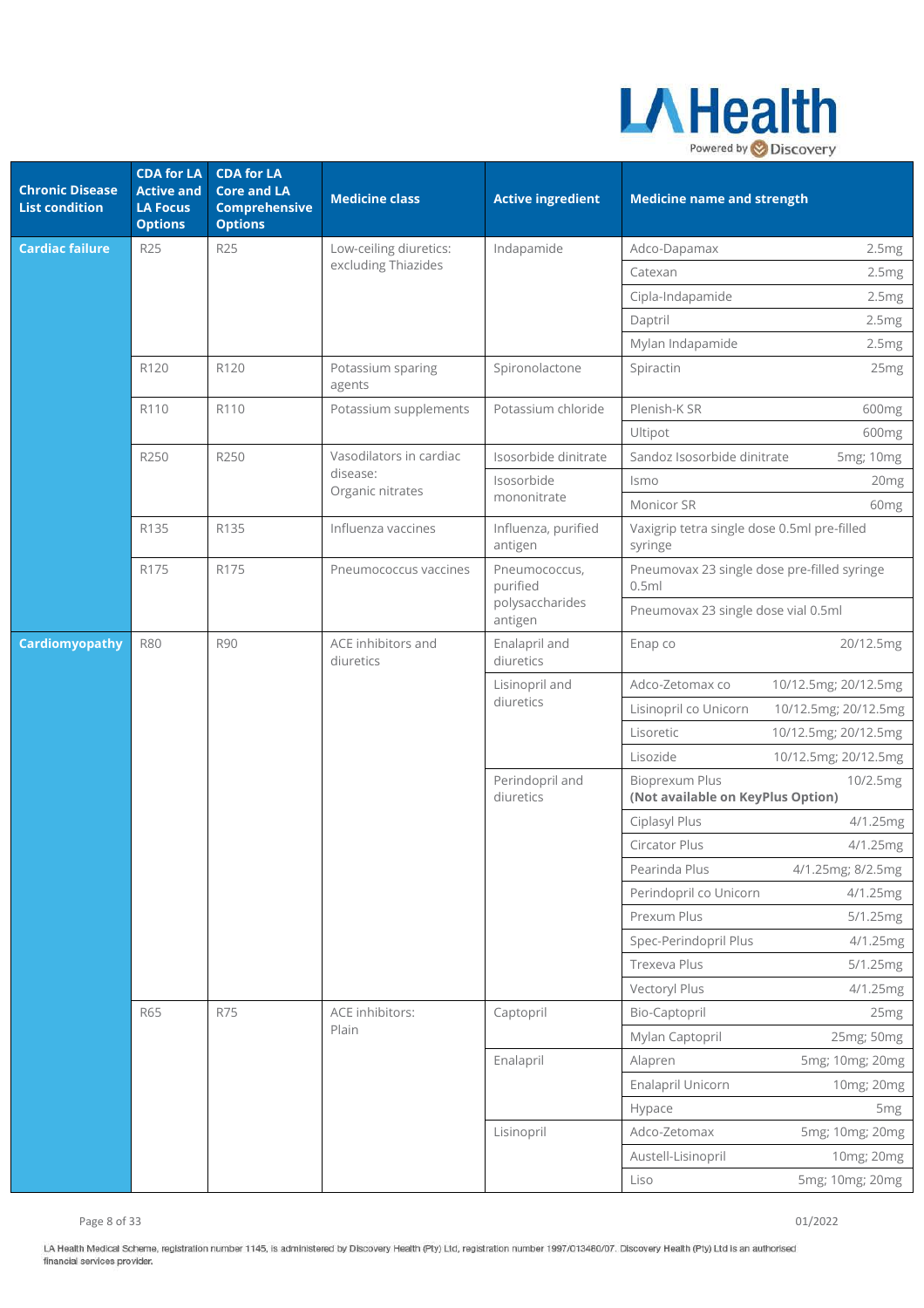

| <b>Chronic Disease</b><br><b>List condition</b> | <b>CDA</b> for LA<br><b>Active and</b><br><b>LA Focus</b><br><b>Options</b> | <b>CDA for LA</b><br><b>Core and LA</b><br><b>Comprehensive</b><br><b>Options</b> | <b>Medicine class</b>                          | <b>Active ingredient</b>       | <b>Medicine name and strength</b>                                                   |
|-------------------------------------------------|-----------------------------------------------------------------------------|-----------------------------------------------------------------------------------|------------------------------------------------|--------------------------------|-------------------------------------------------------------------------------------|
| <b>Cardiomyopathy</b>                           | <b>R65</b>                                                                  | <b>R75</b>                                                                        | ACE inhibitors:                                | Lisinopril                     | Lizro<br>5mg; 10mg; 20mg                                                            |
|                                                 |                                                                             |                                                                                   | Plain                                          |                                | 5mg; 10mg; 20mg<br>Sinopren                                                         |
|                                                 |                                                                             |                                                                                   |                                                | Perindopril                    | Ciplasyl<br>4 <sub>mg</sub><br>(Not available on KeyPlus Option)                    |
|                                                 |                                                                             |                                                                                   |                                                |                                | Pearinda<br>4mg; 8mg<br>(Not available on KeyPlus Option)                           |
|                                                 |                                                                             |                                                                                   |                                                |                                | Perindopril Unicorn<br>8 <sub>mg</sub><br>(Not available on KeyPlus Option)         |
|                                                 |                                                                             |                                                                                   |                                                |                                | Prexum<br>10mg<br>(Not available on KeyPlus Option)                                 |
|                                                 |                                                                             |                                                                                   |                                                |                                | Ran-Perindopril<br>4 <sub>mg</sub><br>(Not available on KeyPlus Option)             |
|                                                 |                                                                             |                                                                                   |                                                |                                | 4mg; 8mg<br>Reprex                                                                  |
|                                                 |                                                                             |                                                                                   |                                                |                                | Vectoryl<br>8 <sub>mg</sub><br>(Not available on KeyPlus Option)                    |
|                                                 |                                                                             |                                                                                   |                                                |                                | Zyace<br>4 <sub>mg</sub><br>(Not available on KeyPlus Option)                       |
| R220<br><b>R90</b>                              | R220                                                                        | Alpha and Beta blocking                                                           | Carvedilol                                     | Carloc<br>6.25mg; 12.5mg; 25mg |                                                                                     |
|                                                 |                                                                             |                                                                                   | agents                                         |                                | Carvedilol Unicorn<br>6.25mg; 12.5mg; 25mg                                          |
|                                                 |                                                                             |                                                                                   |                                                |                                | Carvetrend<br>6.25mg; 12.5mg; 25mg                                                  |
|                                                 |                                                                             | R100                                                                              | Angiotensin II<br>antagonists:<br>Combinations | Losartan and<br>diuretics      | Co-Normoten<br>100/25mg                                                             |
|                                                 |                                                                             |                                                                                   |                                                |                                | Losaar Plus<br>50/12.5mg; 100/25mg                                                  |
|                                                 |                                                                             |                                                                                   |                                                |                                | Losartan comp Biotech<br>50/12.5mg; 100/25mg                                        |
|                                                 |                                                                             |                                                                                   |                                                |                                | Sartoc-co<br>50/12.5mg; 100/25mg                                                    |
|                                                 |                                                                             |                                                                                   |                                                | Telmisartan and<br>diuretics   | <b>Telpres Plus</b><br>40/12.5mg; 80/12.5mg<br>(Not available on KeyPlus Option)    |
|                                                 |                                                                             |                                                                                   |                                                |                                | 40/12.5mg; 80/12.5mg<br>Tesar co<br>(Not available on KeyPlus Option)               |
|                                                 |                                                                             |                                                                                   |                                                |                                | Ticarda Plus<br>40/12.5mg; 80/12.5mg<br>(Not available on KeyPlus Option)           |
|                                                 |                                                                             |                                                                                   |                                                | Valsartan and<br>diuretics     | Regoval co 80/12.5mg; 160/12.5mg; 160/25mg<br>(Only Core and Comprehensive Options) |
|                                                 | <b>R75</b>                                                                  | R110                                                                              | Angiotensin II<br>antagonists:                 | Irbesartan                     | Jubitan<br>150mg; 300mg<br>(Not available on KeyPlus Option)                        |
|                                                 |                                                                             |                                                                                   | Plain                                          | Losartan                       | Annin<br>50mg; 100mg                                                                |
|                                                 |                                                                             |                                                                                   |                                                |                                | Ciplazar<br>50mg; 100mg<br>(Not available on KeyPlus Option)                        |
|                                                 |                                                                             |                                                                                   |                                                |                                | Losartan Accord<br>50mg; 100mg<br>(Not available on KeyPlus Option)                 |
|                                                 |                                                                             |                                                                                   |                                                |                                | Zaario<br>50mg; 100mg<br>(Not available on KeyPlus Option)                          |
|                                                 |                                                                             |                                                                                   |                                                |                                | 100 <sub>mg</sub><br>Zartan<br>(Only Core and Comprehensive Options)                |
|                                                 |                                                                             |                                                                                   |                                                | Valsartan                      | Adco-Valsartan<br>80mg; 160mg<br>(Only Core and Comprehensive Options)              |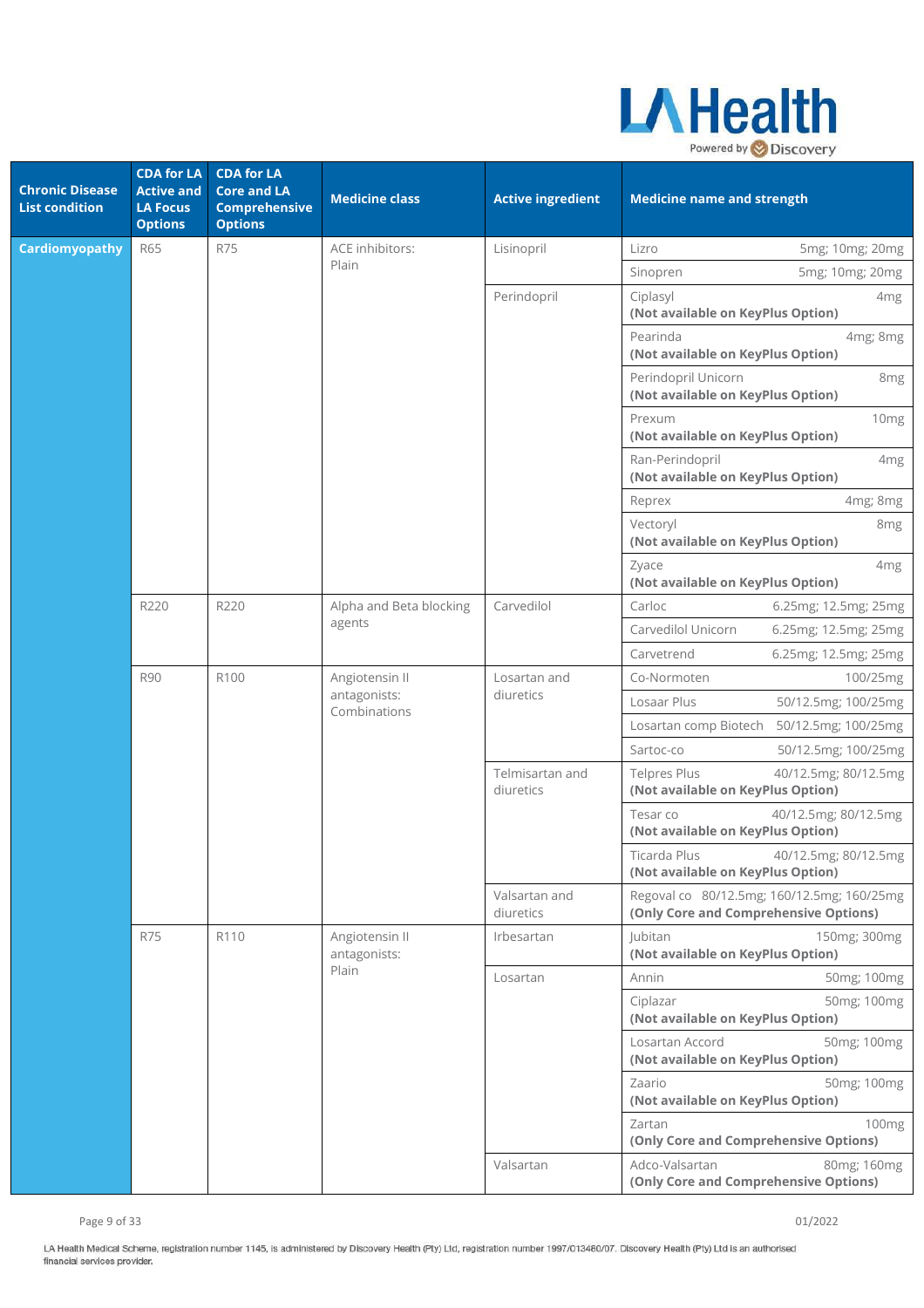

| <b>Chronic Disease</b><br><b>List condition</b> | <b>CDA</b> for LA<br><b>Active and</b><br><b>LA Focus</b><br><b>Options</b> | <b>CDA</b> for LA<br><b>Core and LA</b><br><b>Comprehensive</b><br><b>Options</b> | <b>Medicine class</b>                            | <b>Active ingredient</b> | <b>Medicine name and strength</b>                               |
|-------------------------------------------------|-----------------------------------------------------------------------------|-----------------------------------------------------------------------------------|--------------------------------------------------|--------------------------|-----------------------------------------------------------------|
| <b>Cardiomyopathy</b>                           | <b>R75</b>                                                                  | R110                                                                              | Angiotensin II<br>antagonists:                   | Valsartan                | Regoval<br>80mg; 160mg<br>(Only Core and Comprehensive Options) |
|                                                 |                                                                             |                                                                                   | Plain                                            |                          | Valheft<br>80mg; 160mg<br>(Only Core and Comprehensive Options) |
|                                                 | <b>R85</b>                                                                  | <b>R85</b>                                                                        | Anti-thrombotic agents:<br>Vitamin K antagonists | Warfarin                 | Cipla-Warfarin<br>5 <sub>mg</sub>                               |
|                                                 | R100                                                                        | R100                                                                              | Arteriolar smooth<br>muscle agents:              | Hydralazine              | Hydralazine HCl 25 Kiara<br>25 <sub>mg</sub>                    |
|                                                 |                                                                             |                                                                                   | Hydrazinophthalazine<br>derivatives              |                          | Hyperphen<br>10mg; 50mg                                         |
|                                                 | <b>R30</b>                                                                  | <b>R35</b>                                                                        | Aspirin:                                         | Acetylsalicylic acid     | Aspirin Teva<br>80mg                                            |
|                                                 |                                                                             |                                                                                   | Cardiovascular                                   |                          | Myoprin<br>100 <sub>mg</sub>                                    |
|                                                 | <b>R70</b>                                                                  | <b>R80</b>                                                                        | Beta blocking agents:                            | Bisoprolol               | Adco-Bisocor<br>5mg; 10mg                                       |
|                                                 |                                                                             |                                                                                   | Selective                                        |                          | Betacor<br>5mg; 10mg                                            |
|                                                 |                                                                             |                                                                                   |                                                  |                          | Bilocor<br>5mg; 10mg                                            |
|                                                 |                                                                             |                                                                                   |                                                  |                          | <b>Bisbeta</b><br>5mg; 10mg                                     |
|                                                 |                                                                             |                                                                                   |                                                  |                          | <b>Bislo</b><br>5mg; 10mg                                       |
|                                                 |                                                                             |                                                                                   |                                                  |                          | <b>Bisoprolol Unicorn</b><br>5mg; 10mg                          |
|                                                 |                                                                             |                                                                                   |                                                  |                          | Bisozyd<br>5mg; 10mg                                            |
|                                                 |                                                                             |                                                                                   |                                                  |                          | Emcor<br>5mg; 10mg                                              |
|                                                 |                                                                             |                                                                                   |                                                  |                          | Presicard<br>5mg; 10mg                                          |
|                                                 | <b>R35</b>                                                                  | <b>R35</b>                                                                        | Cardiac glycosides:<br>Digoxin                   | Digoxin                  | Lanoxin<br>0.0625mg; 0.25mg                                     |
|                                                 |                                                                             |                                                                                   |                                                  |                          | Lanoxin paediatric/geriatric syrup 0.05mg/1ml                   |
|                                                 | <b>R20</b>                                                                  | R40                                                                               | High-ceiling diuretics                           | Furosemide               | Dino-Retic<br>40 <sub>mg</sub>                                  |
|                                                 |                                                                             |                                                                                   |                                                  |                          | Diuresix<br>40 <sub>mg</sub>                                    |
|                                                 |                                                                             |                                                                                   |                                                  |                          | Furobe<br>40mg                                                  |
|                                                 |                                                                             |                                                                                   |                                                  |                          | Mylan Furosemide<br>40 <sub>mg</sub>                            |
|                                                 | R15                                                                         | R <sub>15</sub>                                                                   | Low-ceiling diuretics:                           | Hydrochlorothiazide      | Hexazide<br>25 <sub>mg</sub>                                    |
|                                                 |                                                                             |                                                                                   | Thiazides, plain                                 |                          | Ridaq<br>12.5mg                                                 |
|                                                 | <b>R25</b>                                                                  | <b>R25</b>                                                                        | Low-ceiling diuretics:                           | Indapamide               | Adco-Dapamax<br>2.5mg                                           |
|                                                 |                                                                             |                                                                                   | excluding Thiazides                              |                          | Catexan<br>2.5mg                                                |
|                                                 |                                                                             |                                                                                   |                                                  |                          | Cipla-Indapamide<br>2.5mg                                       |
|                                                 |                                                                             |                                                                                   |                                                  |                          | Daptril<br>2.5mg                                                |
|                                                 |                                                                             |                                                                                   |                                                  |                          | Mylan Indapamide<br>2.5mg                                       |
|                                                 | R120                                                                        | R120                                                                              | Potassium sparing<br>agents                      | Spironolactone           | Spiractin<br>25 <sub>mg</sub>                                   |
|                                                 | R110                                                                        | R110                                                                              | Potassium supplements                            | Potassium chloride       | Plenish-K SR<br>600mg                                           |
|                                                 |                                                                             |                                                                                   |                                                  |                          | Ultipot<br>600mg                                                |
|                                                 | R250                                                                        | R250                                                                              | Vasodilators in cardiac                          | Isosorbide dinitrate     | Sandoz Isosorbide dinitrate<br>5mg; 10mg                        |
|                                                 |                                                                             |                                                                                   | disease:                                         | Isosorbide               | Ismo<br>20 <sub>mg</sub>                                        |
|                                                 |                                                                             |                                                                                   | Organic nitrates                                 | mononitrate              | Monicor SR<br>60mg                                              |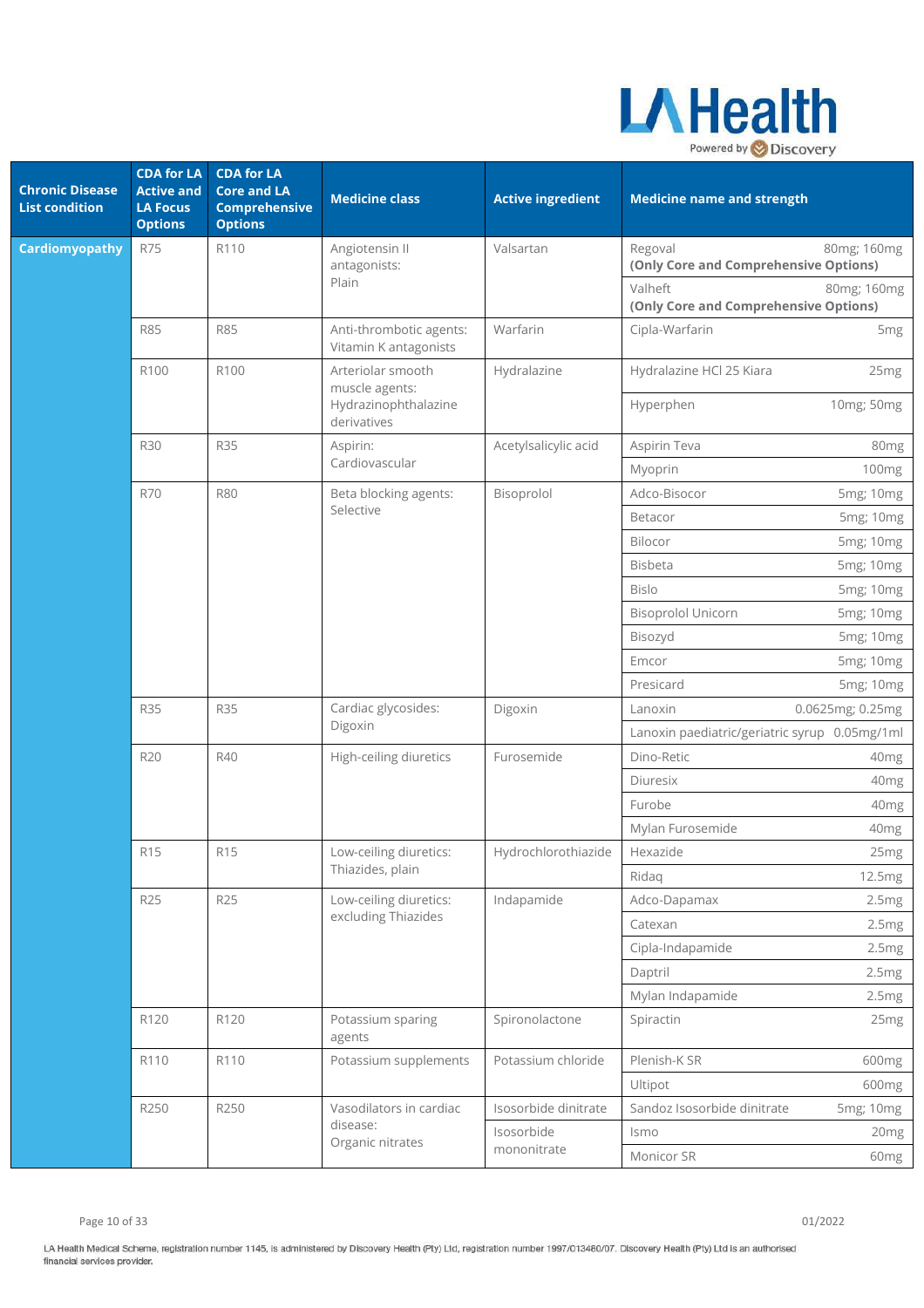

| <b>Chronic Disease</b><br><b>List condition</b> | <b>CDA for LA</b><br><b>Active and</b><br><b>LA Focus</b><br><b>Options</b> | <b>CDA for LA</b><br><b>Core and LA</b><br><b>Comprehensive</b><br><b>Options</b> | <b>Medicine class</b>                            | <b>Active ingredient</b>       | <b>Medicine name and strength</b>                          |                      |
|-------------------------------------------------|-----------------------------------------------------------------------------|-----------------------------------------------------------------------------------|--------------------------------------------------|--------------------------------|------------------------------------------------------------|----------------------|
| <b>Cardiomyopathy</b>                           | R135                                                                        | R135                                                                              | Influenza vaccines                               | Influenza, purified<br>antigen | Vaxigrip tetra single dose 0.5ml pre-filled<br>syringe     |                      |
|                                                 | R175                                                                        | R175                                                                              | Pneumococcus vaccines                            | Pneumococcus,<br>purified      | Pneumovax 23 single dose pre-filled syringe<br>0.5ml       |                      |
|                                                 |                                                                             |                                                                                   |                                                  | polysaccharides<br>antigen     | Pneumovax 23 single dose vial 0.5ml                        |                      |
| <b>Chronic</b>                                  | R40                                                                         | R40                                                                               | Adrenergics:                                     | Salbutamol                     | Asthavent ecohaler 200 dose                                | 100mcg               |
| obstructive<br>pulmonary                        |                                                                             |                                                                                   | Short acting - Salbutamol                        |                                | Ventimax CFC free 200 dose                                 | 100mcg               |
| disease (COPD)                                  | R110                                                                        | R165                                                                              | Anti-asthmatics:<br><b>Systemic Xanthines</b>    | Theophylline                   | Theophylline anhydrous Kiara                               | 200mg; 300mg         |
|                                                 | R260                                                                        | R260                                                                              | Inhaled anticholinergics:<br>Ipratropium bromide | Ipratropium<br>bromide         | Atrovent HFA 200 dose<br>20 <sub>mcg</sub>                 |                      |
|                                                 | <b>R886</b>                                                                 | R886                                                                              | Surgical item:<br>Oxygen concentrator 5L         | Oxygen                         | Oxygen Concentrator (Rental)                               |                      |
|                                                 | R20                                                                         | R20                                                                               | Systemic Corticosteroids:                        | Prednisone                     | Be-Tabs Prednisone                                         | 5 <sub>mg</sub>      |
|                                                 |                                                                             |                                                                                   | Prednisone                                       |                                | Panafcort                                                  | 5 <sub>mg</sub>      |
|                                                 |                                                                             |                                                                                   |                                                  |                                | Trolic                                                     | 5 <sub>mg</sub>      |
|                                                 | R135                                                                        | R135                                                                              | Influenza vaccines                               | Influenza, purified<br>antigen | Vaxigrip tetra single dose 0.5ml pre-filled<br>syringe     |                      |
| <b>Chronic renal</b><br>disease                 | <b>R80</b>                                                                  | <b>R90</b>                                                                        | ACE inhibitors and<br>diuretics                  | Enalapril and<br>diuretics     | Enap co                                                    | 20/12.5mg            |
|                                                 |                                                                             |                                                                                   |                                                  | Lisinopril and                 | Adco-Zetomax co                                            | 10/12.5mg; 20/12.5mg |
|                                                 |                                                                             |                                                                                   |                                                  | diuretics                      | Lisinopril co Unicorn                                      | 10/12.5mg; 20/12.5mg |
|                                                 |                                                                             |                                                                                   |                                                  |                                | Lisoretic                                                  | 10/12.5mg; 20/12.5mg |
|                                                 |                                                                             |                                                                                   |                                                  |                                | Lisozide                                                   | 10/12.5mg; 20/12.5mg |
|                                                 |                                                                             |                                                                                   |                                                  | Perindopril and<br>diuretics   | <b>Bioprexum Plus</b><br>(Not available on KeyPlus Option) | 10/2.5mg             |
|                                                 |                                                                             |                                                                                   |                                                  |                                | Ciplasyl Plus                                              | 4/1.25mg             |
|                                                 |                                                                             |                                                                                   |                                                  |                                | Circator Plus                                              | 4/1.25mg             |
|                                                 |                                                                             |                                                                                   |                                                  |                                | Pearinda Plus                                              | 4/1.25mg; 8/2.5mg    |
|                                                 |                                                                             |                                                                                   |                                                  |                                | Perindopril co Unicorn                                     | 4/1.25mg             |
|                                                 |                                                                             |                                                                                   |                                                  |                                | Prexum Plus                                                | 5/1.25mg             |
|                                                 |                                                                             |                                                                                   |                                                  |                                | Spec-Perindopril Plus                                      | 4/1.25mg             |
|                                                 |                                                                             |                                                                                   |                                                  |                                | Trexeva Plus                                               | 5/1.25mg             |
|                                                 |                                                                             |                                                                                   |                                                  |                                | Vectoryl Plus                                              | 4/1.25mg             |
|                                                 | <b>R65</b>                                                                  | <b>R75</b>                                                                        | ACE inhibitors:<br>Plain                         | Captopril                      | Bio-Captopril                                              | 25 <sub>mg</sub>     |
|                                                 |                                                                             |                                                                                   |                                                  |                                | Mylan Captopril                                            | 25mg; 50mg           |
|                                                 |                                                                             |                                                                                   |                                                  | Enalapril                      | Alapren                                                    | 5mg; 10mg; 20mg      |
|                                                 |                                                                             |                                                                                   |                                                  |                                | Enalapril Unicorn                                          | 10mg; 20mg           |
|                                                 |                                                                             |                                                                                   |                                                  |                                | Hypace                                                     | 5 <sub>mg</sub>      |
|                                                 |                                                                             |                                                                                   |                                                  | Lisinopril                     | Adco-Zetomax                                               | 5mg; 10mg; 20mg      |
|                                                 |                                                                             |                                                                                   |                                                  |                                | Austell-Lisinopril                                         | 10mg; 20mg           |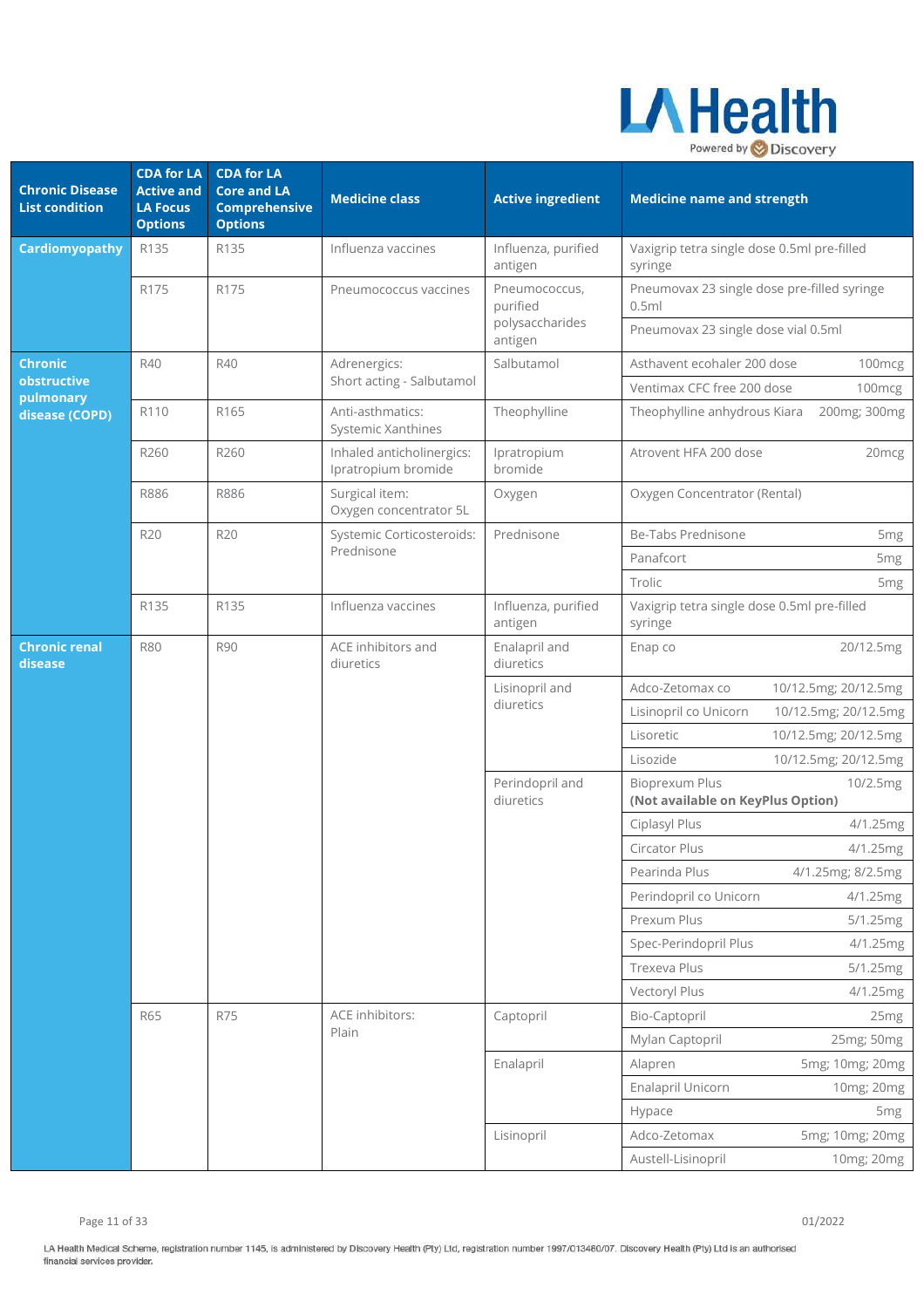

| <b>Chronic Disease</b><br><b>List condition</b> | <b>CDA</b> for LA<br><b>Active and</b><br><b>LA Focus</b><br><b>Options</b> | <b>CDA for LA</b><br><b>Core and LA</b><br><b>Comprehensive</b><br><b>Options</b> | <b>Medicine class</b>          | <b>Active ingredient</b>     | <b>Medicine name and strength</b>                                                   |
|-------------------------------------------------|-----------------------------------------------------------------------------|-----------------------------------------------------------------------------------|--------------------------------|------------------------------|-------------------------------------------------------------------------------------|
| <b>Chronic renal</b>                            | <b>R65</b>                                                                  | <b>R75</b>                                                                        | ACE inhibitors:                | Lisinopril                   | Liso<br>5mg; 10mg; 20mg                                                             |
| disease                                         |                                                                             |                                                                                   | Plain                          |                              | Lizro<br>5mg; 10mg; 20mg                                                            |
|                                                 |                                                                             |                                                                                   |                                |                              | Sinopren<br>5mg; 10mg; 20mg                                                         |
|                                                 |                                                                             |                                                                                   |                                | Perindopril                  | Ciplasyl<br>4 <sub>mg</sub><br>(Not available on KeyPlus Option)                    |
|                                                 |                                                                             |                                                                                   |                                |                              | Pearinda<br>4mg; 8mg<br>(Not available on KeyPlus Option)                           |
|                                                 |                                                                             |                                                                                   |                                |                              | Perindopril Unicorn<br>8 <sub>mg</sub><br>(Not available on KeyPlus Option)         |
|                                                 |                                                                             |                                                                                   |                                |                              | Prexum<br>10 <sub>mg</sub><br>(Not available on KeyPlus Option)                     |
|                                                 |                                                                             |                                                                                   |                                |                              | Ran-Perindopril<br>4 <sub>mg</sub><br>(Not available on KeyPlus Option)             |
|                                                 |                                                                             |                                                                                   |                                |                              | Reprex<br>4mg; 8mg                                                                  |
| <b>R90</b>                                      |                                                                             |                                                                                   |                                |                              | Vectoryl<br>8 <sub>mg</sub><br>(Not available on KeyPlus Option)                    |
|                                                 |                                                                             |                                                                                   |                                |                              | 4 <sub>mg</sub><br>Zyace<br>(Not available on KeyPlus Option)                       |
|                                                 |                                                                             | R100                                                                              | Angiotensin II                 | Losartan and                 | Co-Normoten<br>100/25mg                                                             |
|                                                 |                                                                             |                                                                                   | antagonists:<br>Combinations   | diuretics                    | Losaar Plus<br>50/12.5mg; 100/25mg                                                  |
|                                                 |                                                                             |                                                                                   |                                |                              | Losartan comp Biotech<br>50/12.5mg; 100/25mg                                        |
|                                                 |                                                                             |                                                                                   |                                |                              | Sartoc-co<br>50/12.5mg; 100/25mg                                                    |
|                                                 |                                                                             |                                                                                   |                                | Telmisartan and<br>diuretics | <b>Telpres Plus</b><br>40/12.5mg; 80/12.5mg<br>(Not available on KeyPlus Option)    |
|                                                 |                                                                             |                                                                                   |                                |                              | Tesar co<br>40/12.5mg; 80/12.5mg<br>(Not available on KeyPlus Option)               |
|                                                 |                                                                             |                                                                                   |                                |                              | Ticarda Plus<br>40/12.5mg; 80/12.5mg<br>(Not available on KeyPlus Option)           |
|                                                 |                                                                             |                                                                                   |                                | Valsartan and<br>diuretics   | Regoval co 80/12.5mg; 160/12.5mg; 160/25mg<br>(Only Core and Comprehensive Options) |
|                                                 | <b>R75</b>                                                                  | R110                                                                              | Angiotensin II<br>antagonists: | Irbesartan                   | <b>Jubitan</b><br>150mg; 300mg<br>(Not available on KeyPlus Option)                 |
|                                                 |                                                                             |                                                                                   | Plain                          | Losartan                     | Annin<br>50mg; 100mg                                                                |
|                                                 |                                                                             |                                                                                   |                                |                              | 50mg; 100mg<br>Ciplazar<br>(Not available on KeyPlus Option)                        |
|                                                 |                                                                             |                                                                                   |                                |                              | Losartan Accord<br>50mg; 100mg<br>(Not available on KeyPlus Option)                 |
|                                                 |                                                                             |                                                                                   |                                |                              | Zaario<br>50mg; 100mg<br>(Not available on KeyPlus Option)                          |
|                                                 |                                                                             |                                                                                   |                                |                              | Zartan<br>100mg<br>(Only Core and Comprehensive Options)                            |
|                                                 |                                                                             |                                                                                   |                                | Valsartan                    | Adco-Valsartan<br>80mg; 160mg<br>(Only Core and Comprehensive Options)              |
|                                                 |                                                                             |                                                                                   |                                |                              | Regoval<br>80mg; 160mg<br>(Only Core and Comprehensive Options)                     |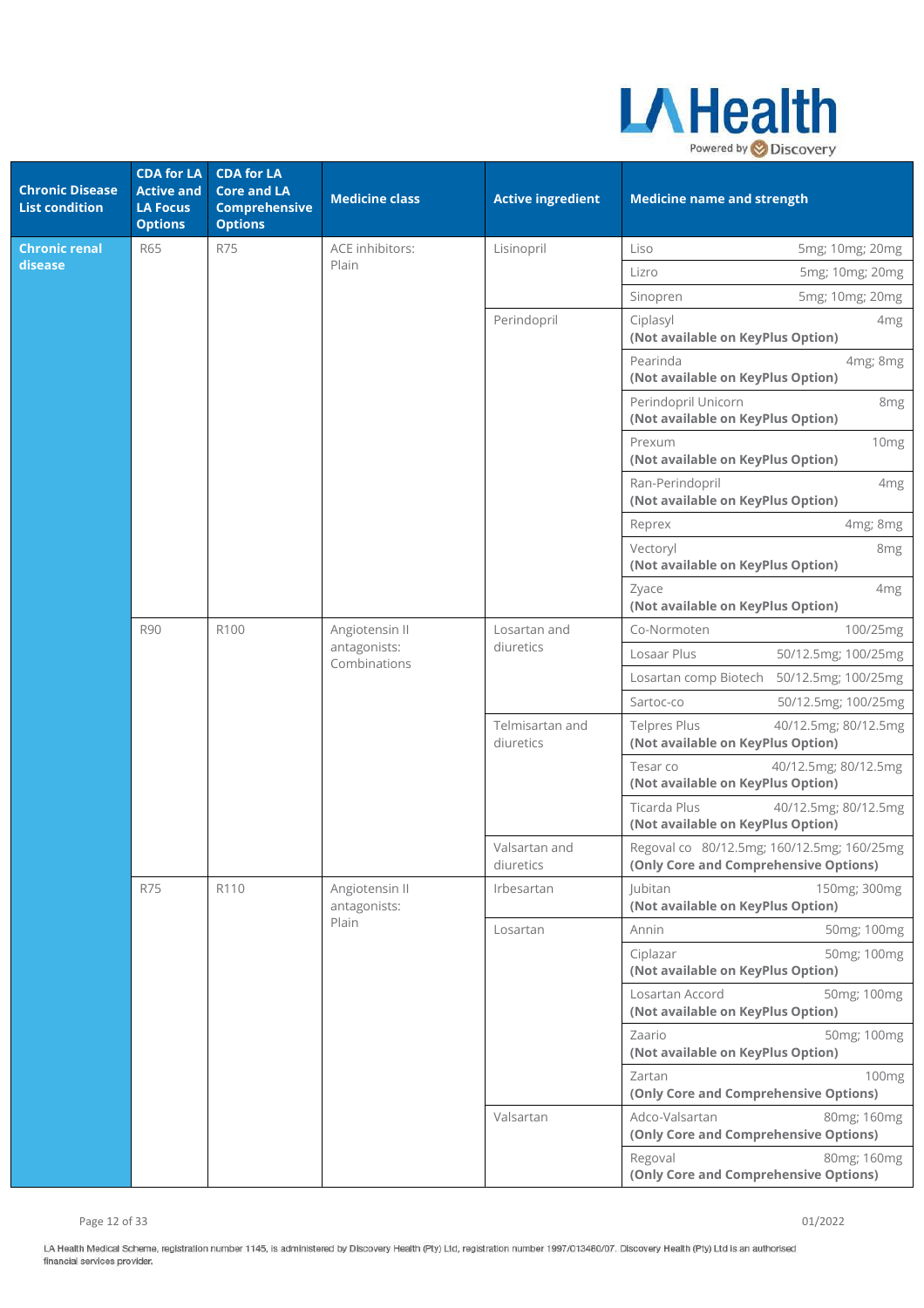

| <b>Chronic Disease</b><br><b>List condition</b> | <b>CDA for LA</b><br><b>Active and</b><br><b>LA Focus</b><br><b>Options</b> | <b>CDA for LA</b><br><b>Core and LA</b><br><b>Comprehensive</b><br><b>Options</b> | <b>Medicine class</b>                   | <b>Active ingredient</b>                        | <b>Medicine name and strength</b>                                                    |
|-------------------------------------------------|-----------------------------------------------------------------------------|-----------------------------------------------------------------------------------|-----------------------------------------|-------------------------------------------------|--------------------------------------------------------------------------------------|
| <b>Chronic renal</b><br>disease                 | <b>R75</b>                                                                  | R110                                                                              | Angiotensin II<br>antagonists:<br>Plain | Valsartan                                       | Valheft<br>80mg; 160mg<br>(Only Core and Comprehensive Options)                      |
|                                                 | R300                                                                        | R300                                                                              | Calcium supplements                     | Calcium carbonate                               | B-cal                                                                                |
|                                                 | R <sub>10</sub>                                                             | R <sub>10</sub>                                                                   | Folic acid and derivatives              | Folic acid                                      | Be-Tabs Folic acid<br>5mg                                                            |
|                                                 |                                                                             |                                                                                   |                                         |                                                 | Folic acid<br>5 <sub>mg</sub>                                                        |
|                                                 | <b>R50</b>                                                                  | <b>R50</b>                                                                        | Iron bivalent, oral<br>preparations     | Ferrous Sulfate                                 | Ferrous Sulphate<br>75 <sub>mg</sub>                                                 |
|                                                 | R535                                                                        | R535                                                                              | Iron, parenteral                        | Iron, parenteral                                | Cosmofer ampoule 2ml<br>50mg/1ml                                                     |
|                                                 |                                                                             |                                                                                   | preparations                            | preparations                                    | Equifer ampoule 5ml<br>100mg/5ml                                                     |
|                                                 |                                                                             |                                                                                   |                                         |                                                 | Rautevene ampoule 5ml<br>100mg/5ml                                                   |
|                                                 |                                                                             |                                                                                   |                                         |                                                 | 20mg/1ml<br>Zypiron vial 5ml                                                         |
|                                                 | R3 340                                                                      | R3 340                                                                            | Other anti-anaemic                      | Darbepoetin Alfa                                | Aranesp pre-filled syringe 0.4ml<br>10mcg/0.4ml                                      |
|                                                 |                                                                             |                                                                                   | preparations                            |                                                 | Aranesp pre-filled syringe 0.5ml<br>20mcg/0.5ml                                      |
|                                                 |                                                                             |                                                                                   |                                         |                                                 | Aranesp pre-filled syringe 0.3ml<br>30mcg/0.3ml                                      |
|                                                 |                                                                             |                                                                                   |                                         |                                                 | Aranesp pre-filled syringe 0.4ml<br>40mcg/0.4ml                                      |
|                                                 |                                                                             |                                                                                   |                                         |                                                 | Aranesp pre-filled syringe 0.5ml<br>50mcg/0.5ml                                      |
|                                                 |                                                                             |                                                                                   |                                         |                                                 | Aranesp pre-filled syringe 0.3ml<br>60mcg/0.3ml                                      |
|                                                 |                                                                             |                                                                                   |                                         |                                                 | Aranesp pre-filled syringe 0.4ml<br>80mcg/0.4ml                                      |
|                                                 |                                                                             |                                                                                   |                                         |                                                 | Aranesp pre-filled syringe 0.5ml 100mcg/0.5ml                                        |
|                                                 |                                                                             |                                                                                   |                                         | Erythropoietin                                  | 2000U/0.5ml<br>Eprex pre-fill                                                        |
|                                                 |                                                                             |                                                                                   |                                         |                                                 | 4000U/0.4ml<br>Eprex pre-fill                                                        |
|                                                 |                                                                             |                                                                                   |                                         |                                                 | Repotin ampoule 1ml<br>2000U; 4000U                                                  |
|                                                 |                                                                             |                                                                                   |                                         | Methoxy<br>polyethylene glycol-<br>epoetin beta | Mircera pre-filled syringe 0.3ml<br>50mcg/0.3ml<br>(Not available on KeyPlus Option) |
|                                                 |                                                                             |                                                                                   |                                         |                                                 | Mircera pre-filled syringe 0.3ml<br>75mcg/0.3ml<br>(Not available on KeyPlus Option) |
|                                                 |                                                                             |                                                                                   |                                         |                                                 | Mircera pre-filled syringe 0.3ml 100mcg/0.3ml<br>(Not available on KeyPlus Option)   |
|                                                 |                                                                             |                                                                                   |                                         |                                                 | Mircera pre-filled syringe 0.3ml 120mcg/0.3ml<br>(Not available on KeyPlus Option)   |
|                                                 |                                                                             |                                                                                   |                                         |                                                 | Mircera pre-filled syringe 0.3ml 150mcg/0.3ml<br>(Not available on KeyPlus Option)   |
|                                                 |                                                                             |                                                                                   |                                         |                                                 | Mircera pre-filled syringe 0.3ml 200mcg/0.3ml<br>(Not available on KeyPlus Option)   |
|                                                 |                                                                             |                                                                                   |                                         |                                                 | Mircera pre-filled syringe 0.3ml 250mcg/0.3ml<br>(Not available on KeyPlus Option)   |
|                                                 | R365                                                                        | R365                                                                              | Vitamin D and analogues                 | Alfacalcidol                                    | Zodoray<br>0.25mcg; 1mcg                                                             |
| <b>Coronary artery</b>                          | <b>R30</b>                                                                  | <b>R35</b>                                                                        | Aspirin:                                | Acetylsalicylic acid                            | Aspirin Teva<br>80 <sub>mg</sub>                                                     |
| disease                                         |                                                                             |                                                                                   | Cardiovascular                          |                                                 | Myoprin<br>100 <sub>mg</sub>                                                         |
|                                                 | R85                                                                         | R200                                                                              | Beta blocking agents:                   | Propranolol                                     | Indoblok<br>40 <sub>mg</sub>                                                         |
|                                                 |                                                                             |                                                                                   | Non-selective                           |                                                 | Purbloka<br>40mg                                                                     |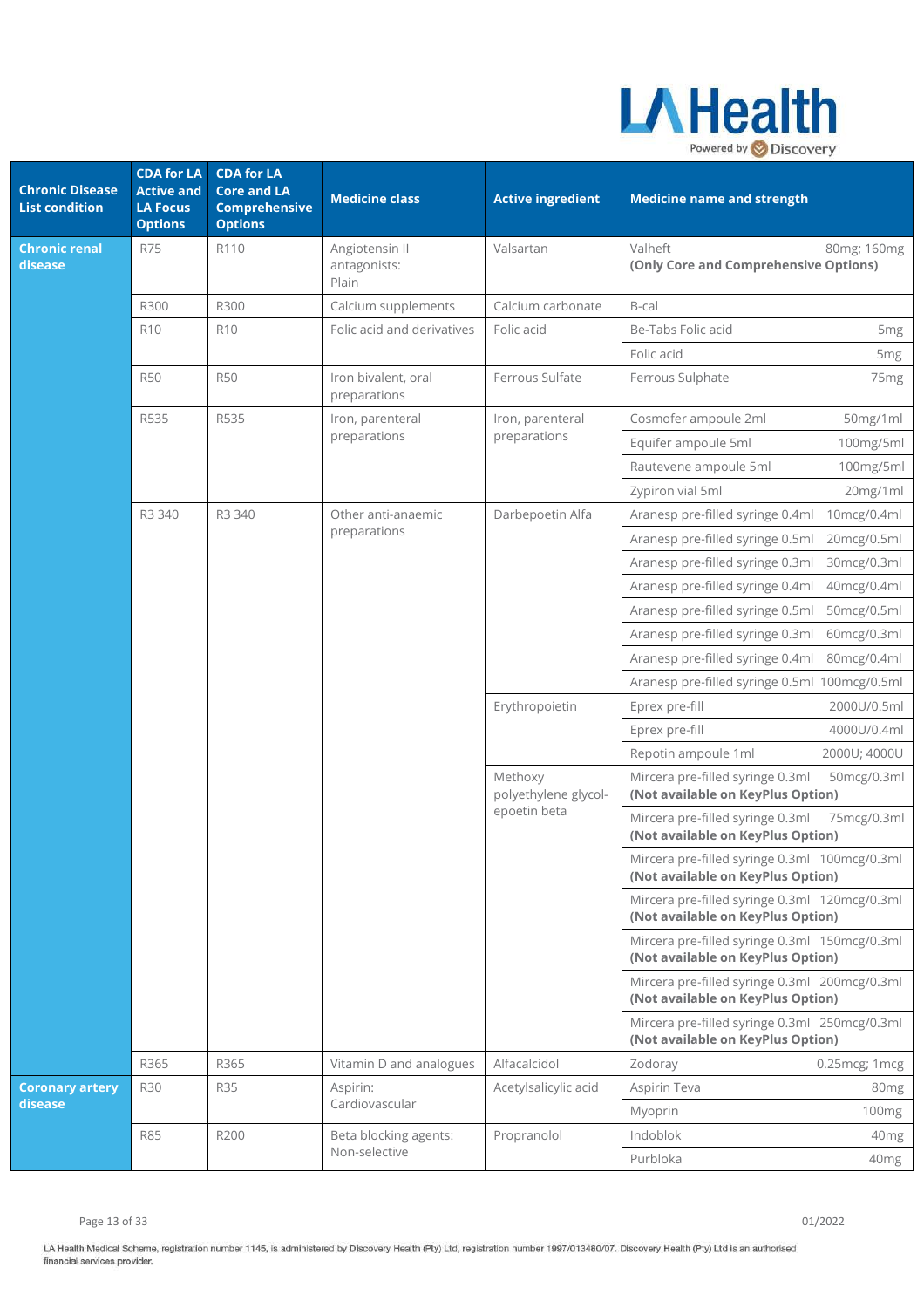

| <b>Chronic Disease</b><br><b>List condition</b> | <b>CDA for LA</b><br><b>Active and</b><br><b>LA Focus</b><br><b>Options</b> | <b>CDA for LA</b><br><b>Core and LA</b><br><b>Comprehensive</b><br><b>Options</b> | <b>Medicine class</b>                                                 | <b>Active ingredient</b> | <b>Medicine name and strength</b>                         |                   |
|-------------------------------------------------|-----------------------------------------------------------------------------|-----------------------------------------------------------------------------------|-----------------------------------------------------------------------|--------------------------|-----------------------------------------------------------|-------------------|
| <b>Coronary artery</b>                          | <b>R70</b>                                                                  | <b>R80</b>                                                                        | Beta blocking agents:                                                 | Atenolol                 | Adco-Atenolol                                             | 50mg; 100mg       |
| disease                                         |                                                                             |                                                                                   | Selective                                                             |                          | <b>B-Block</b>                                            | 50mg; 100mg       |
|                                                 |                                                                             |                                                                                   |                                                                       |                          | Tenopress                                                 | 50mg; 100mg       |
|                                                 |                                                                             |                                                                                   |                                                                       | Bisoprolol               | Adco-Bisocor                                              | 5mg; 10mg         |
|                                                 |                                                                             |                                                                                   |                                                                       |                          | Betacor                                                   | 5mg; 10mg         |
|                                                 |                                                                             |                                                                                   |                                                                       |                          | Bilocor                                                   | 5mg; 10mg         |
|                                                 |                                                                             |                                                                                   |                                                                       |                          | Bisbeta                                                   | 5mg; 10mg         |
|                                                 |                                                                             |                                                                                   |                                                                       |                          | <b>Bislo</b>                                              | 5mg; 10mg         |
|                                                 |                                                                             |                                                                                   |                                                                       |                          | <b>Bisoprolol Unicorn</b>                                 | 5mg; 10mg         |
|                                                 |                                                                             |                                                                                   |                                                                       |                          | Bisozyd                                                   | 5mg; 10mg         |
|                                                 |                                                                             |                                                                                   |                                                                       |                          | Emcor                                                     | 5mg; 10mg         |
|                                                 |                                                                             |                                                                                   |                                                                       |                          | Presicard                                                 | 5mg; 10mg         |
|                                                 | R205                                                                        | R250                                                                              | Selective calcium                                                     | Diltiazem                | Adco-Zildem SR                                            | 180mg; 240mg      |
|                                                 |                                                                             |                                                                                   | channel blockers with<br>direct cardiac effects                       | Verapamil                | Vasomil                                                   | 40mg; 80mg        |
|                                                 |                                                                             |                                                                                   |                                                                       |                          | Verahexal SR                                              | 240 <sub>mg</sub> |
|                                                 |                                                                             |                                                                                   |                                                                       |                          | Verapamil 40 Oethmaan                                     | 40 <sub>mg</sub>  |
|                                                 | R100                                                                        | R100                                                                              | Selective calcium<br>channel blockers with<br>mainly vascular effects | Amlodipine               | Amloc                                                     | 5mg; 10mg         |
|                                                 |                                                                             |                                                                                   |                                                                       |                          | Amlodipine Unicorn                                        | 5mg; 10mg         |
|                                                 |                                                                             |                                                                                   |                                                                       |                          | Amtas                                                     | 5mg; 10mg         |
|                                                 |                                                                             |                                                                                   |                                                                       |                          | Aprate                                                    | 5mg; 10mg         |
|                                                 |                                                                             |                                                                                   |                                                                       |                          | Austell-Amlodipine                                        | 5mg; 10mg         |
|                                                 |                                                                             |                                                                                   |                                                                       |                          | Ciplavasc                                                 | 5mg; 10mg         |
|                                                 |                                                                             |                                                                                   |                                                                       |                          | Gulf Amlodipine                                           | 5mg; 10mg         |
|                                                 |                                                                             |                                                                                   |                                                                       |                          | Lomanor                                                   | 5mg; 10mg         |
|                                                 |                                                                             |                                                                                   |                                                                       |                          | Pharma Dynamics Amlodipine besylate<br>5mg; 10mg          |                   |
|                                                 |                                                                             |                                                                                   |                                                                       | Felodipine               | Felodipine Kiara<br>(Only Core and Comprehensive Options) | 5mg; 10mg         |
|                                                 |                                                                             |                                                                                   |                                                                       |                          | Plendil<br>(Only Core and Comprehensive Options)          | 2.5mg; 5mg        |
|                                                 |                                                                             |                                                                                   |                                                                       | Nifedipine               | Cipalat Retard                                            | 20 <sub>mg</sub>  |
|                                                 |                                                                             |                                                                                   |                                                                       |                          | Cipalat XR<br>(Not available on KeyPlus Option)           | 30mg; 60mg        |
|                                                 | R250                                                                        | R250                                                                              | Vasodilators in cardiac                                               | Isosorbide dinitrate     | Sandoz Isosorbide dinitrate                               | 5mg; 10mg         |
|                                                 |                                                                             |                                                                                   | disease:<br>Organic nitrates                                          | Isosorbide               | Ismo                                                      | 20 <sub>mg</sub>  |
|                                                 |                                                                             |                                                                                   |                                                                       | mononitrate              | Monicor SR                                                | 60 <sub>mg</sub>  |
| <b>Crohn's disease</b>                          | R <sub>10</sub>                                                             | R <sub>10</sub>                                                                   | Folic acid and derivatives                                            | Folic acid               | Be-Tabs Folic acid                                        | 5 <sub>mg</sub>   |
|                                                 |                                                                             |                                                                                   |                                                                       |                          | Folic acid                                                | 5 <sub>mg</sub>   |
|                                                 | R980                                                                        | R980                                                                              | Intestinal anti-                                                      | Mesalazine               | Asacol                                                    | 400mg; 800mg      |
|                                                 |                                                                             |                                                                                   | inflammatories:<br>Aminosalicylic acid and<br>similar agents          |                          | Asacol suppository<br>(Not available on KeyPlus Option)   | 500 <sub>mg</sub> |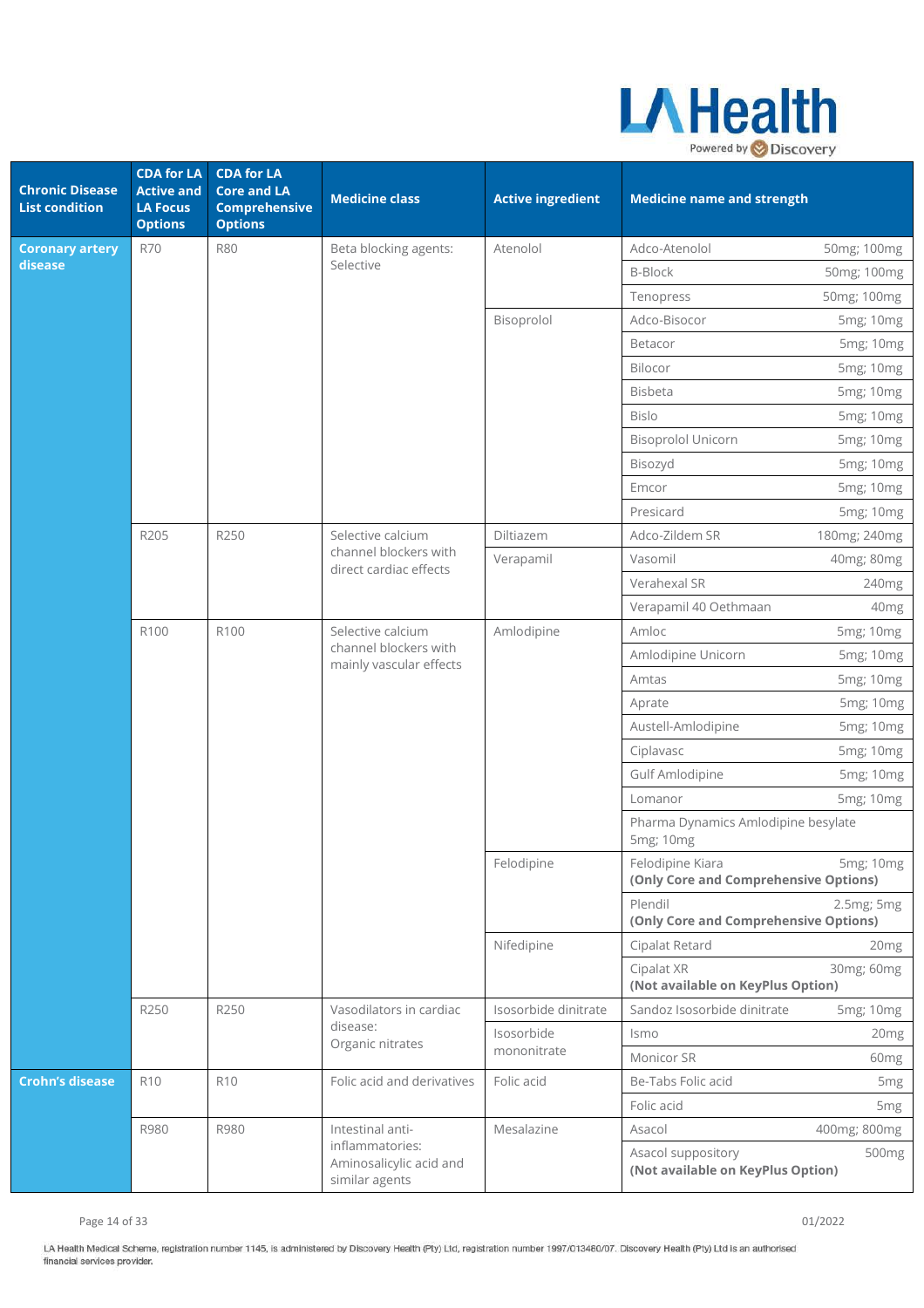

| <b>Chronic Disease</b><br><b>List condition</b> | <b>CDA for LA</b><br><b>Active and</b><br><b>LA Focus</b><br><b>Options</b> | <b>CDA for LA</b><br><b>Core and LA</b><br><b>Comprehensive</b><br><b>Options</b> | <b>Medicine class</b>                                                                                                                                                                                                                                         | <b>Active ingredient</b> | <b>Medicine name and strength</b>                                             |
|-------------------------------------------------|-----------------------------------------------------------------------------|-----------------------------------------------------------------------------------|---------------------------------------------------------------------------------------------------------------------------------------------------------------------------------------------------------------------------------------------------------------|--------------------------|-------------------------------------------------------------------------------|
| <b>Crohn's disease</b>                          | R980                                                                        | R980                                                                              | Intestinal anti-                                                                                                                                                                                                                                              | Mesalazine               | Mezavant<br>1200mg                                                            |
|                                                 |                                                                             |                                                                                   | inflammatories:<br>Aminosalicylic acid and                                                                                                                                                                                                                    |                          | 500mg<br>Pentasa                                                              |
|                                                 |                                                                             |                                                                                   | similar agents                                                                                                                                                                                                                                                |                          | Pentasa suppository<br>1000mg<br>(Not available on KeyPlus Option)            |
|                                                 |                                                                             |                                                                                   |                                                                                                                                                                                                                                                               | Sulfasalazine            | Salazopyrin<br>500mg                                                          |
|                                                 |                                                                             |                                                                                   |                                                                                                                                                                                                                                                               |                          | Salazopyrin EN<br>500mg                                                       |
|                                                 | R1 940                                                                      | R1 940                                                                            | Intestinal anti-<br>inflammatories:<br>Corticosteroids                                                                                                                                                                                                        | Budesonide               | Entocord enema<br>$0.02$ mg/1ml<br>(Only Core and Comprehensive Options)      |
|                                                 | R775                                                                        | R775                                                                              | Other immuno-<br>suppressive agents:                                                                                                                                                                                                                          | Azathioprine             | Azamun<br>50 <sub>mg</sub><br>(Only Core and Comprehensive Options)           |
|                                                 |                                                                             |                                                                                   | Azathioprine                                                                                                                                                                                                                                                  |                          | Azathioprine PCH<br>50 <sub>mg</sub>                                          |
|                                                 |                                                                             |                                                                                   |                                                                                                                                                                                                                                                               |                          | Imuran<br>50 <sub>mg</sub><br>(Only Core and Comprehensive Options)           |
|                                                 | R110                                                                        | R110                                                                              | Other immuno-<br>suppressive agents:<br>Methotrexate                                                                                                                                                                                                          | Methotrexate             | Abitrexate<br>2.5mg                                                           |
|                                                 | <b>R20</b>                                                                  | <b>R20</b>                                                                        | Systemic Corticosteroids:                                                                                                                                                                                                                                     | Prednisone               | Be-Tabs Prednisone<br>5 <sub>mg</sub>                                         |
|                                                 |                                                                             |                                                                                   | Prednisone                                                                                                                                                                                                                                                    |                          | Panafcort<br>5 <sub>mg</sub>                                                  |
|                                                 |                                                                             |                                                                                   |                                                                                                                                                                                                                                                               |                          | Trolic<br>5 <sub>mg</sub>                                                     |
| <b>Diabetes</b><br>insipidus                    | R1 450                                                                      | R1 700                                                                            | Posterior pituitary<br>hormones: Vasopressin                                                                                                                                                                                                                  | Desmopressin             | Ddavp<br>0.1mg; 0.2mg                                                         |
|                                                 |                                                                             |                                                                                   | and analogues                                                                                                                                                                                                                                                 |                          | Ddavp nasal spray 5ml<br>$0.1$ mg/1ml                                         |
| <b>Diabetes</b><br>mellitus Type 1              |                                                                             |                                                                                   | *** Please note an overall monthly limit applies to Insulins across the different Insulin classes ***<br>The overall monthly limit for LA Active and LA Focus Options is R700.<br>The overall monthly limit for LA Core and LA Comprehensive Options is R720. |                          |                                                                               |
|                                                 | R460                                                                        | R515                                                                              | Anti-diabetic agents:<br>Fast-acting Insulins                                                                                                                                                                                                                 | Insulin Aspart           | Novorapid - penfill 3ml<br>(Not available on KeyPlus Option)                  |
|                                                 |                                                                             |                                                                                   |                                                                                                                                                                                                                                                               | Insulin Glulisine        | Apidra - cartridge 3ml                                                        |
|                                                 |                                                                             |                                                                                   |                                                                                                                                                                                                                                                               |                          | Apidra solostar - disposable pen 3ml<br>(Only Core and Comprehensive Options) |
|                                                 |                                                                             |                                                                                   |                                                                                                                                                                                                                                                               | Insulin Lispro           | Humalog - cartridge 3ml                                                       |
|                                                 |                                                                             |                                                                                   |                                                                                                                                                                                                                                                               |                          | Humalog - kwikpen 3ml<br>(Not available on KeyPlus Option)                    |
|                                                 | R700                                                                        | R720                                                                              | Anti-diabetic agents:                                                                                                                                                                                                                                         | Insulin Human            | Humulin 30/70 - cartridge 3ml                                                 |
|                                                 |                                                                             |                                                                                   | Intermediate-acting or<br>long-acting combined                                                                                                                                                                                                                | Insulin Lispro           | Humalog mix 25 - cartridge 3ml                                                |
|                                                 |                                                                             |                                                                                   | with fast-acting Insulins<br>(Biphasic)                                                                                                                                                                                                                       |                          | Humalog mix 25 - kwikpen 3ml<br>(Only Core and Comprehensive Options)         |
|                                                 |                                                                             |                                                                                   |                                                                                                                                                                                                                                                               |                          | Humalog mix 50 - cartridge 3ml                                                |
|                                                 |                                                                             |                                                                                   |                                                                                                                                                                                                                                                               |                          | Humalog mix 50 - kwikpen 3ml<br>(Only Core and Comprehensive Options)         |
|                                                 | R440                                                                        | R440                                                                              | Anti-diabetic agents:                                                                                                                                                                                                                                         | Insulin Detemir          | Levemir - pre-filled cartridge 3ml                                            |
|                                                 |                                                                             |                                                                                   | Long-acting Insulins                                                                                                                                                                                                                                          | Insulin Glargine         | Basaglar - cartridge 3ml<br>(Not available on KeyPlus Option)                 |
|                                                 |                                                                             |                                                                                   |                                                                                                                                                                                                                                                               |                          | Optisulin - cartridge 3ml                                                     |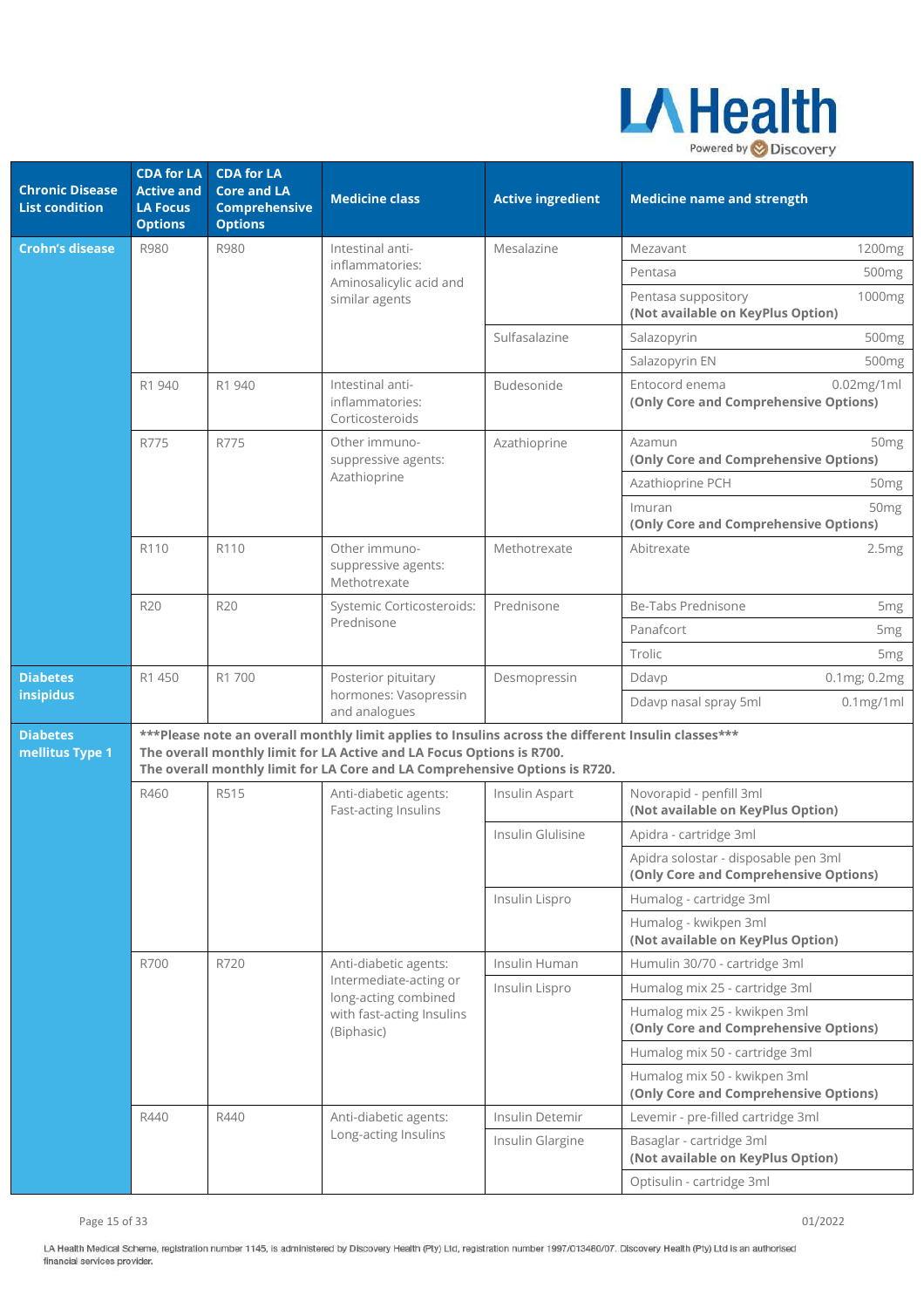

| <b>Chronic Disease</b><br><b>List condition</b> | <b>CDA for LA</b><br><b>Active and</b><br><b>LA Focus</b><br><b>Options</b> | <b>CDA for LA</b><br><b>Core and LA</b><br><b>Comprehensive</b><br><b>Options</b> | <b>Medicine class</b>              | <b>Active ingredient</b> | <b>Medicine name and strength</b>                                          |  |
|-------------------------------------------------|-----------------------------------------------------------------------------|-----------------------------------------------------------------------------------|------------------------------------|--------------------------|----------------------------------------------------------------------------|--|
| <b>Diabetes</b>                                 | <b>R30</b>                                                                  | <b>R35</b>                                                                        | Aspirin:                           | Acetylsalicylic acid     | Aspirin Teva<br>80mg                                                       |  |
| mellitus Type 1                                 |                                                                             |                                                                                   | Cardiovascular                     |                          | 100 <sub>mg</sub><br>Myoprin                                               |  |
|                                                 | R200                                                                        | R280                                                                              | Blood glucose<br>monitoring agents | Glucose strips           | Accu-check test strip glucose active<br>(Not available on KeyPlus Option)  |  |
|                                                 |                                                                             |                                                                                   |                                    |                          | Accu-check test strip glucose instant<br>(Not available on KeyPlus Option) |  |
|                                                 |                                                                             |                                                                                   |                                    |                          | Glucocheck key test strip                                                  |  |
|                                                 |                                                                             |                                                                                   |                                    |                          | Glucocheck test strip<br>(Not available on KeyPlus Option)                 |  |
|                                                 |                                                                             |                                                                                   |                                    |                          | Test strip blood glucose clicks bionime gs550                              |  |
|                                                 |                                                                             |                                                                                   |                                    |                          | Test strip freestyle optium glucose<br>(Not available on KeyPlus Option)   |  |
|                                                 |                                                                             |                                                                                   |                                    |                          | Test strip glucose caresens n 29g                                          |  |
|                                                 |                                                                             |                                                                                   |                                    |                          | Test strip glucose contour plus<br>(Not available on KeyPlus Option)       |  |
|                                                 |                                                                             |                                                                                   |                                    |                          | Test strip glucose contour ts<br>(Not available on KeyPlus Option)         |  |
|                                                 |                                                                             |                                                                                   |                                    |                          | Test strip glucose fora diamond blood                                      |  |
|                                                 |                                                                             |                                                                                   |                                    |                          | Test strip glucose on call plus ez                                         |  |
|                                                 |                                                                             |                                                                                   |                                    |                          | Test strip onetouch select plus<br>(Not available on KeyPlus Option)       |  |
|                                                 | R350                                                                        | R350                                                                              | Surgical item                      | Lancets                  | Lancet blood collection needle loris                                       |  |
|                                                 |                                                                             |                                                                                   |                                    |                          | Lancet fora collection needle sterile 30g                                  |  |
|                                                 |                                                                             |                                                                                   |                                    |                          | Lancet fora tender needle sterile 33g                                      |  |
|                                                 |                                                                             |                                                                                   |                                    |                          | Lancet freestyle test                                                      |  |
|                                                 |                                                                             |                                                                                   |                                    |                          | Lancet glucocheck novicheck                                                |  |
|                                                 |                                                                             |                                                                                   |                                    |                          | Lancet solus v2                                                            |  |
|                                                 |                                                                             |                                                                                   |                                    |                          | Lancet unilet sterile 28g                                                  |  |
|                                                 |                                                                             |                                                                                   |                                    |                          | Lancet unilet sterile 4cm x 6cm x 7.5cm 28g                                |  |
|                                                 |                                                                             |                                                                                   |                                    |                          | Microlet lancet                                                            |  |
|                                                 |                                                                             |                                                                                   |                                    | Needles                  | BD micro fine plus pen needle 30g 8mm                                      |  |
|                                                 |                                                                             |                                                                                   |                                    |                          | BD micro fine plus pen needle 31g                                          |  |
|                                                 |                                                                             |                                                                                   |                                    |                          | BD micro fine plus pen needle 32g 4mm                                      |  |
|                                                 |                                                                             |                                                                                   |                                    |                          | Droplet pen needle 8mm 31g<br>Needle insulin fora pen 31g 5mm              |  |
|                                                 |                                                                             |                                                                                   |                                    |                          | Needle insulin fora pen 31g 8mm                                            |  |
|                                                 |                                                                             |                                                                                   |                                    |                          | Needle insulin fora pen 32g 4mm                                            |  |
|                                                 |                                                                             |                                                                                   |                                    |                          | Needle insulin fora pen 32g 6mm                                            |  |
|                                                 |                                                                             |                                                                                   |                                    |                          | Needle insulin pen verifine 4mmx10cmx15cm<br>32 <sub>g</sub>               |  |
|                                                 |                                                                             |                                                                                   |                                    |                          | Needle insulin pen verifine 4mmx10cmx15cm<br>33g                           |  |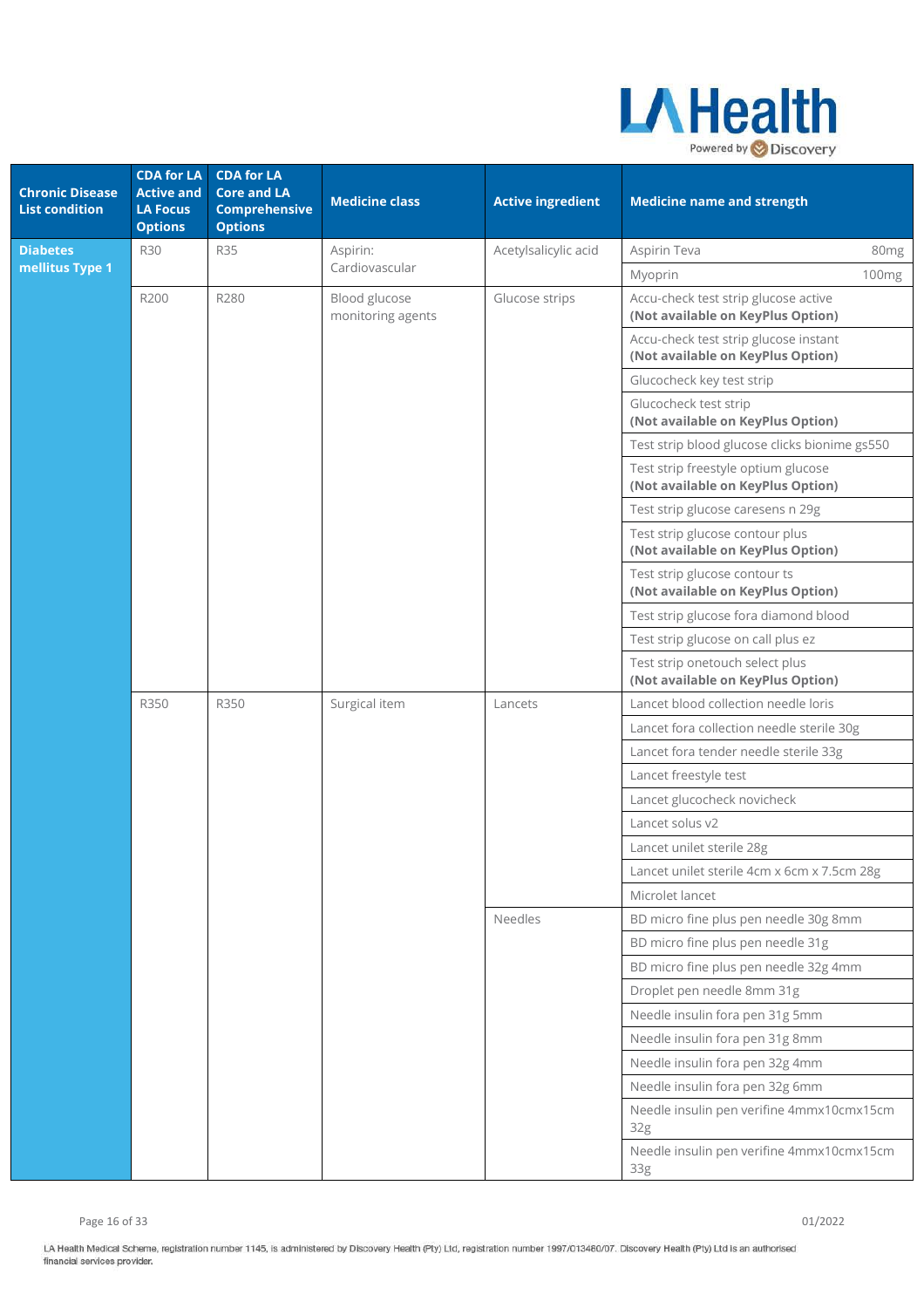

| <b>Chronic Disease</b><br><b>List condition</b> | <b>CDA for LA</b><br><b>Active and</b><br><b>LA Focus</b><br><b>Options</b> | <b>CDA for LA</b><br><b>Core and LA</b><br><b>Comprehensive</b><br><b>Options</b> | <b>Medicine class</b>                                                                                                                                                                                                                                       | <b>Active ingredient</b> | <b>Medicine name and strength</b>                                             |  |
|-------------------------------------------------|-----------------------------------------------------------------------------|-----------------------------------------------------------------------------------|-------------------------------------------------------------------------------------------------------------------------------------------------------------------------------------------------------------------------------------------------------------|--------------------------|-------------------------------------------------------------------------------|--|
| <b>Diabetes</b>                                 | R350                                                                        | R350                                                                              | Surgical item                                                                                                                                                                                                                                               | <b>Needles</b>           | Needle novofine                                                               |  |
| mellitus Type 1                                 |                                                                             |                                                                                   |                                                                                                                                                                                                                                                             | Syringes                 | Syringe insulin 1.0ml with 27g needle                                         |  |
|                                                 |                                                                             |                                                                                   |                                                                                                                                                                                                                                                             |                          | Syringe insulin bd microfine 12.7mm 1ml 9g                                    |  |
|                                                 |                                                                             |                                                                                   |                                                                                                                                                                                                                                                             |                          | Syringe insulin bd microfine 1ml 8mm 30g                                      |  |
|                                                 |                                                                             |                                                                                   |                                                                                                                                                                                                                                                             |                          | Syringe insulin bd microfine 8mm demi 0.3ml<br>30 <sub>g</sub>                |  |
| <b>Diabetes</b>                                 | <b>R65</b>                                                                  | <b>R65</b>                                                                        | Anti-diabetic agents:                                                                                                                                                                                                                                       | Metformin                | <b>Accord Metformin</b><br>500mg; 850mg                                       |  |
| mellitus Type 2                                 |                                                                             |                                                                                   | Biguanides                                                                                                                                                                                                                                                  |                          | Apex-Metformin<br>500 <sub>mg</sub>                                           |  |
|                                                 |                                                                             |                                                                                   |                                                                                                                                                                                                                                                             |                          | Austell-Metformin<br>500mg; 850mg                                             |  |
|                                                 |                                                                             |                                                                                   |                                                                                                                                                                                                                                                             |                          | <b>Bigsens</b><br>1000mg                                                      |  |
|                                                 |                                                                             |                                                                                   |                                                                                                                                                                                                                                                             |                          | 500mg; 850mg; 1000mg<br>Diaphage                                              |  |
|                                                 |                                                                             |                                                                                   |                                                                                                                                                                                                                                                             |                          | Gluconorm<br>500mg; 850mg                                                     |  |
|                                                 |                                                                             |                                                                                   |                                                                                                                                                                                                                                                             |                          | Mylan Metformin<br>500mg; 850mg; 1000mg                                       |  |
|                                                 |                                                                             |                                                                                   |                                                                                                                                                                                                                                                             |                          | Romidab<br>500mg; 850mg; 1000mg                                               |  |
|                                                 |                                                                             |                                                                                   | ***Please note an overall monthly limit applies to Insulins across the different Insulin classes***<br>The overall monthly limit for LA Active and LA Focus Options is R700.<br>The overall monthly limit for LA Core and LA Comprehensive Options is R720. |                          |                                                                               |  |
|                                                 | R460                                                                        | R515                                                                              | Anti-diabetic agents:<br>Fast-acting Insulins                                                                                                                                                                                                               | Insulin Aspart           | Novorapid - penfill 3ml<br>(Not available on KeyPlus Option)                  |  |
|                                                 |                                                                             |                                                                                   |                                                                                                                                                                                                                                                             | Insulin Glulisine        | Apidra - cartridge 3ml                                                        |  |
|                                                 |                                                                             |                                                                                   |                                                                                                                                                                                                                                                             |                          | Apidra solostar - disposable pen 3ml<br>(Only Core and Comprehensive Options) |  |
|                                                 |                                                                             |                                                                                   |                                                                                                                                                                                                                                                             | Insulin Lispro           | Humalog - cartridge 3ml                                                       |  |
|                                                 |                                                                             |                                                                                   |                                                                                                                                                                                                                                                             |                          | Humalog - kwikpen 3ml<br>(Not available on KeyPlus Option)                    |  |
|                                                 | R700                                                                        | R720                                                                              | Anti-diabetic agents:                                                                                                                                                                                                                                       | Insulin Human            | Humulin 30/70 - cartridge 3ml                                                 |  |
|                                                 |                                                                             |                                                                                   | Intermediate-acting or<br>long-acting combined                                                                                                                                                                                                              | Insulin Lispro           | Humalog mix 25 - cartridge 3ml                                                |  |
|                                                 |                                                                             |                                                                                   | with fast-acting Insulins<br>(Biphasic)                                                                                                                                                                                                                     |                          | Humalog mix 25 - kwikpen 3ml<br>(Only Core and Comprehensive Options)         |  |
|                                                 |                                                                             |                                                                                   |                                                                                                                                                                                                                                                             |                          | Humalog mix 50 - cartridge 3ml                                                |  |
|                                                 |                                                                             |                                                                                   |                                                                                                                                                                                                                                                             |                          | Humalog mix 50 - kwikpen 3ml<br>(Only Core and Comprehensive Options)         |  |
|                                                 | R440                                                                        | R440                                                                              | Anti-diabetic agents:                                                                                                                                                                                                                                       | Insulin Detemir          | Levemir - pre-filled cartridge 3ml                                            |  |
|                                                 |                                                                             |                                                                                   | Long-acting Insulins                                                                                                                                                                                                                                        | Insulin Glargine         | Basaglar - cartridge 3ml<br>(Not available on KeyPlus Option)                 |  |
|                                                 |                                                                             |                                                                                   |                                                                                                                                                                                                                                                             |                          | Optisulin - cartridge 3ml                                                     |  |
|                                                 | R160                                                                        | R160                                                                              | Anti-diabetic agents:                                                                                                                                                                                                                                       | Gliclazide               | Diaglucide MR<br>60 <sub>mg</sub>                                             |  |
|                                                 |                                                                             |                                                                                   | Sulfonamides, urea<br>derivatives                                                                                                                                                                                                                           |                          | Diaran MR<br>30mg                                                             |  |
|                                                 |                                                                             |                                                                                   |                                                                                                                                                                                                                                                             |                          | Dyna Gliclazide SR<br>30 <sub>mg</sub>                                        |  |
|                                                 |                                                                             |                                                                                   |                                                                                                                                                                                                                                                             |                          | Gliclazide Unicorn MR<br>30 <sub>mg</sub>                                     |  |
|                                                 |                                                                             |                                                                                   |                                                                                                                                                                                                                                                             |                          | Glytab MR<br>30mg                                                             |  |
|                                                 | R200                                                                        | R215                                                                              | Anti-diabetic agents:<br>Thiazolidinediones                                                                                                                                                                                                                 | Pioglitazone             | Cipla-Pioglitazone<br>15mg; 30mg                                              |  |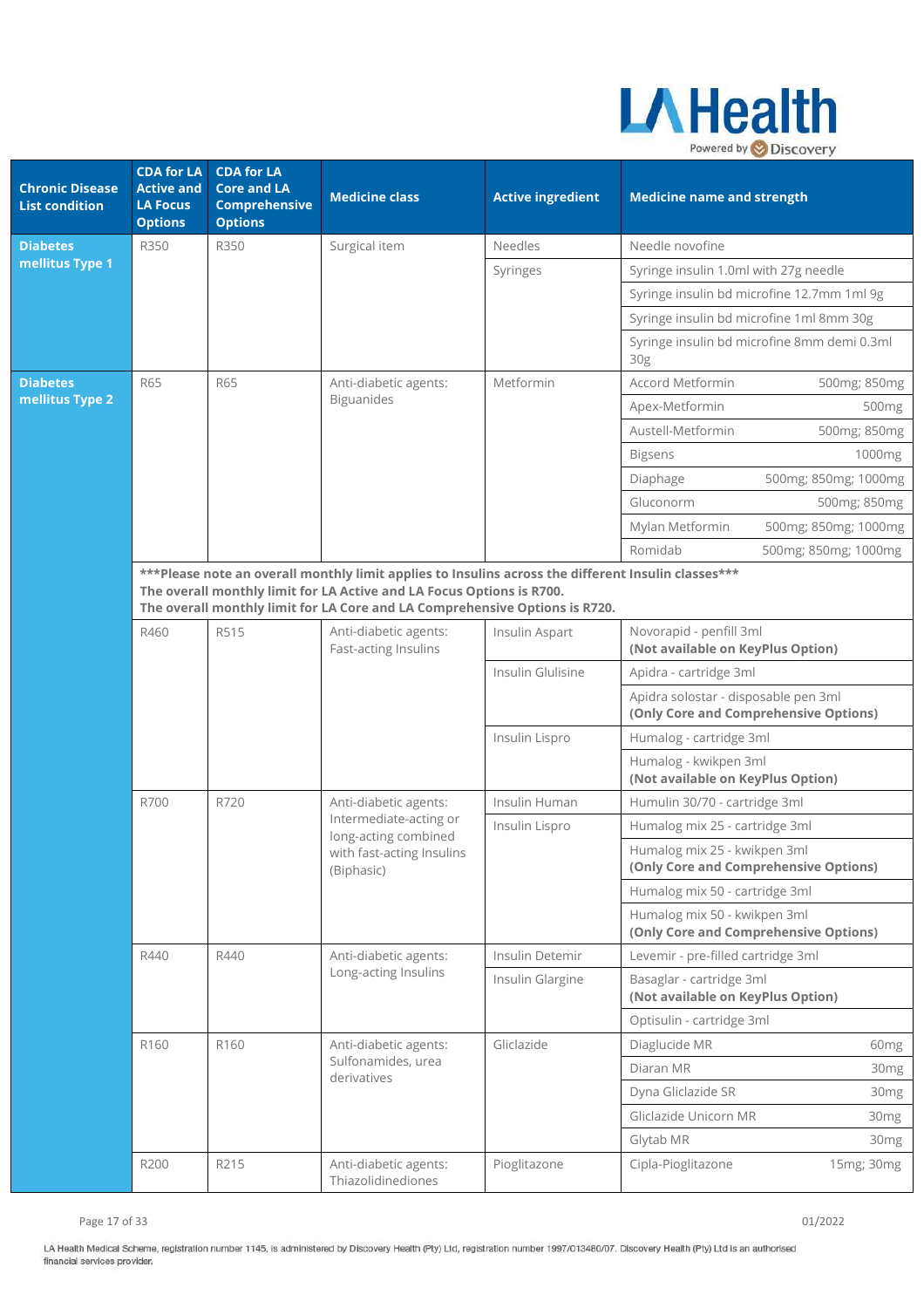

| <b>Chronic Disease</b><br><b>List condition</b> | <b>CDA for LA</b><br><b>Active and</b><br><b>LA Focus</b><br><b>Options</b> | <b>CDA for LA</b><br><b>Core and LA</b><br><b>Comprehensive</b><br><b>Options</b> | <b>Medicine class</b>                       | <b>Active ingredient</b> | <b>Medicine name and strength</b>                                          |                  |
|-------------------------------------------------|-----------------------------------------------------------------------------|-----------------------------------------------------------------------------------|---------------------------------------------|--------------------------|----------------------------------------------------------------------------|------------------|
| <b>Diabetes</b><br>mellitus Type 2              | R200                                                                        | R215                                                                              | Anti-diabetic agents:<br>Thiazolidinediones | Pioglitazone             | Pioglitazone hydrochloride Macleods<br>15mg; 30mg                          |                  |
|                                                 | <b>R30</b>                                                                  | <b>R35</b>                                                                        | Aspirin:                                    | Acetylsalicylic acid     | Aspirin Teva                                                               | 80 <sub>mg</sub> |
|                                                 |                                                                             |                                                                                   | Cardiovascular                              |                          | Myoprin                                                                    | 100mg            |
|                                                 | R200                                                                        | R280                                                                              | Blood glucose<br>monitoring agents          | Glucose strips           | Accu-check test strip glucose active<br>(Not available on KeyPlus Option)  |                  |
|                                                 |                                                                             |                                                                                   |                                             |                          | Accu-check test strip glucose instant<br>(Not available on KeyPlus Option) |                  |
|                                                 |                                                                             |                                                                                   |                                             |                          | Glucocheck key test strip                                                  |                  |
|                                                 |                                                                             |                                                                                   |                                             |                          | Glucocheck test strip<br>(Not available on KeyPlus Option)                 |                  |
|                                                 |                                                                             |                                                                                   |                                             |                          | Test strip blood glucose clicks bionime gs550                              |                  |
|                                                 |                                                                             |                                                                                   |                                             |                          | Test strip freestyle optium glucose<br>(Not available on KeyPlus Option)   |                  |
|                                                 |                                                                             |                                                                                   |                                             |                          | Test strip glucose caresens n 29g                                          |                  |
|                                                 |                                                                             |                                                                                   |                                             |                          | Test strip glucose contour plus<br>(Not available on KeyPlus Option)       |                  |
|                                                 |                                                                             |                                                                                   |                                             |                          | Test strip glucose contour ts<br>(Not available on KeyPlus Option)         |                  |
|                                                 |                                                                             |                                                                                   |                                             |                          | Test strip glucose fora diamond blood                                      |                  |
|                                                 |                                                                             |                                                                                   |                                             |                          | Test strip glucose on call plus ez                                         |                  |
|                                                 |                                                                             |                                                                                   |                                             |                          | Test strip onetouch select plus<br>(Not available on KeyPlus Option)       |                  |
|                                                 | R350                                                                        | R350                                                                              | Surgical item                               | Lancets                  | Lancet blood collection needle loris                                       |                  |
|                                                 |                                                                             |                                                                                   |                                             |                          | Lancet fora collection needle sterile 30g                                  |                  |
|                                                 |                                                                             |                                                                                   |                                             |                          | Lancet fora tender needle sterile 33g                                      |                  |
|                                                 |                                                                             |                                                                                   |                                             |                          | Lancet freestyle test                                                      |                  |
|                                                 |                                                                             |                                                                                   |                                             |                          | Lancet glucocheck novicheck                                                |                  |
|                                                 |                                                                             |                                                                                   |                                             |                          | Lancet solus v2                                                            |                  |
|                                                 |                                                                             |                                                                                   |                                             |                          | Lancet unilet sterile 28g                                                  |                  |
|                                                 |                                                                             |                                                                                   |                                             |                          | Lancet unilet sterile 4cm x 6cm x 7.5cm 28g                                |                  |
|                                                 |                                                                             |                                                                                   |                                             |                          | Microlet lancet                                                            |                  |
|                                                 |                                                                             |                                                                                   |                                             | Needles                  | BD micro fine plus pen needle 30g 8mm                                      |                  |
|                                                 |                                                                             |                                                                                   |                                             |                          | BD micro fine plus pen needle 31g                                          |                  |
|                                                 |                                                                             |                                                                                   |                                             |                          | BD micro fine plus pen needle 32g 4mm<br>Droplet pen needle 8mm 31g        |                  |
|                                                 |                                                                             |                                                                                   |                                             |                          | Needle insulin fora pen 31g 5mm                                            |                  |
|                                                 |                                                                             |                                                                                   |                                             |                          | Needle insulin fora pen 31g 8mm                                            |                  |
|                                                 |                                                                             |                                                                                   |                                             |                          | Needle insulin fora pen 32g 4mm                                            |                  |
|                                                 |                                                                             |                                                                                   |                                             |                          | Needle insulin fora pen 32g 6mm                                            |                  |
|                                                 |                                                                             |                                                                                   |                                             |                          | Needle insulin pen verifine 4mmx10cmx15cm<br>32g                           |                  |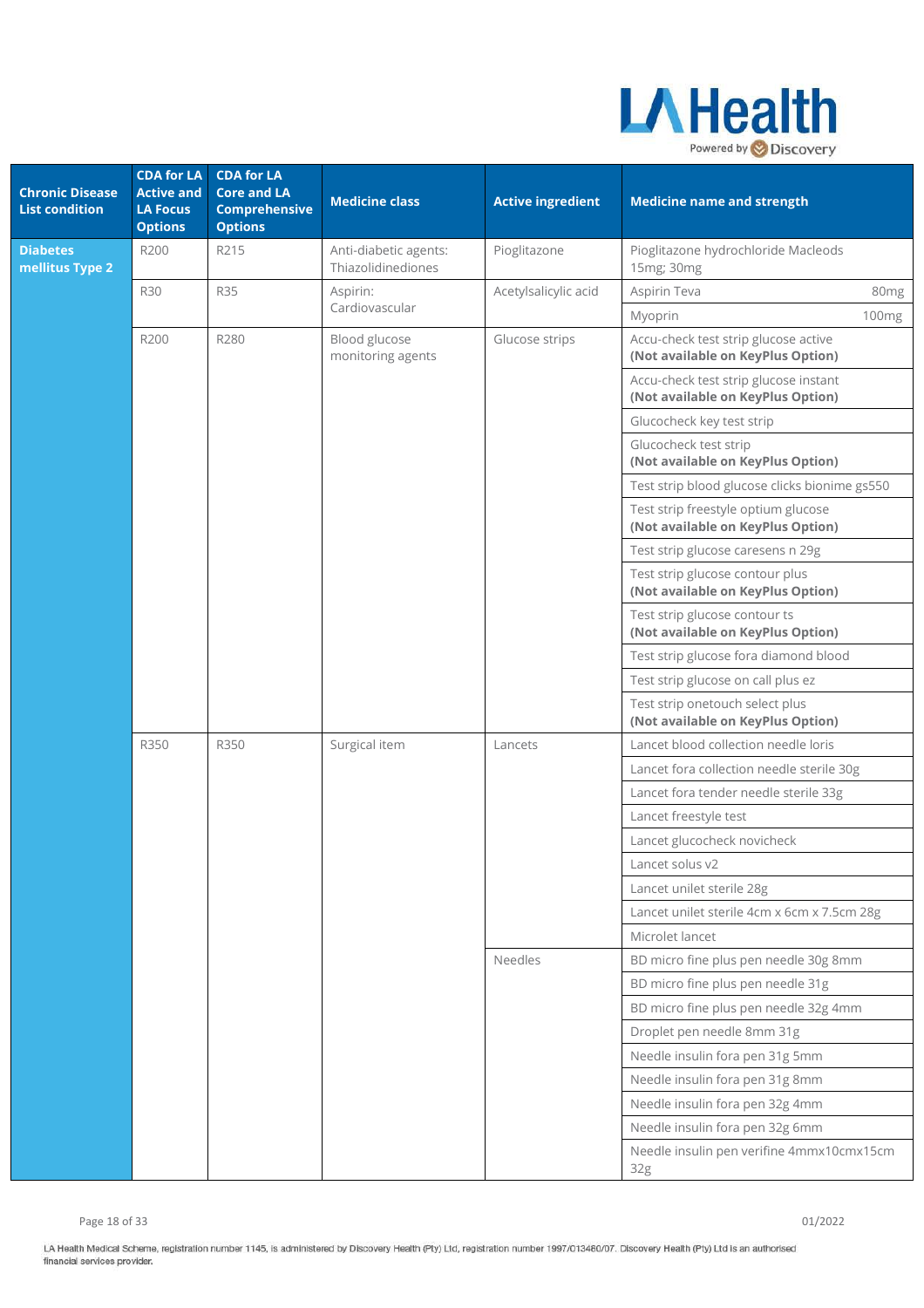

| <b>Chronic Disease</b><br><b>List condition</b> | <b>CDA for LA</b><br><b>Active and</b><br><b>LA Focus</b><br><b>Options</b> | <b>CDA for LA</b><br><b>Core and LA</b><br><b>Comprehensive</b><br><b>Options</b> | <b>Medicine class</b>                               | <b>Active ingredient</b> | <b>Medicine name and strength</b>                                |
|-------------------------------------------------|-----------------------------------------------------------------------------|-----------------------------------------------------------------------------------|-----------------------------------------------------|--------------------------|------------------------------------------------------------------|
| <b>Diabetes</b><br>mellitus Type 2              | R350                                                                        | R350                                                                              | Surgical item                                       | Needles                  | Needle insulin pen verifine 4mmx10cmx15cm<br>33 <sub>g</sub>     |
|                                                 |                                                                             |                                                                                   |                                                     |                          | Needle novofine                                                  |
|                                                 |                                                                             |                                                                                   |                                                     | Syringes                 | Syringe insulin 1.0ml with 27g needle                            |
|                                                 |                                                                             |                                                                                   |                                                     |                          | Syringe insulin bd microfine 12.7mm 1ml 9g                       |
|                                                 |                                                                             |                                                                                   |                                                     |                          | Syringe insulin bd microfine 1ml 8mm 30g                         |
|                                                 |                                                                             |                                                                                   |                                                     |                          | Syringe insulin bd microfine 8mm demi 0.3ml<br>30 <sub>g</sub>   |
| <b>Dysrhythmia</b>                              | R620                                                                        | R680                                                                              | Anti-arrhythmics:<br>class Ic                       | Flecainide               | Tambocor<br>100mg<br>(Not available on KeyPlus Option)           |
|                                                 |                                                                             |                                                                                   |                                                     |                          | Tambocor CR<br>100mg; 200mg<br>(Not available on KeyPlus Option) |
|                                                 | R400                                                                        | R425                                                                              | Anti-arrhythmics:                                   | Amiodarone               | Bio-Amiodarone<br>200mg                                          |
|                                                 |                                                                             |                                                                                   | class III - Amiodarone                              |                          | 100mg; 200mg<br>Hexarone                                         |
|                                                 | <b>R85</b>                                                                  | <b>R85</b>                                                                        | Anti-thrombotic agents:<br>Vitamin K antagonists    | Warfarin                 | Cipla-Warfarin<br>5 <sub>mg</sub>                                |
|                                                 | <b>R30</b>                                                                  | <b>R35</b>                                                                        | Aspirin:                                            | Acetylsalicylic acid     | Aspirin Teva<br>80 <sub>mg</sub>                                 |
|                                                 |                                                                             |                                                                                   | Cardiovascular                                      |                          | Myoprin<br>100mg                                                 |
|                                                 | <b>R85</b>                                                                  | R200                                                                              | Beta blocking agents:                               | Propranolol              | Indoblok<br>40 <sub>mg</sub>                                     |
|                                                 |                                                                             |                                                                                   | Non-selective                                       |                          | Purbloka<br>40mg                                                 |
|                                                 |                                                                             |                                                                                   |                                                     | Sotalol                  | Sotahexal<br>80mg; 160mg                                         |
|                                                 | <b>R70</b>                                                                  | <b>R80</b>                                                                        | Beta blocking agents:<br>Selective                  | Atenolol                 | Adco-Atenolol<br>50mg; 100mg                                     |
|                                                 |                                                                             |                                                                                   |                                                     |                          | <b>B-Block</b><br>50mg; 100mg                                    |
|                                                 |                                                                             |                                                                                   |                                                     |                          | 50mg; 100mg<br>Tenopress                                         |
|                                                 |                                                                             |                                                                                   |                                                     | Bisoprolol               | Adco-Bisocor<br>5mg; 10mg                                        |
|                                                 |                                                                             |                                                                                   |                                                     |                          | Betacor<br>5mg; 10mg                                             |
|                                                 |                                                                             |                                                                                   |                                                     |                          | Bilocor<br>5mg; 10mg                                             |
|                                                 |                                                                             |                                                                                   |                                                     |                          | Bisbeta<br>5mg; 10mg                                             |
|                                                 |                                                                             |                                                                                   |                                                     |                          | Bislo<br>5mg; 10mg                                               |
|                                                 |                                                                             |                                                                                   |                                                     |                          | <b>Bisoprolol Unicorn</b><br>5mg; 10mg                           |
|                                                 |                                                                             |                                                                                   |                                                     |                          | 5mg; 10mg<br>Bisozyd                                             |
|                                                 |                                                                             |                                                                                   |                                                     |                          | Emcor<br>5mg; 10mg                                               |
|                                                 |                                                                             |                                                                                   |                                                     |                          | Presicard<br>5mg; 10mg                                           |
|                                                 | <b>R35</b>                                                                  | <b>R35</b>                                                                        | Cardiac glycosides:                                 | Digoxin                  | 0.0625mg; 0.25mg<br>Lanoxin                                      |
|                                                 |                                                                             |                                                                                   | Digoxin                                             |                          | Lanoxin paediatric/geriatric syrup 0.05mg/1ml                    |
|                                                 | R205                                                                        | R250                                                                              | Selective calcium                                   | Verapamil                | Vasomil<br>40mg; 80mg                                            |
|                                                 |                                                                             |                                                                                   | channel blockers with<br>direct cardiac effects     |                          | Verahexal SR<br>240mg                                            |
|                                                 |                                                                             |                                                                                   |                                                     |                          | Verapamil 40 Oethmaan<br>40 <sub>mg</sub>                        |
| <b>Epilepsy</b>                                 | <b>R30</b>                                                                  | <b>R30</b>                                                                        | Anti-epileptics:<br>Barbiturates and<br>derivatives | Phenobarbital            | Sedabarb<br>30 <sub>mg</sub>                                     |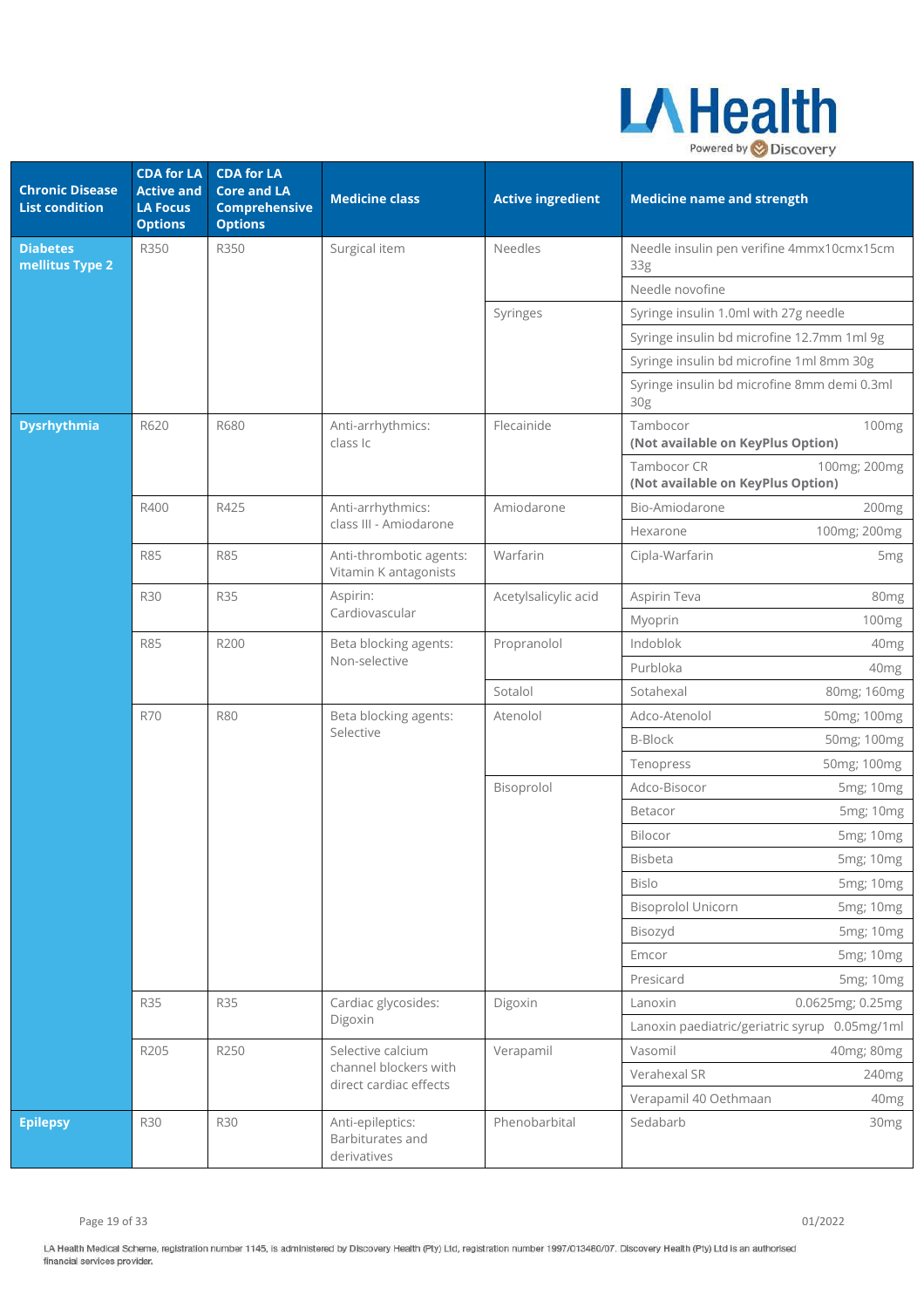

| <b>Chronic Disease</b><br><b>List condition</b> | <b>CDA for LA</b><br><b>Active and</b><br><b>LA Focus</b><br><b>Options</b> | <b>CDA for LA</b><br><b>Core and LA</b><br><b>Comprehensive</b><br><b>Options</b> | <b>Medicine class</b>                             | <b>Active ingredient</b> | <b>Medicine name and strength</b>                                                          |
|-------------------------------------------------|-----------------------------------------------------------------------------|-----------------------------------------------------------------------------------|---------------------------------------------------|--------------------------|--------------------------------------------------------------------------------------------|
| <b>Epilepsy</b>                                 | R185                                                                        | R285                                                                              | Anti-epileptics:<br>Benzodiazepine<br>derivatives | Clonazepam               | Rivotril<br>0.5mg; 2mg                                                                     |
|                                                 | R290                                                                        | R385                                                                              | Anti-epileptics:<br>Carboxamide derivatives       | Carbamazepine            | Degranol<br>200 <sub>mg</sub>                                                              |
|                                                 |                                                                             |                                                                                   |                                                   |                          | <b>Tegretol CR</b><br>200mg; 400mg                                                         |
|                                                 |                                                                             |                                                                                   |                                                   |                          | Zeptol<br>200mg                                                                            |
|                                                 | R430                                                                        | R430                                                                              | Anti-epileptics:                                  | Valproic acid            | Convulex<br>150mg; 300mg                                                                   |
|                                                 |                                                                             |                                                                                   | Fatty acid derivatives                            |                          | Convulex syrup<br>250mg/5ml                                                                |
|                                                 |                                                                             |                                                                                   |                                                   |                          | Epilim crushable<br>100mg                                                                  |
|                                                 |                                                                             |                                                                                   |                                                   |                          | Epilim sugar-free syrup<br>200mg/5ml                                                       |
|                                                 |                                                                             |                                                                                   |                                                   |                          | Eprolep CR<br>200mg; 300mg; 500mg                                                          |
|                                                 |                                                                             |                                                                                   |                                                   |                          | 200mg; 300mg; 500mg<br>Navalpro CR                                                         |
|                                                 |                                                                             |                                                                                   |                                                   |                          | Valeptic CR<br>300mg; 500mg                                                                |
|                                                 | R110                                                                        | R110                                                                              | Anti-epileptics:<br>Hydantoin derivatives         | Phenytoin                | Phenytoin sod<br>100 <sub>mg</sub>                                                         |
|                                                 | R335                                                                        | R335                                                                              | Anti-epileptics:                                  | Lamotrigine              | Dyna-Lamotrigine 25mg; 50mg; 100mg; 200mg                                                  |
|                                                 |                                                                             |                                                                                   | Other agents                                      |                          | 25mg; 50mg; 100mg; 200mg<br>Epitec                                                         |
|                                                 |                                                                             |                                                                                   |                                                   |                          | 50mg; 100mg; 200mg<br>Girotec                                                              |
|                                                 |                                                                             |                                                                                   |                                                   |                          | Serinem<br>25mg; 50mg; 100mg; 200mg                                                        |
|                                                 |                                                                             |                                                                                   |                                                   | Levetiracetam            | Dyna Levetiracetam<br>250mg; 500mg; 750mg                                                  |
|                                                 |                                                                             |                                                                                   |                                                   |                          | Epikepp<br>250mg; 500mg; 750mg                                                             |
|                                                 |                                                                             |                                                                                   |                                                   |                          | Redilev<br>250mg; 500mg; 750mg                                                             |
|                                                 |                                                                             |                                                                                   |                                                   | Topiramate               | 25mg; 50mg; 100mg; 200mg<br>Epimate                                                        |
|                                                 |                                                                             |                                                                                   |                                                   |                          | 25mg; 50mg; 100mg; 200mg<br>Toplep                                                         |
|                                                 | <b>R10</b>                                                                  | <b>R10</b>                                                                        | Folic acid and derivatives                        | Folic acid               | Be-Tabs Folic acid<br>5 <sub>mg</sub>                                                      |
|                                                 |                                                                             |                                                                                   |                                                   |                          | Folic acid<br>5 <sub>mg</sub>                                                              |
| Glaucoma                                        | R205                                                                        | R220                                                                              | Anti-glaucoma agents:                             | Dorzolamide              | 2%<br>Glaucopress 5ml                                                                      |
|                                                 |                                                                             |                                                                                   | Carbonic anhydrase<br>inhibitors                  |                          | Trusopt 5ml owi<br>2%<br>(Only Core and Comprehensive Options)                             |
|                                                 | R235                                                                        | R245                                                                              | Anti-glaucoma agents:<br>Prostaglandin analogues  | Bimatoprost              | 0.01%<br>Lumigan<br>(Only Core and Comprehensive Options)                                  |
|                                                 |                                                                             |                                                                                   |                                                   | Latanoprost              | Atana 2.5ml<br>50mcg/1ml                                                                   |
|                                                 |                                                                             |                                                                                   |                                                   |                          | 50mcg/1ml<br>Spersatan 2.5ml                                                               |
|                                                 |                                                                             |                                                                                   |                                                   |                          | Xalatan 2.5ml<br>50mcg/1ml<br>(Only Core and Comprehensive Options)                        |
|                                                 |                                                                             |                                                                                   |                                                   | Tafluprost               | Saflutan single dose container 0.3ml<br>15mcg/1ml<br>(Only Core and Comprehensive Options) |
|                                                 |                                                                             |                                                                                   |                                                   | Travoprost               | Travatan 2.5ml<br>0.004%<br>(Only Core and Comprehensive Options)                          |
|                                                 | R205                                                                        | R240                                                                              | Anti-glaucoma agents:                             | <b>Brimonidine</b>       | 1.5mg/1ml<br>Alphagan purite 5ml                                                           |
|                                                 |                                                                             |                                                                                   | Sympathomimetics                                  |                          | Brimoct 5ml<br>2mg/1ml                                                                     |

Page 20 of 33 01/2022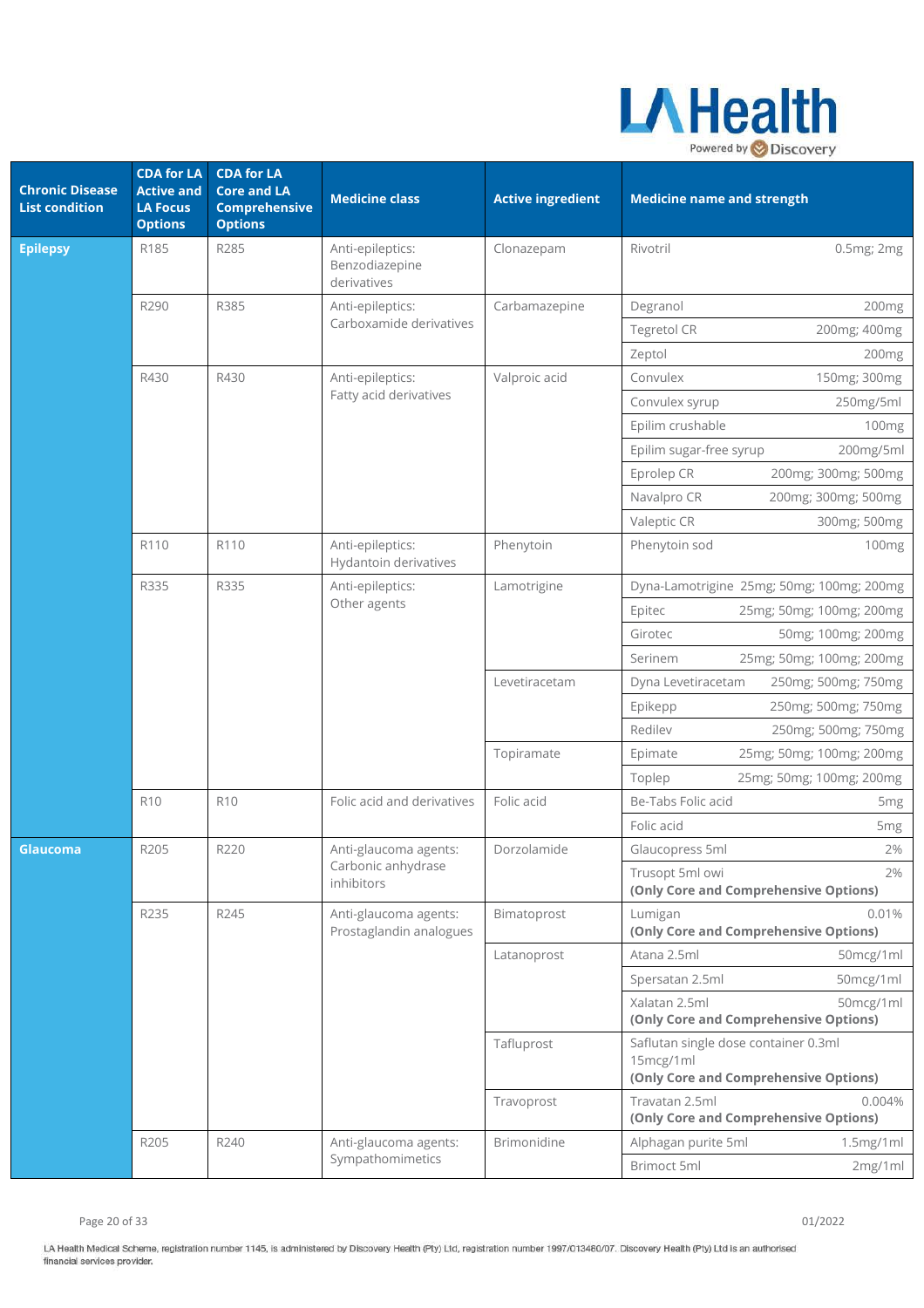

| <b>Chronic Disease</b><br><b>List condition</b> | <b>CDA for LA</b><br><b>Active and</b><br><b>LA Focus</b><br><b>Options</b> | <b>CDA for LA</b><br><b>Core and LA</b><br><b>Comprehensive</b><br><b>Options</b> | <b>Medicine class</b>                                           | <b>Active ingredient</b>       | <b>Medicine name and strength</b>                      |                        |
|-------------------------------------------------|-----------------------------------------------------------------------------|-----------------------------------------------------------------------------------|-----------------------------------------------------------------|--------------------------------|--------------------------------------------------------|------------------------|
| Glaucoma                                        | R105                                                                        | R105                                                                              | Anti-glaucoma Beta                                              | Timolol                        | Timoptol 5ml                                           | 0.5%                   |
|                                                 |                                                                             |                                                                                   | blocking agents:<br>Timolol                                     |                                | Timoptol-xe 2.5ml                                      | 0.5%                   |
|                                                 | R250                                                                        | R275                                                                              | Anti-glaucoma Beta<br>blocking agents:<br>Timolol, combinations | Timolol,                       | Azarga 5ml                                             |                        |
|                                                 |                                                                             |                                                                                   |                                                                 | combinations                   | Co-Atana 2.5ml                                         |                        |
|                                                 |                                                                             |                                                                                   |                                                                 |                                | Combigan 5ml                                           | 2mg/5mg                |
|                                                 |                                                                             |                                                                                   |                                                                 |                                | Cosopt 5ml<br>(Only Core and Comprehensive Options)    | 0.5%                   |
|                                                 |                                                                             |                                                                                   |                                                                 |                                | Duotrav 2.5ml                                          |                        |
|                                                 |                                                                             |                                                                                   |                                                                 |                                | Ganfort 3ml                                            |                        |
|                                                 |                                                                             |                                                                                   |                                                                 |                                | Glaumide-co 5ml                                        |                        |
|                                                 |                                                                             |                                                                                   |                                                                 |                                | Glauopt co 5ml<br>(Not available on KeyPlus Option)    |                        |
|                                                 |                                                                             |                                                                                   |                                                                 |                                | Ocudor co 5ml                                          |                        |
|                                                 |                                                                             |                                                                                   |                                                                 |                                | Xalacom 2.5ml<br>(Only Core and Comprehensive Options) |                        |
| Haemophilia                                     | R <sub>5</sub>                                                              | R <sub>5</sub>                                                                    | Analgesics:                                                     | Paracetamol                    | Adco-Napamol                                           | 500mg                  |
|                                                 |                                                                             |                                                                                   | Paracetamol                                                     |                                | Adco-Prolief                                           | 500mg                  |
|                                                 |                                                                             |                                                                                   |                                                                 |                                | Cetapon                                                | 500 <sub>mg</sub>      |
|                                                 | R245                                                                        | R245                                                                              | Anti-fibrinolytics:<br>Amino acids                              | Tranexamic acid                | Tranic                                                 | 500mg                  |
|                                                 | R50 000                                                                     | R50 000                                                                           | Blood coagulation<br>factors                                    | Coagulation factor<br>VIII     | Haemosolvate VIII                                      | 300U; 500U; 1000U      |
|                                                 |                                                                             |                                                                                   |                                                                 |                                | Octanate vial 5ml                                      | 250U                   |
|                                                 |                                                                             |                                                                                   |                                                                 |                                | Octanate vial 10ml                                     | 500U; 1000U            |
|                                                 |                                                                             |                                                                                   |                                                                 | Coagulation factor<br>1X       | Haemosolvex IX                                         | 500U                   |
|                                                 |                                                                             |                                                                                   |                                                                 |                                | Octanine F vial 30ml                                   | 250U; 500U; 1000U      |
|                                                 | R1 450                                                                      | R1 700                                                                            | Posterior pituitary                                             | Desmopressin                   | Ddavp                                                  | 0.1mg; 0.2mg           |
|                                                 |                                                                             |                                                                                   | hormones: Vasopressin<br>and analogues                          |                                | Ddavp nasal spray 5ml                                  | $0.1$ mg/1ml           |
| Hyperlipidaemia                                 | R335                                                                        | R335                                                                              | Lipid modifying agent:<br>Combinations                          | Pravastatin and<br>Fenofibrate | Pravafen                                               | 40/160mg               |
|                                                 | R300                                                                        | R300                                                                              | Lipid modifying agents:                                         | Bezafibrate                    | <b>Bezalip Retard</b>                                  | 400mg                  |
|                                                 |                                                                             |                                                                                   | Fibrates                                                        |                                | Sandoz Bezafibrate                                     | 400mg                  |
|                                                 | R45                                                                         | <b>R55</b>                                                                        | Lipid modifying agents:                                         | Atorvastatin                   | Adco Atorvastatin                                      | 10mg; 20mg; 40mg       |
|                                                 |                                                                             |                                                                                   | <b>Statins</b>                                                  |                                | Aspavor                                                | 10mg; 20mg; 40mg       |
|                                                 |                                                                             |                                                                                   |                                                                 |                                | Astor                                                  | 10mg; 20mg; 40mg; 80mg |
|                                                 |                                                                             |                                                                                   |                                                                 |                                | Dezzolip                                               | 10mg; 20mg; 40mg; 80mg |
|                                                 |                                                                             |                                                                                   |                                                                 |                                | Dynator                                                | 10mg; 20mg; 40mg; 80mg |
|                                                 |                                                                             |                                                                                   |                                                                 |                                | Lipogen                                                | 10mg; 20mg; 40mg; 80mg |
|                                                 |                                                                             |                                                                                   |                                                                 | Simvastatin                    | Adco-Simvastatin                                       | 10mg; 20mg; 40mg       |
|                                                 |                                                                             |                                                                                   |                                                                 |                                | Austell-Simvastatin                                    | 10mg; 20mg; 40mg       |
|                                                 |                                                                             |                                                                                   |                                                                 |                                | Choleste                                               | 10mg; 20mg; 40mg       |

Page 21 of 33 01/2022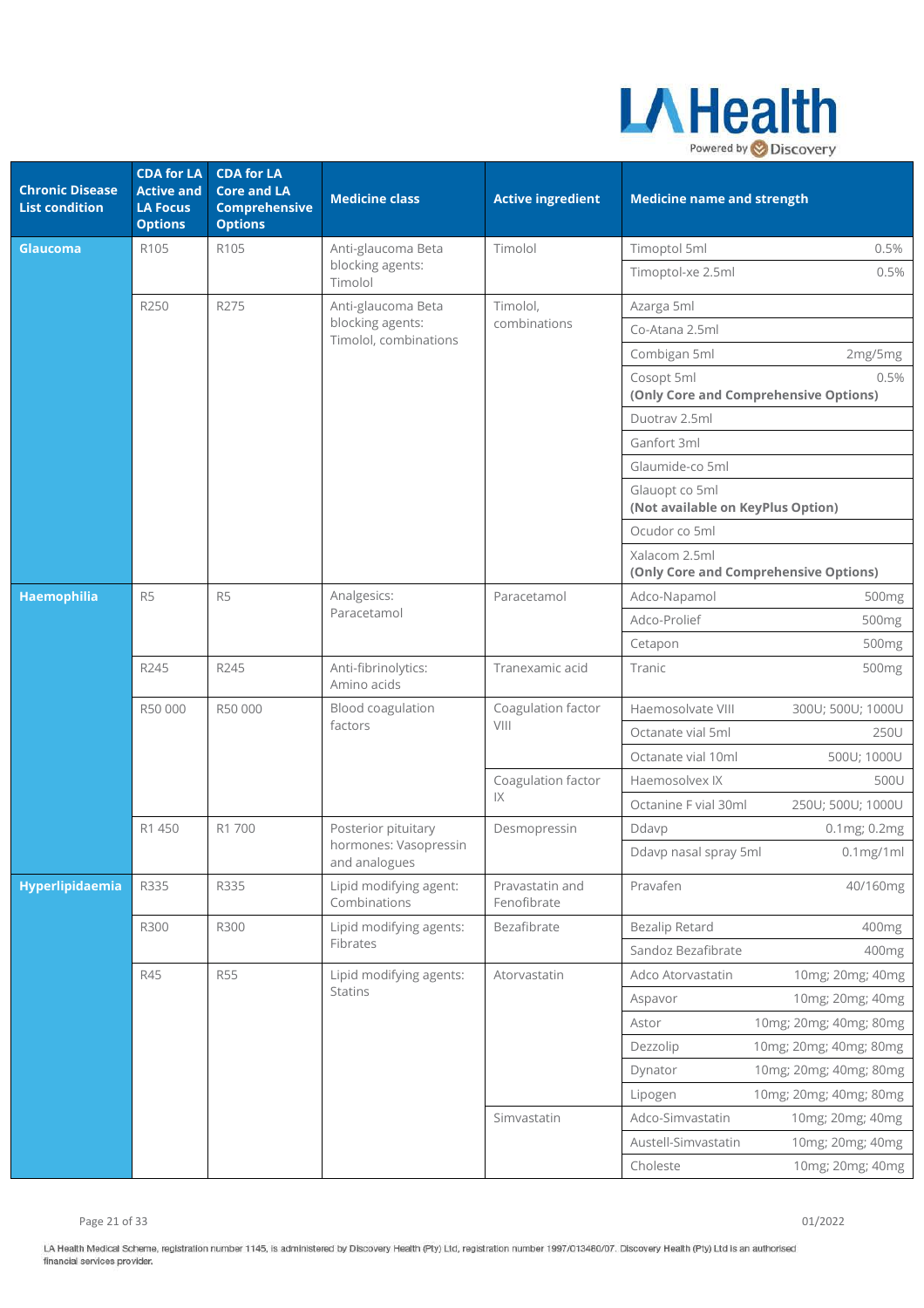

| <b>Chronic Disease</b><br><b>List condition</b> | <b>CDA for LA</b><br><b>Active and</b><br><b>LA Focus</b><br><b>Options</b> | <b>CDA for LA</b><br><b>Core and LA</b><br><b>Comprehensive</b><br><b>Options</b> | <b>Medicine class</b>                 | <b>Active ingredient</b>                     | <b>Medicine name and strength</b>                                                                     |
|-------------------------------------------------|-----------------------------------------------------------------------------|-----------------------------------------------------------------------------------|---------------------------------------|----------------------------------------------|-------------------------------------------------------------------------------------------------------|
| Hyperlipidaemia                                 | R45                                                                         | <b>R55</b>                                                                        | Lipid modifying agents:               | Simvastatin                                  | Cipla-Simvastatin<br>10mg; 20mg; 40mg                                                                 |
|                                                 |                                                                             |                                                                                   | <b>Statins</b>                        |                                              | Simvacor<br>10mg; 20mg; 40mg                                                                          |
| <b>Hypertension</b>                             | R165                                                                        | R175                                                                              | ACE inhibitors and                    | Perindopril and                              | Pearloc<br>4/5mg; 4/10mg; 8/5mg; 8/10mg                                                               |
|                                                 |                                                                             |                                                                                   | calcium channel blockers              | Amlodipine                                   | 5/5mg; 10/5mg; 5/10mg; 10/10mg<br>Reaptan                                                             |
|                                                 | <b>R80</b>                                                                  | <b>R90</b>                                                                        | ACE inhibitors and<br>diuretics       | Enalapril and<br>diuretics                   | Enap co<br>20/12.5mg                                                                                  |
|                                                 |                                                                             |                                                                                   |                                       | Lisinopril and                               | 10/12.5mg; 20/12.5mg<br>Adco-Zetomax co                                                               |
|                                                 |                                                                             |                                                                                   |                                       | diuretics                                    | Lisinopril co Unicorn<br>10/12.5mg; 20/12.5mg                                                         |
|                                                 |                                                                             |                                                                                   |                                       |                                              | Lisoretic<br>10/12.5mg; 20/12.5mg                                                                     |
|                                                 |                                                                             |                                                                                   |                                       |                                              | Lisozide<br>10/12.5mg; 20/12.5mg                                                                      |
|                                                 |                                                                             |                                                                                   |                                       | Perindopril and<br>diuretics                 | <b>Bioprexum Plus</b><br>10/2.5mg<br>(Not available on KeyPlus Option)                                |
|                                                 |                                                                             |                                                                                   |                                       |                                              | Ciplasyl Plus<br>4/1.25mg                                                                             |
|                                                 |                                                                             |                                                                                   |                                       |                                              | Circator Plus<br>4/1.25mg                                                                             |
|                                                 |                                                                             |                                                                                   |                                       |                                              | Pearinda Plus<br>4/1.25mg; 8/2.5mg                                                                    |
|                                                 |                                                                             |                                                                                   |                                       |                                              | Perindopril co Unicorn<br>4/1.25mg                                                                    |
|                                                 |                                                                             |                                                                                   |                                       |                                              | Prexum Plus<br>5/1.25mg                                                                               |
|                                                 |                                                                             |                                                                                   |                                       |                                              | Spec-Perindopril Plus<br>4/1.25mg                                                                     |
|                                                 |                                                                             |                                                                                   |                                       |                                              | Trexeva Plus<br>5/1.25mg                                                                              |
|                                                 |                                                                             |                                                                                   |                                       |                                              | Vectoryl Plus<br>4/1.25mg                                                                             |
|                                                 | R180                                                                        | R190                                                                              | ACE inhibitors, other<br>combinations | Perindopril,<br>Amlodipine and<br>Indapamide | Triplixam<br>5/1.25/5mg; 5/1.25/10mg;<br>10/2.5/5mg; 10/2.5/10mg<br>(Not available on KeyPlus Option) |
|                                                 | <b>R65</b>                                                                  | R75                                                                               | <b>ACE</b> inhibitors:                | Captopril                                    | Bio-Captopril<br>25 <sub>mg</sub>                                                                     |
|                                                 |                                                                             |                                                                                   | Plain                                 |                                              | 25mg; 50mg<br>Mylan Captopril                                                                         |
|                                                 |                                                                             |                                                                                   |                                       | Enalapril                                    | Alapren<br>5mg; 10mg; 20mg                                                                            |
|                                                 |                                                                             |                                                                                   |                                       |                                              | Enalapril Unicorn<br>10mg; 20mg                                                                       |
|                                                 |                                                                             |                                                                                   |                                       |                                              | Hypace<br>5 <sub>mg</sub>                                                                             |
|                                                 |                                                                             |                                                                                   |                                       | Lisinopril                                   | Adco-Zetomax<br>5mg; 10mg; 20mg                                                                       |
|                                                 |                                                                             |                                                                                   |                                       |                                              | Austell-Lisinopril<br>10mg; 20mg                                                                      |
|                                                 |                                                                             |                                                                                   |                                       |                                              | 5mg; 10mg; 20mg<br>Liso                                                                               |
|                                                 |                                                                             |                                                                                   |                                       |                                              | 5mg; 10mg; 20mg<br>Lizro                                                                              |
|                                                 |                                                                             |                                                                                   |                                       |                                              | 5mg; 10mg; 20mg<br>Sinopren                                                                           |
|                                                 |                                                                             |                                                                                   |                                       | Perindopril                                  | Ciplasyl<br>4 <sub>mg</sub><br>(Not available on KeyPlus Option)                                      |
|                                                 |                                                                             |                                                                                   |                                       |                                              | Pearinda<br>4mg; 8mg<br>(Not available on KeyPlus Option)                                             |
|                                                 |                                                                             |                                                                                   |                                       |                                              | Perindopril Unicorn<br>8mg<br>(Not available on KeyPlus Option)                                       |
|                                                 |                                                                             |                                                                                   |                                       |                                              | Prexum<br>10 <sub>mg</sub><br>(Not available on KeyPlus Option)                                       |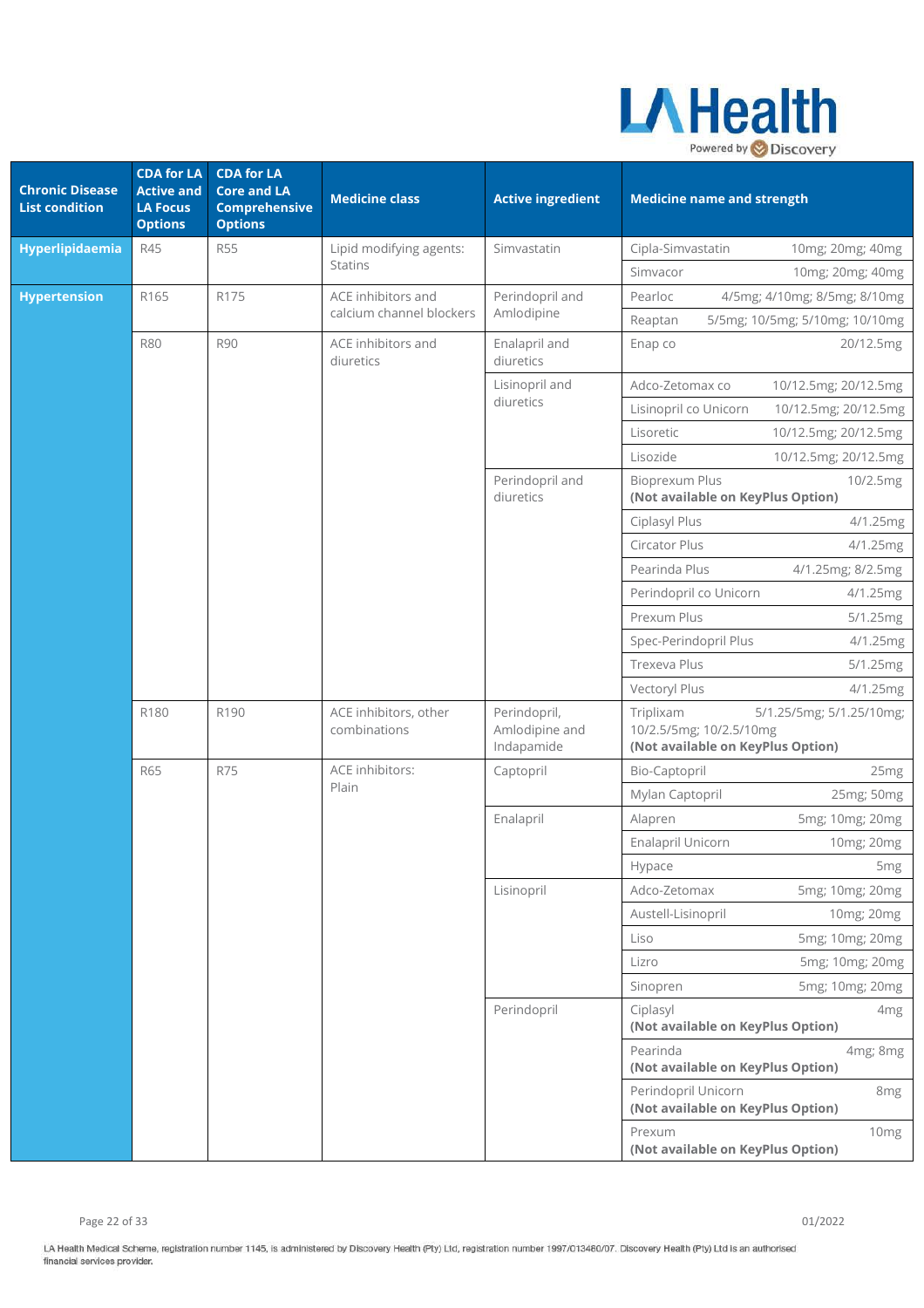

| <b>Chronic Disease</b><br><b>List condition</b> | <b>CDA for LA</b><br><b>Active and</b><br><b>LA Focus</b><br><b>Options</b> | <b>CDA</b> for LA Core<br>and LA<br><b>Comprehensive</b><br><b>Options</b> | <b>Medicine class</b>                                | <b>Active ingredient</b>                            | <b>Medicine name and strength</b>                                                                              |
|-------------------------------------------------|-----------------------------------------------------------------------------|----------------------------------------------------------------------------|------------------------------------------------------|-----------------------------------------------------|----------------------------------------------------------------------------------------------------------------|
| <b>Hypertension</b>                             | <b>R65</b>                                                                  | <b>R75</b>                                                                 | ACE inhibitors:<br>Plain                             | Perindopril                                         | Ran-Perindopril<br>4 <sub>mg</sub><br>(Not available on KeyPlus Option)                                        |
|                                                 |                                                                             |                                                                            |                                                      |                                                     | 4mg; 8mg<br>Reprex                                                                                             |
|                                                 |                                                                             |                                                                            |                                                      |                                                     | Vectoryl<br>8 <sub>mg</sub><br>(Not available on KeyPlus Option)                                               |
|                                                 |                                                                             |                                                                            |                                                      |                                                     | Zyace<br>4 <sub>mg</sub><br>(Not available on KeyPlus Option)                                                  |
|                                                 | R220                                                                        | R220                                                                       | Alpha and Beta blocking                              | Carvedilol                                          | Carloc<br>6.25mg; 12.5mg; 25mg                                                                                 |
|                                                 |                                                                             |                                                                            | agents                                               |                                                     | Carvedilol Unicorn<br>6.25mg; 12.5mg; 25mg                                                                     |
|                                                 |                                                                             |                                                                            |                                                      |                                                     | Carvetrend<br>6.25mg; 12.5mg; 25mg                                                                             |
|                                                 | R175                                                                        | R210                                                                       | Angiotensin II<br>antagonists and calcium            | Valsartan and<br>Amlodipine                         | Calsar<br>5/80mg; 5/160mg; 10/160mg<br>(Only Core and Comprehensive Options)                                   |
|                                                 |                                                                             |                                                                            | channel blockers                                     |                                                     | Copalia<br>5/160mg; 10/160mg<br>(Only Core and Comprehensive Options)                                          |
|                                                 |                                                                             |                                                                            |                                                      |                                                     | Valduo<br>5/160mg; 10/160mg<br>(Only Core and Comprehensive Options)                                           |
|                                                 | <b>R90</b>                                                                  | R100                                                                       | Angiotensin II                                       | Losartan and                                        | Co-Normoten<br>100/25mg                                                                                        |
|                                                 |                                                                             |                                                                            | antagonists:<br>Combinations                         | diuretics                                           | Losaar Plus<br>50/12.5mg; 100/25mg                                                                             |
|                                                 |                                                                             |                                                                            |                                                      |                                                     | Losartan comp Biotech 50/12.5mg; 100/25mg                                                                      |
|                                                 |                                                                             |                                                                            |                                                      |                                                     | Sartoc-co<br>50/12.5mg; 100/25mg                                                                               |
|                                                 |                                                                             |                                                                            |                                                      | Telmisartan and<br>diuretics                        | <b>Telpres Plus</b><br>40/12.5mg; 80/12.5mg<br>(Not available on KeyPlus Option)                               |
|                                                 |                                                                             |                                                                            |                                                      |                                                     | Tesar co<br>40/12.5mg; 80/12.5mg<br>(Not available on KeyPlus Option)                                          |
|                                                 |                                                                             |                                                                            |                                                      |                                                     | <b>Ticarda Plus</b><br>40/12.5mg; 80/12.5mg<br>(Not available on KeyPlus Option)                               |
|                                                 |                                                                             |                                                                            |                                                      | Valsartan and<br>diuretics                          | Regoval co 80/12.5mg; 160/12.5mg; 160/25mg<br>(Only Core and Comprehensive Options)                            |
|                                                 | R190                                                                        | R225                                                                       | Angiotensin II<br>antagonists, other<br>combinations | Valsartan,<br>Amlodipine and<br>Hydrochlorothiazide | Co-Copalia<br>5/160/12.5mg; 5/160/25mg;<br>10/160/12.5mg; 10/160/25mg<br>(Only Core and Comprehensive Options) |
|                                                 | <b>R75</b>                                                                  | R110                                                                       | Angiotensin II<br>antagonists:                       | Irbesartan                                          | <b>Jubitan</b><br>150mg; 300mg<br>(Not available on KeyPlus Option)                                            |
|                                                 |                                                                             |                                                                            | Plain                                                | Losartan                                            | Annin<br>50mg; 100mg                                                                                           |
|                                                 |                                                                             |                                                                            |                                                      |                                                     | Ciplazar<br>50mg; 100mg<br>(Not available on KeyPlus Option)                                                   |
|                                                 |                                                                             |                                                                            |                                                      |                                                     | Losartan Accord<br>50mg; 100mg<br>(Not available on KeyPlus Option)                                            |
|                                                 |                                                                             |                                                                            |                                                      |                                                     | Zaario<br>50mg; 100mg<br>(Not available on KeyPlus Option)                                                     |
|                                                 |                                                                             |                                                                            |                                                      |                                                     | Zartan<br>100 <sub>mg</sub><br>(Only Core and Comprehensive Options)                                           |
|                                                 |                                                                             |                                                                            |                                                      | Valsartan                                           | Adco-Valsartan<br>80mg; 160mg<br>(Only Core and Comprehensive Options)                                         |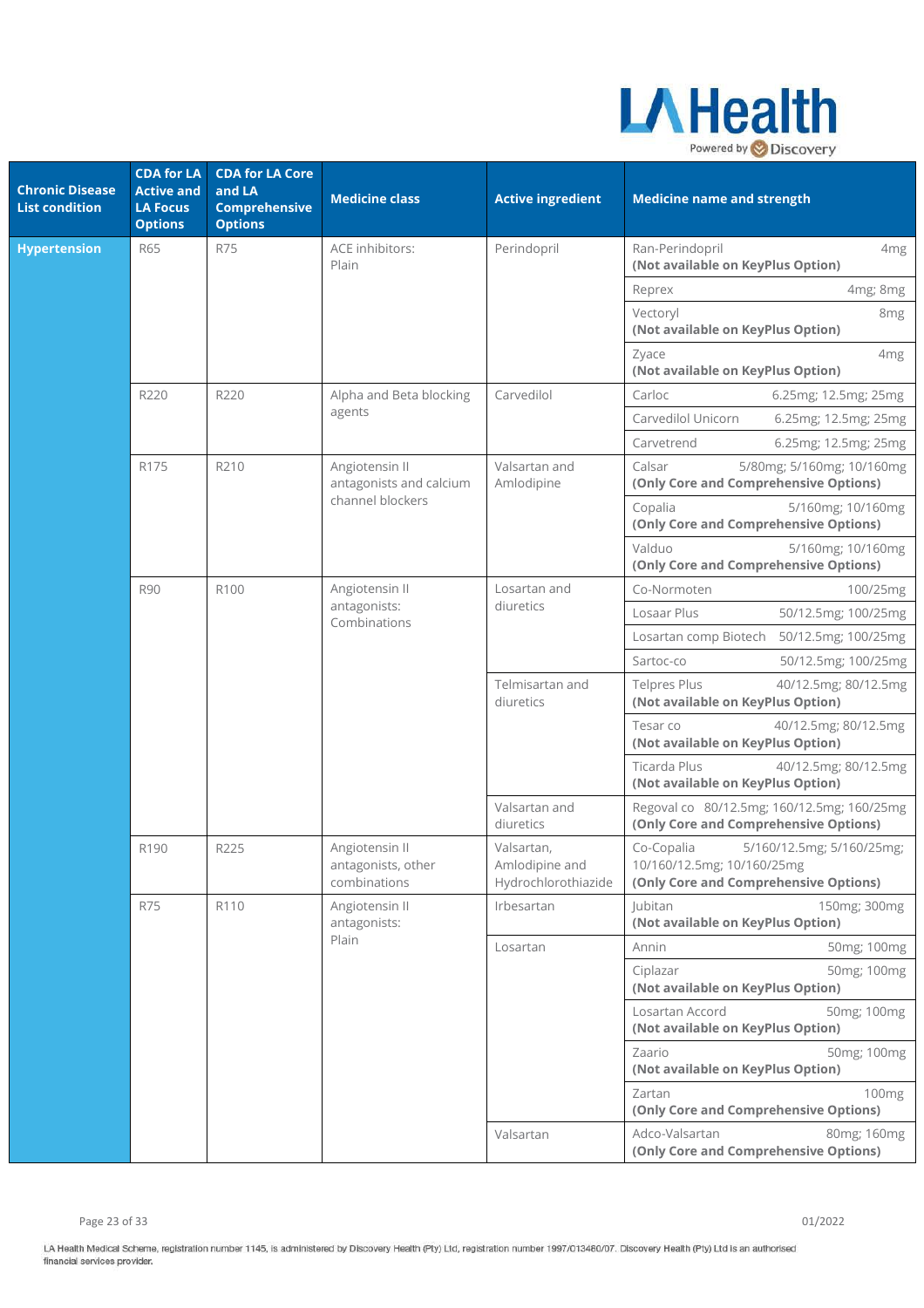

| <b>Chronic Disease</b><br><b>List condition</b> | <b>CDA for LA</b><br><b>Active and</b><br><b>LA Focus</b><br><b>Options</b> | <b>CDA for LA</b><br><b>Core and LA</b><br><b>Comprehensive</b><br><b>Options</b> | <b>Medicine class</b>                           | <b>Active ingredient</b>    | <b>Medicine name and strength</b>                |                   |
|-------------------------------------------------|-----------------------------------------------------------------------------|-----------------------------------------------------------------------------------|-------------------------------------------------|-----------------------------|--------------------------------------------------|-------------------|
| <b>Hypertension</b>                             | <b>R75</b>                                                                  | R110                                                                              | Angiotensin II<br>antagonists:                  | Valsartan                   | Regoval<br>(Only Core and Comprehensive Options) | 80mg; 160mg       |
|                                                 |                                                                             |                                                                                   | Plain                                           |                             | Valheft<br>(Only Core and Comprehensive Options) | 80mg; 160mg       |
|                                                 | R190                                                                        | R190                                                                              | Anti-adrenergic agents:<br>Alpha-adrenoreceptor | Doxazosin                   | Cardugen                                         | 1mg; 4mg          |
|                                                 |                                                                             |                                                                                   | antagonists                                     |                             | Urodoxa                                          | 4mg               |
|                                                 | R170                                                                        | R170                                                                              | Anti-adrenergic agents:<br>Methyldopa           | Methyldopa                  | Hypotone                                         | 250mg             |
|                                                 |                                                                             |                                                                                   |                                                 |                             | Mylan Methyldopa                                 | 250mg             |
|                                                 | <b>R35</b>                                                                  | <b>R35</b>                                                                        | Anti-adrenergic agents:<br>Rauwolfia alkaloids  | Reserpine                   | Reserpine                                        | 0.25mg            |
|                                                 | R100                                                                        | R100                                                                              | Arteriolar smooth<br>muscle agents:             | Hydralazine                 | Hydralazine HCl 25 Kiara                         | 25mg              |
|                                                 |                                                                             |                                                                                   | Hydrazinophthalazine<br>derivatives             |                             | Hyperphen                                        | 10mg; 50mg        |
|                                                 | <b>R85</b>                                                                  | R200                                                                              | Beta blocking agents:<br>Non-selective          | Propranolol                 | Indoblok                                         | 40mg              |
|                                                 |                                                                             |                                                                                   |                                                 |                             | Purbloka                                         | 40mg              |
| <b>R70</b>                                      |                                                                             | <b>R80</b>                                                                        | Beta blocking agents:                           | Atenolol                    | Adco-Atenolol                                    | 50mg; 100mg       |
|                                                 |                                                                             |                                                                                   | Selective                                       |                             | <b>B-Block</b>                                   | 50mg; 100mg       |
|                                                 |                                                                             |                                                                                   |                                                 |                             | Tenopress                                        | 50mg; 100mg       |
|                                                 |                                                                             |                                                                                   |                                                 | Bisoprolol                  | Adco-Bisocor                                     | 5mg; 10mg         |
|                                                 |                                                                             |                                                                                   |                                                 |                             | Betacor                                          | 5mg; 10mg         |
|                                                 |                                                                             |                                                                                   |                                                 |                             | Bilocor                                          | 5mg; 10mg         |
|                                                 |                                                                             |                                                                                   |                                                 |                             | <b>Bisbeta</b>                                   | 5mg; 10mg         |
|                                                 |                                                                             |                                                                                   |                                                 |                             | <b>Bislo</b>                                     | 5mg; 10mg         |
|                                                 |                                                                             |                                                                                   |                                                 |                             | <b>Bisoprolol Unicorn</b>                        | 5mg; 10mg         |
|                                                 |                                                                             |                                                                                   |                                                 |                             | Bisozyd                                          | 5mg; 10mg         |
|                                                 |                                                                             |                                                                                   |                                                 |                             | Emcor                                            | 5mg; 10mg         |
|                                                 |                                                                             |                                                                                   |                                                 |                             | Presicard                                        | 5mg; 10mg         |
|                                                 | R125                                                                        | R125                                                                              | Calcium channel<br>blockers and diuretics       | Amlodipine and<br>diuretics | Natrixam                                         | 1.5/5mg; 1.5/10mg |
|                                                 | <b>R20</b>                                                                  | R40                                                                               | High-ceiling diuretics                          | Furosemide                  | Dino-Retic                                       | 40 <sub>mg</sub>  |
|                                                 |                                                                             |                                                                                   |                                                 |                             | Diuresix                                         | 40mg              |
|                                                 |                                                                             |                                                                                   |                                                 |                             | Furobe                                           | 40mg              |
|                                                 |                                                                             |                                                                                   |                                                 |                             | Mylan Furosemide                                 | 40mg              |
|                                                 | R15                                                                         | R15                                                                               | Low-ceiling diuretics:                          | Hydrochlorothiazide         | Hexazide                                         | 25mg              |
|                                                 |                                                                             |                                                                                   | Thiazides, plain                                |                             | Ridaq                                            | 12.5mg            |
|                                                 | <b>R25</b>                                                                  | R25                                                                               | Low-ceiling diuretics:                          | Indapamide                  | Adco-Dapamax                                     | 2.5mg             |
|                                                 |                                                                             |                                                                                   | excluding Thiazides                             |                             | Catexan                                          | 2.5mg             |
|                                                 |                                                                             |                                                                                   |                                                 |                             | Cipla-Indapamide                                 | 2.5mg             |
|                                                 |                                                                             |                                                                                   |                                                 |                             | Daptril                                          | 2.5mg             |
|                                                 |                                                                             |                                                                                   |                                                 |                             | Mylan Indapamide                                 | 2.5mg             |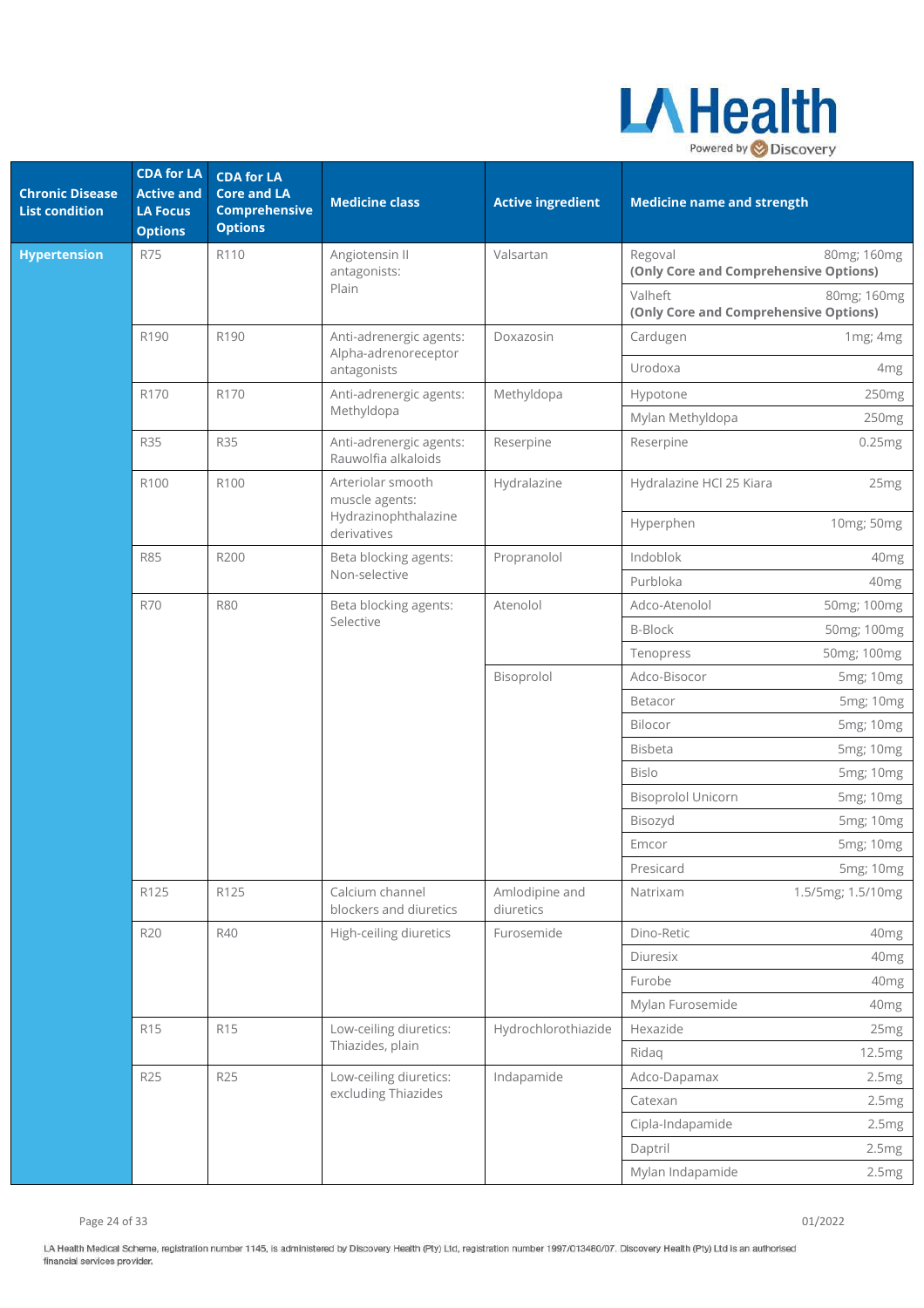

| <b>Chronic Disease</b><br><b>List condition</b> | <b>CDA for LA</b><br><b>Active and</b><br><b>LA Focus</b><br><b>Options</b> | <b>CDA for LA</b><br><b>Core and LA</b><br><b>Comprehensive</b><br><b>Options</b> | <b>Medicine class</b>                            | <b>Active ingredient</b> | <b>Medicine name and strength</b>                                      |
|-------------------------------------------------|-----------------------------------------------------------------------------|-----------------------------------------------------------------------------------|--------------------------------------------------|--------------------------|------------------------------------------------------------------------|
| <b>Hypertension</b>                             | R120                                                                        | R120                                                                              | Potassium sparing<br>agents                      | Spironolactone           | Spiractin<br>25 <sub>mg</sub>                                          |
|                                                 | R110                                                                        | R110                                                                              | Potassium supplements                            | Potassium chloride       | Plenish-K SR<br>600 <sub>mg</sub>                                      |
|                                                 |                                                                             |                                                                                   |                                                  |                          | Ultipot<br>600 <sub>mg</sub>                                           |
|                                                 | R205                                                                        | R250                                                                              | Selective calcium                                | Diltiazem                | Adco-Zildem SR<br>180mg; 240mg                                         |
|                                                 |                                                                             |                                                                                   | channel blockers with<br>direct cardiac effects  | Verapamil                | Vasomil<br>40mg; 80mg                                                  |
|                                                 |                                                                             |                                                                                   |                                                  |                          | Verahexal SR<br>240 <sub>mg</sub>                                      |
|                                                 |                                                                             |                                                                                   |                                                  |                          | Verapamil 40 Oethmaan<br>40 <sub>mg</sub>                              |
|                                                 | R100                                                                        | R100                                                                              | Selective calcium                                | Amlodipine               | Amloc<br>5mg; 10mg                                                     |
|                                                 |                                                                             |                                                                                   | channel blockers with<br>mainly vascular effects |                          | Amlodipine Unicorn<br>5mg; 10mg                                        |
|                                                 |                                                                             |                                                                                   |                                                  |                          | 5mg; 10mg<br>Amtas                                                     |
|                                                 |                                                                             |                                                                                   |                                                  |                          | 5mg; 10mg<br>Aprate                                                    |
|                                                 |                                                                             |                                                                                   |                                                  |                          | Austell-Amlodipine<br>5mg; 10mg                                        |
|                                                 |                                                                             |                                                                                   |                                                  |                          | Ciplavasc<br>5mg; 10mg                                                 |
|                                                 |                                                                             |                                                                                   |                                                  |                          | Gulf Amlodipine<br>5mg; 10mg                                           |
|                                                 |                                                                             |                                                                                   |                                                  |                          | Lomanor<br>5mg; 10mg                                                   |
|                                                 |                                                                             |                                                                                   |                                                  |                          | Pharma Dynamics Amlodipine besylate<br>5mg; 10mg                       |
|                                                 |                                                                             |                                                                                   |                                                  | Felodipine               | Felodipine Kiara<br>5mg; 10mg<br>(Only Core and Comprehensive Options) |
|                                                 |                                                                             |                                                                                   |                                                  |                          | Plendil<br>2.5mg; 5mg<br>(Only Core and Comprehensive Options)         |
|                                                 |                                                                             |                                                                                   |                                                  | Nifedipine               | Cipalat Retard<br>20mg                                                 |
|                                                 |                                                                             |                                                                                   |                                                  |                          | 30mg; 60mg<br>Cipalat XR<br>(Not available on KeyPlus Option)          |
| Hypothyroidism                                  | <b>R35</b>                                                                  | <b>R35</b>                                                                        | Thyroid hormones                                 | Levothyroxine<br>sodium  | Euthyrox<br>25mcg; 50mcg; 100mcg                                       |
| <b>Multiple</b>                                 | <b>R95</b>                                                                  | <b>R95</b>                                                                        | Anti-depressants:                                | Amitriptyline            | Amitriptyline 10 mg Austell<br>10mg                                    |
| sclerosis                                       |                                                                             |                                                                                   | Tricyclics                                       |                          | Amitriptyline HCl Kiara<br>25 <sub>mg</sub>                            |
|                                                 |                                                                             |                                                                                   |                                                  |                          | <b>Gulf Amitriptyline</b><br>25mg                                      |
|                                                 |                                                                             |                                                                                   |                                                  |                          | Trepiline<br>10 <sub>mg</sub>                                          |
|                                                 | R225                                                                        | R280                                                                              | Drugs for urinary                                | Oxybutynin               | Mylan Oxybutynin<br>5 <sub>mg</sub>                                    |
|                                                 |                                                                             |                                                                                   | frequency and<br>incontinence                    |                          | Oxyrest<br>5 <sub>mg</sub>                                             |
|                                                 | R7 700                                                                      | R7 700                                                                            | Interferons                                      | Interferon Beta-1A       | Avonex pre-filled syringe 0.5ml<br>30mcg/0.5ml                         |
|                                                 |                                                                             |                                                                                   |                                                  |                          | Rebif 22 pre-filled syringe 0.5ml<br>22mcg/0.5ml                       |
|                                                 |                                                                             |                                                                                   |                                                  |                          | Rebif 22 rebidose pre-filled pen 0.5ml<br>22mcg/0.5ml                  |
|                                                 |                                                                             |                                                                                   |                                                  |                          | Rebif 44 pre-filled syringe 0.5ml<br>44mcg/0.5ml                       |
|                                                 |                                                                             |                                                                                   |                                                  |                          | Rebif 44 rebidose pre-filled pen 0.5ml<br>44mcg/0.5ml                  |
|                                                 |                                                                             |                                                                                   |                                                  | Interferon Beta-1B       | Betaferon pre-filled syringe 1ml 9600000U/1ml                          |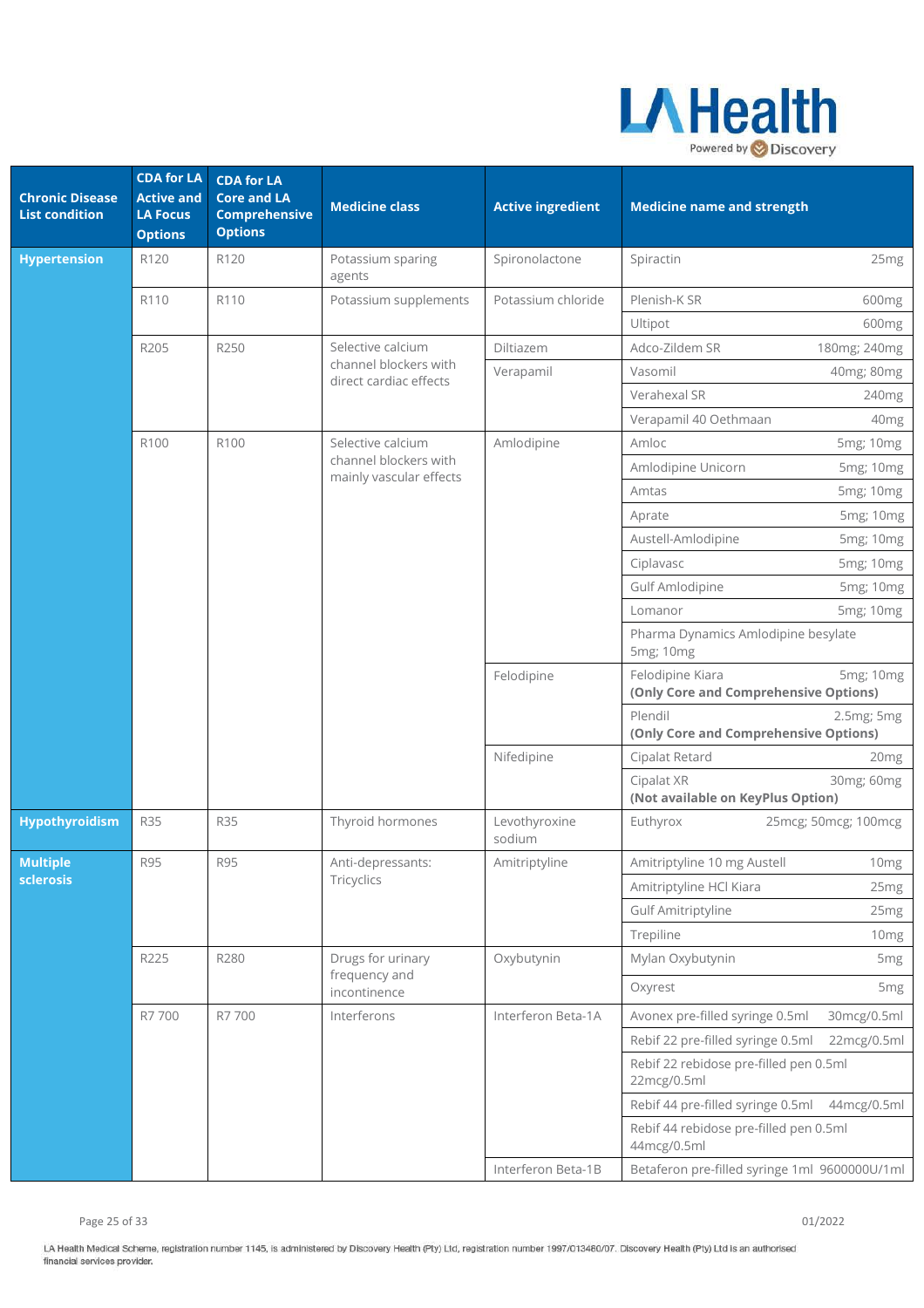

| <b>Chronic Disease</b><br><b>List condition</b> | <b>CDA for LA</b><br><b>Active and</b><br><b>LA Focus</b><br><b>Options</b> | <b>CDA for LA</b><br><b>Core and LA</b><br><b>Comprehensive</b><br><b>Options</b> | <b>Medicine class</b>                                                  | <b>Active ingredient</b>                   | <b>Medicine name and strength</b>         |                                                       |
|-------------------------------------------------|-----------------------------------------------------------------------------|-----------------------------------------------------------------------------------|------------------------------------------------------------------------|--------------------------------------------|-------------------------------------------|-------------------------------------------------------|
| <b>Multiple</b><br>sclerosis                    | R7 700                                                                      | R7 700                                                                            | Interferons                                                            | Peginterferon<br>Beta-1A                   | Plegridy pre-filled pen 0.5ml             | 125mcg/0.5ml                                          |
|                                                 | R1 250                                                                      | R1 250                                                                            | Muscle relaxants:<br>Other centrally acting<br>agents                  | Baclofen                                   | Teva Baclofen                             | 10 <sub>mg</sub>                                      |
|                                                 | R20                                                                         | R20                                                                               | Systemic Corticosteroids:<br>Prednisone                                | Prednisone                                 | Be-Tabs Prednisone<br>Panafcort<br>Trolic | 5 <sub>mg</sub><br>5 <sub>mg</sub><br>5 <sub>mg</sub> |
| <b>Parkinson's</b><br>disease                   | R295                                                                        | R295                                                                              | Anticholinergic agents:<br>Tertiary amines                             | Biperiden                                  | Akineton                                  | 2 <sub>mg</sub>                                       |
|                                                 | R570                                                                        | R570                                                                              | Dopamine agonists                                                      | Pramipexole                                | Oxpola<br>Pexasp                          | 0.125mg; 0.25mg<br>0.125mg; 0.25mg; 1mg               |
|                                                 | R280                                                                        | R280                                                                              | Dopaminergic agents:<br>Adamantane derivatives                         | Amantadine                                 | Symadin                                   | 100mg                                                 |
|                                                 | R700                                                                        | R700                                                                              | Dopaminergic agents:<br>Monoamine oxidase B<br>inhibitors - Rasagiline | Rasagiline                                 | Azilect                                   | 1mg                                                   |
|                                                 | <b>R580</b>                                                                 | <b>R580</b>                                                                       | Levodopa and<br>decarboxylase inhibitor                                | Levodopa and<br>decarboxylase<br>inhibitor | Lecardop<br>Teva Carbi-Levo               | 25/100mg; 25/250mg<br>25/100mg; 25/250mg              |
| <b>Rheumatoid</b>                               | <b>R60</b>                                                                  | <b>R60</b>                                                                        | Anti-inflammatory                                                      | Diclofenac                                 | Adco-Diclofenac                           | 50 <sub>mg</sub>                                      |
| arthritis                                       |                                                                             |                                                                                   | agents:<br>Acetic acid derivatives<br>and related substances           |                                            | A-Lennon Diclofenac                       | 25mg; 50mg                                            |
|                                                 |                                                                             |                                                                                   |                                                                        |                                            | Diclofenac Biotech                        | 25 <sub>mg</sub>                                      |
|                                                 |                                                                             |                                                                                   |                                                                        |                                            | Mylan Diclofenac                          | 25mg; 50mg                                            |
|                                                 |                                                                             |                                                                                   |                                                                        |                                            | Panamor AT                                | 50 <sub>mg</sub>                                      |
|                                                 |                                                                             |                                                                                   |                                                                        | Indomethacin                               | <b>Betacin</b>                            | 25 <sub>mg</sub>                                      |
|                                                 |                                                                             |                                                                                   |                                                                        |                                            | Gulf Indomethacin                         | 25 <sub>mg</sub>                                      |
|                                                 |                                                                             |                                                                                   |                                                                        |                                            | Methocaps                                 | 25 <sub>mg</sub>                                      |
|                                                 | <b>R60</b>                                                                  | <b>R60</b>                                                                        | Anti-inflammatory                                                      | Meloxicam                                  | Adco-Meloxicam                            | 15mg                                                  |
|                                                 |                                                                             |                                                                                   | agents:<br>Oxicams                                                     |                                            | Coxflam                                   | 7.5mg                                                 |
|                                                 |                                                                             |                                                                                   |                                                                        |                                            | Flexocam                                  | 7.5mg                                                 |
|                                                 |                                                                             |                                                                                   |                                                                        |                                            | Medoxicam                                 | 7.5mg                                                 |
|                                                 |                                                                             |                                                                                   |                                                                        | Piroxicam                                  | Pyrocaps                                  | 20 <sub>mg</sub>                                      |
|                                                 |                                                                             |                                                                                   |                                                                        |                                            | Roxifen                                   | 20 <sub>mg</sub>                                      |
|                                                 | R45                                                                         | <b>R45</b>                                                                        | Anti-inflammatory                                                      | Ibuprofen                                  | Betaprofen                                | 200mg                                                 |
|                                                 |                                                                             |                                                                                   | agents:<br>Propionic acid                                              |                                            | Betaprofen FC                             | 400mg                                                 |
|                                                 |                                                                             |                                                                                   | derivatives                                                            |                                            | Bren                                      | 400mg                                                 |
|                                                 |                                                                             |                                                                                   |                                                                        |                                            | Ibucine                                   | 200mg; 400mg                                          |
|                                                 |                                                                             |                                                                                   |                                                                        |                                            | Ibunate                                   | 200mg                                                 |
|                                                 |                                                                             |                                                                                   |                                                                        |                                            | Ibusor                                    | 200 <sub>mg</sub>                                     |
|                                                 |                                                                             |                                                                                   |                                                                        | Naproxen                                   | Mylan Naproxen                            | 250mg                                                 |
|                                                 |                                                                             |                                                                                   |                                                                        |                                            | Naproscript                               | 250mg                                                 |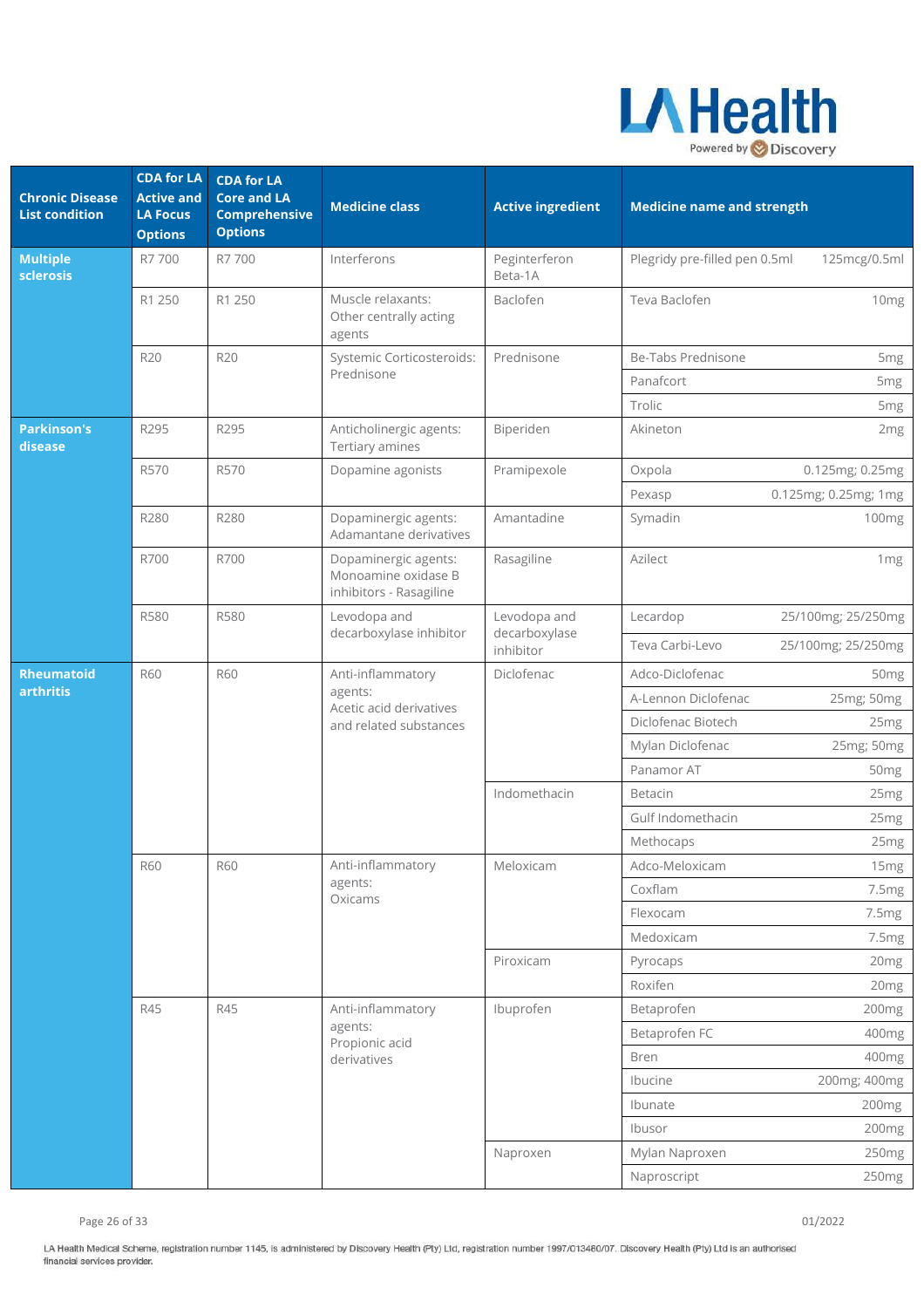

| <b>Chronic Disease</b><br><b>List condition</b> | <b>CDA for LA</b><br><b>Active and</b><br><b>LA Focus</b><br><b>Options</b> | <b>CDA for LA</b><br><b>Core and LA</b><br><b>Comprehensive</b><br><b>Options</b> | <b>Medicine class</b>                                   | <b>Active ingredient</b> | <b>Medicine name and strength</b>                |                  |
|-------------------------------------------------|-----------------------------------------------------------------------------|-----------------------------------------------------------------------------------|---------------------------------------------------------|--------------------------|--------------------------------------------------|------------------|
| <b>Rheumatoid</b><br>arthritis                  | R110                                                                        | R110                                                                              | Anti-rheumatic agents:<br>Chloroquine                   | Chloroquine              | Plasmoquine                                      | 200mg            |
|                                                 | <b>R10</b>                                                                  | <b>R10</b>                                                                        | Folic acid and derivatives                              | Folic acid               | Be-Tabs Folic acid                               | 5 <sub>mg</sub>  |
|                                                 |                                                                             |                                                                                   |                                                         |                          | Folic acid                                       | 5 <sub>mg</sub>  |
|                                                 | R980                                                                        | R980                                                                              | Intestinal anti-<br>inflammatories:                     | Sulfasalazine            | Salazopyrin                                      | 500mg            |
|                                                 |                                                                             |                                                                                   | Aminosalicylic acid and<br>similar agents               |                          | Salazopyrin EN                                   | 500mg            |
|                                                 | R775                                                                        | R775                                                                              | Other immuno-<br>suppressive agents:                    | Azathioprine             | Azamun<br>(Only Core and Comprehensive Options)  | 50 <sub>mg</sub> |
|                                                 |                                                                             |                                                                                   | Azathioprine                                            |                          | Azathioprine PCH                                 | 50 <sub>mg</sub> |
|                                                 |                                                                             |                                                                                   |                                                         |                          | Imuran<br>(Only Core and Comprehensive Options)  | 50 <sub>mg</sub> |
|                                                 | R110                                                                        | R110                                                                              | Other immuno-<br>suppressive agents:<br>Methotrexate    | Methotrexate             | Abitrexate                                       | 2.5mg            |
|                                                 | R775                                                                        | R775                                                                              | Selective immuno-<br>suppressive agents:<br>Leflunomide | Leflunomide              | Ravalef                                          | 10mg; 20mg       |
|                                                 |                                                                             |                                                                                   |                                                         |                          | Rheumalef                                        | 10mg; 20mg       |
|                                                 | R20                                                                         | R20                                                                               | Systemic Corticosteroids:<br>Prednisone                 | Prednisone               | Be-Tabs Prednisone                               | 5 <sub>mg</sub>  |
|                                                 |                                                                             |                                                                                   |                                                         |                          | Panafcort                                        | 5mg              |
|                                                 |                                                                             |                                                                                   |                                                         |                          | Trolic                                           | 5 <sub>mg</sub>  |
| Schizophrenia                                   | R110                                                                        | R140                                                                              | Anti-depressants:<br>SSRI's                             | Citalopram               | Adco-Talomil                                     | 20mg             |
|                                                 |                                                                             |                                                                                   |                                                         |                          | Citalopram 20 Oethmaan                           | 20 <sub>mg</sub> |
|                                                 |                                                                             |                                                                                   |                                                         |                          | Depramil                                         | 20 <sub>mg</sub> |
|                                                 |                                                                             |                                                                                   |                                                         |                          | Recita                                           | 20mg             |
|                                                 |                                                                             |                                                                                   |                                                         | Escitalopram             | Accord Escitalopram                              | 10mg; 20mg       |
|                                                 |                                                                             |                                                                                   |                                                         |                          | Dolin                                            | 10mg; 20mg       |
|                                                 |                                                                             |                                                                                   |                                                         |                          | Esetam                                           | 10mg; 20mg       |
|                                                 |                                                                             |                                                                                   |                                                         |                          | Espradep                                         | 10mg             |
|                                                 |                                                                             |                                                                                   |                                                         |                          | Zyescito                                         | 10mg; 20mg       |
|                                                 |                                                                             |                                                                                   |                                                         | Fluoxetine               | Deprozan                                         | 20mg             |
|                                                 |                                                                             |                                                                                   |                                                         |                          | Fluoxetine 20 Oethmaan                           | 20 <sub>mg</sub> |
|                                                 |                                                                             | R385                                                                              |                                                         | Sertraline               | Prolax                                           | 20mg             |
|                                                 |                                                                             |                                                                                   |                                                         |                          | Dyna Sertraline                                  | 50mg; 100mg      |
|                                                 |                                                                             |                                                                                   |                                                         |                          | Serlife<br>(Only Core and Comprehensive Options) | 50mg; 100mg      |
|                                                 | R290                                                                        |                                                                                   | Anti-epileptics:                                        | Carbamazepine            | Degranol                                         | 200mg            |
|                                                 |                                                                             |                                                                                   | Carboxamide derivatives                                 |                          | Tegretol CR                                      | 200mg; 400mg     |
|                                                 |                                                                             |                                                                                   |                                                         |                          | Zeptol                                           | 200mg            |
|                                                 | R430                                                                        | R430                                                                              | Anti-epileptics:                                        | Valproic acid            | Convulex                                         | 150mg; 300mg     |
|                                                 |                                                                             |                                                                                   | Fatty acid derivatives                                  |                          | Convulex syrup                                   | 250mg/5ml        |
|                                                 |                                                                             |                                                                                   |                                                         |                          | Epilim crushable                                 | 100mg            |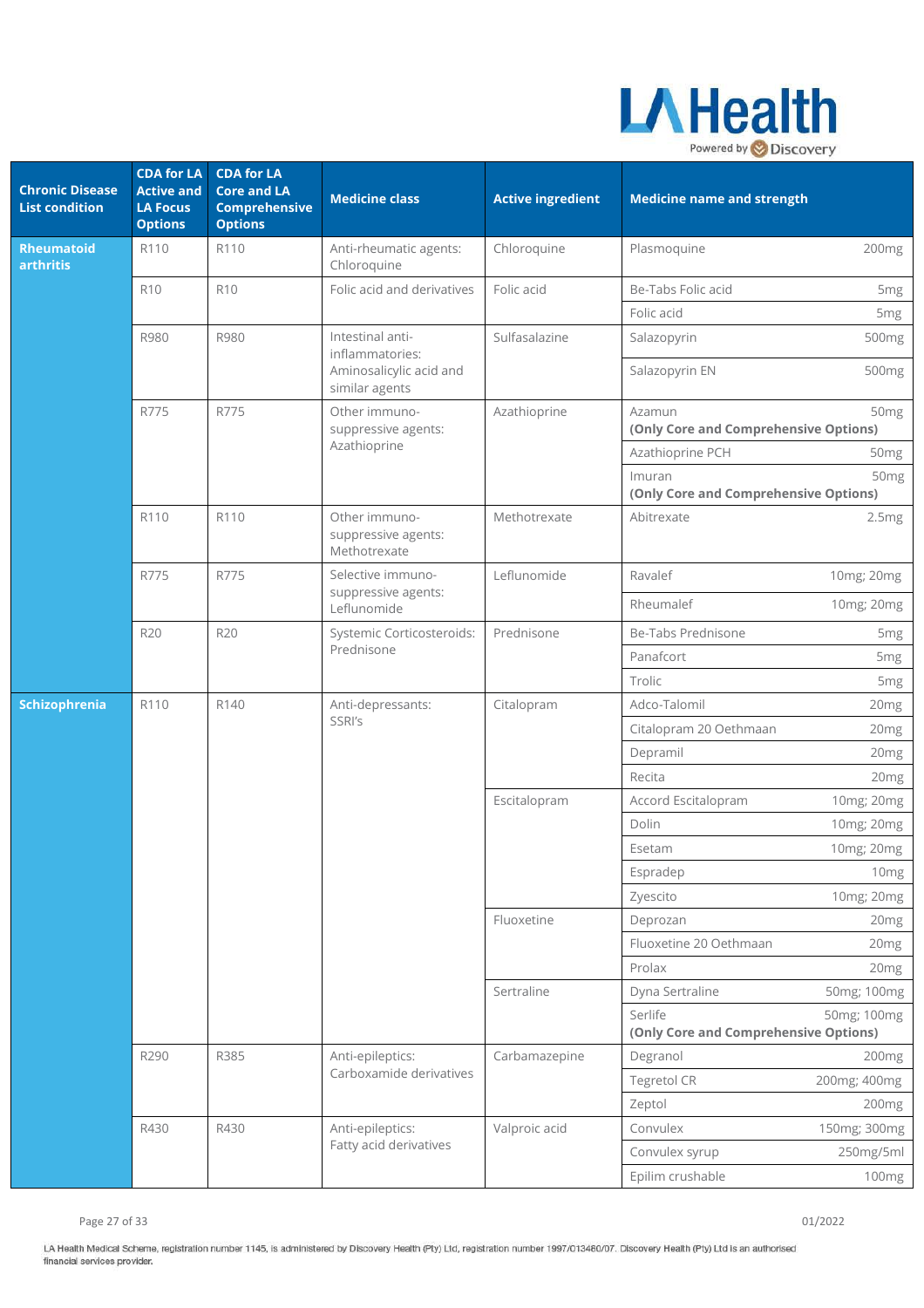

| <b>Chronic Disease</b><br><b>List condition</b> | <b>CDA</b> for LA<br><b>Active and</b><br><b>LA Focus</b><br><b>Options</b> | <b>CDA for LA</b><br><b>Core and LA</b><br><b>Comprehensive</b><br><b>Options</b> | <b>Medicine class</b>                                           | <b>Active ingredient</b> | <b>Medicine name and strength</b>             |                                           |
|-------------------------------------------------|-----------------------------------------------------------------------------|-----------------------------------------------------------------------------------|-----------------------------------------------------------------|--------------------------|-----------------------------------------------|-------------------------------------------|
| <b>Schizophrenia</b>                            | R430                                                                        | R430                                                                              | Anti-epileptics:                                                | Valproic acid            | Epilim sugar-free syrup                       | 200mg/5ml                                 |
|                                                 |                                                                             |                                                                                   | Fatty acid derivatives                                          |                          | Eprolep CR                                    | 200mg; 300mg; 500mg                       |
|                                                 |                                                                             |                                                                                   |                                                                 |                          | Navalpro CR                                   | 200mg; 300mg; 500mg                       |
|                                                 |                                                                             |                                                                                   |                                                                 |                          | Valeptic CR                                   | 300mg; 500mg                              |
|                                                 | R335                                                                        | R335                                                                              | Anti-epileptics:                                                | Lamotrigine              |                                               | Dyna-Lamotrigine 25mg; 50mg; 100mg; 200mg |
|                                                 |                                                                             |                                                                                   | Other agents                                                    |                          | Epitec                                        | 25mg; 50mg; 100mg; 200mg                  |
|                                                 |                                                                             |                                                                                   |                                                                 |                          | Girotec                                       | 50mg; 100mg; 200mg                        |
|                                                 |                                                                             |                                                                                   |                                                                 |                          | Serinem                                       | 25mg; 50mg; 100mg; 200mg                  |
|                                                 | R160                                                                        | R160                                                                              | Anti-psychotics:<br>Butyrophenone<br>derivatives                | Haloperidol              | Haloperidol 5 Oethmaan                        | 5 <sub>mg</sub>                           |
|                                                 | R615                                                                        | R945                                                                              | Anti-psychotics:                                                | Clozapine                | Aspen Clozapine                               | 25mg; 100mg                               |
|                                                 |                                                                             |                                                                                   | Clozapine                                                       |                          | Clozapine Oethmaan                            | 25mg; 100mg                               |
|                                                 | R345                                                                        | R345                                                                              | Anti-psychotics:<br>Lithium                                     | Lithium                  | Camcolit                                      | 250mg; 400mg                              |
|                                                 | <b>R500</b>                                                                 | <b>R500</b>                                                                       | Anti-psychotics:<br>Olanzapine                                  | Olanzapine               | Olexar                                        | 5mg; 10mg                                 |
|                                                 |                                                                             |                                                                                   |                                                                 |                          | Zolanz                                        | 5mg; 10mg                                 |
|                                                 | R400                                                                        | R400                                                                              | Anti-psychotics:<br>Phenothiazines with<br>aliphatic side-chain | Chlorpromazine           | Largactil                                     | 25mg; 50mg; 100mg                         |
|                                                 | R295                                                                        | R295                                                                              | Anti-psychotics:<br>Quetiapine                                  | Quetiapine               | Aroquet                                       | 25mg; 100mg; 200mg; 300mg                 |
|                                                 |                                                                             |                                                                                   |                                                                 |                          | Dopaquel                                      | 25mg; 100mg; 200mg; 300mg                 |
|                                                 |                                                                             |                                                                                   |                                                                 |                          | Mylan Quetiapine<br>25mg; 100mg; 200mg; 300mg |                                           |
|                                                 |                                                                             |                                                                                   |                                                                 |                          | Psyquet                                       | 25mg; 100mg; 200mg; 300mg                 |
|                                                 |                                                                             |                                                                                   |                                                                 |                          | Truvalin                                      | 25mg; 100mg; 200mg; 300mg                 |
|                                                 |                                                                             |                                                                                   |                                                                 |                          | Zimbiquet                                     | 25mg; 100mg; 200mg; 300mg                 |
|                                                 | R560                                                                        | R650                                                                              | Anti-psychotics:                                                | Flupenthixol             | Fluanxol                                      | 0.5mg; 1mg                                |
|                                                 |                                                                             |                                                                                   | Thioxanthene derivatives                                        |                          | Fluanxol depot 1ml                            | 20mg                                      |
|                                                 |                                                                             |                                                                                   |                                                                 | Zuclopenthixol           | Clopixol                                      | 2mg; 10mg                                 |
|                                                 |                                                                             |                                                                                   |                                                                 |                          | Clopixol depot                                | 200mg                                     |
|                                                 | R235                                                                        | R235                                                                              | Other anti-psychotics:                                          | Aripiprazole             | Abipip                                        | 5mg; 10mg; 15mg                           |
|                                                 |                                                                             |                                                                                   | Aripiprazole                                                    |                          | Abipip ODT                                    | 10mg; 15mg                                |
|                                                 |                                                                             |                                                                                   |                                                                 |                          | Apripent                                      | 5mg; 10mg; 15mg                           |
|                                                 |                                                                             |                                                                                   |                                                                 |                          | Aprizon                                       | 5mg; 10mg; 15mg                           |
|                                                 |                                                                             |                                                                                   |                                                                 |                          | Arizofy                                       | 5mg; 10mg; 15mg                           |
|                                                 | R360                                                                        | R440                                                                              | Other anti-psychotics:                                          | Risperidone              | Risnia                                        | 0.5mg; 1mg; 2mg; 3mg                      |
|                                                 |                                                                             |                                                                                   | Risperidone                                                     |                          | Rispacor                                      | 0.5mg; 1mg; 2mg; 3mg                      |
|                                                 |                                                                             |                                                                                   |                                                                 |                          | Rispide                                       | 0.5mg; 1mg; 2mg                           |
|                                                 |                                                                             |                                                                                   |                                                                 |                          | Zoxadon                                       | 0.5mg; 1mg; 2mg; 3mg; 4mg                 |
|                                                 |                                                                             |                                                                                   |                                                                 |                          | Zoxadon ODT                                   | 0.5mg; 1mg; 2mg                           |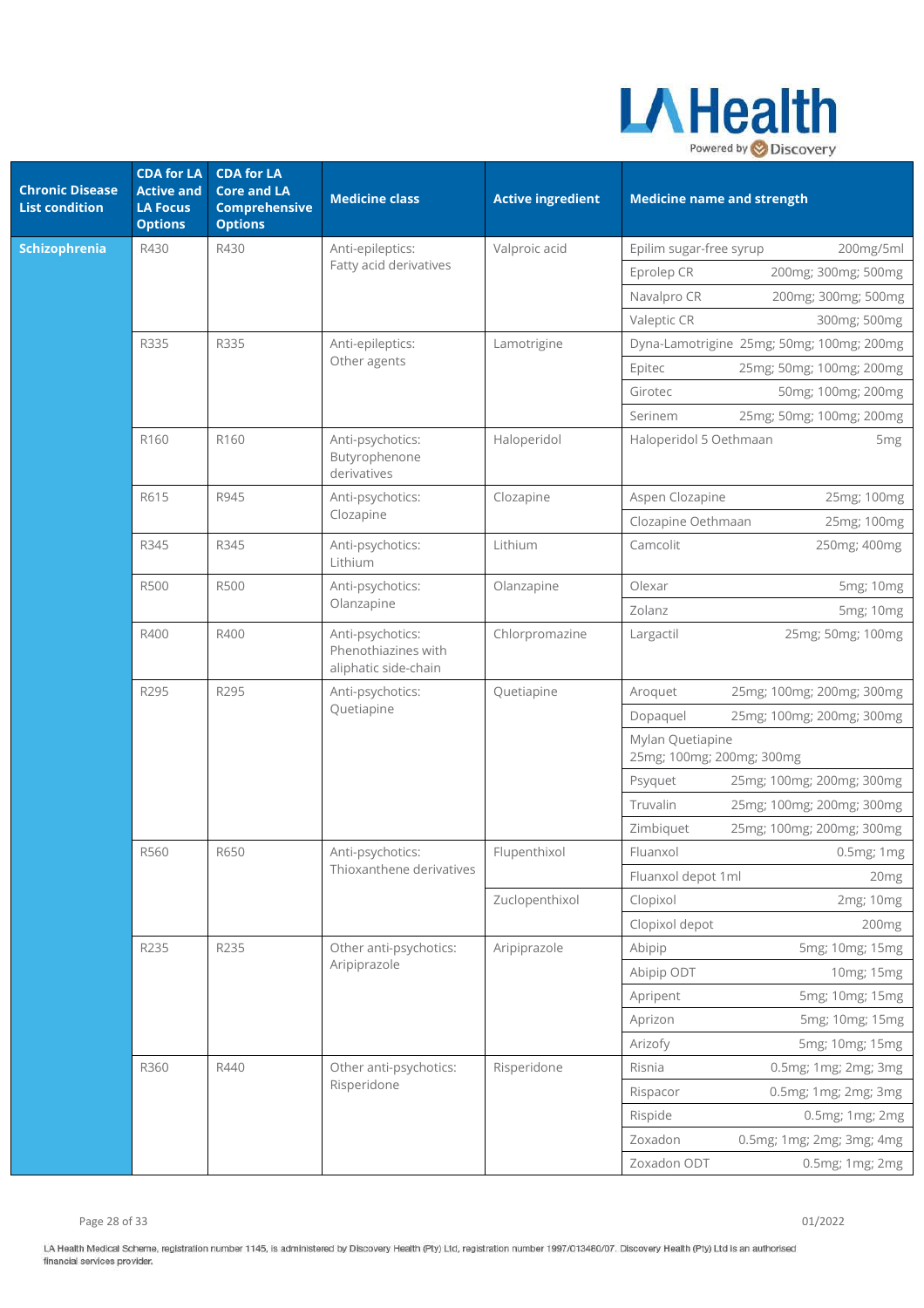

| <b>Chronic Disease</b><br><b>List condition</b> | <b>CDA for LA</b><br><b>Active and</b><br><b>LA Focus</b><br><b>Options</b> | <b>CDA for LA</b><br><b>Core and LA</b><br><b>Comprehensive</b><br><b>Options</b> | <b>Medicine class</b>                                         | <b>Active ingredient</b> | <b>Medicine name and strength</b>               |                  |
|-------------------------------------------------|-----------------------------------------------------------------------------|-----------------------------------------------------------------------------------|---------------------------------------------------------------|--------------------------|-------------------------------------------------|------------------|
| <b>Systemic lupus</b>                           | <b>R60</b>                                                                  | <b>R60</b>                                                                        | Anti-inflammatory                                             | Diclofenac               | Adco-Diclofenac                                 | 50 <sub>mg</sub> |
| erythematosus<br>(SLE)                          |                                                                             |                                                                                   | agents:<br>Acetic acid derivatives                            |                          | A-Lennon Diclofenac                             | 25mg; 50mg       |
|                                                 |                                                                             |                                                                                   | and related substances                                        |                          | Diclofenac Biotech                              | 25mg             |
|                                                 |                                                                             |                                                                                   |                                                               |                          | Mylan Diclofenac                                | 25mg; 50mg       |
|                                                 |                                                                             |                                                                                   |                                                               |                          | Panamor AT                                      | 50 <sub>mg</sub> |
|                                                 |                                                                             |                                                                                   |                                                               | Indomethacin             | Betacin                                         | 25mg             |
|                                                 |                                                                             |                                                                                   |                                                               |                          | Gulf Indomethacin                               | 25mg             |
|                                                 |                                                                             |                                                                                   |                                                               |                          | Methocaps                                       | 25 <sub>mg</sub> |
|                                                 | <b>R60</b>                                                                  | <b>R60</b>                                                                        | Anti-inflammatory                                             | Meloxicam                | Adco-Meloxicam                                  | 15mg             |
|                                                 |                                                                             |                                                                                   | agents:<br>Oxicams                                            |                          | Coxflam                                         | 7.5mg            |
|                                                 |                                                                             |                                                                                   |                                                               |                          | Flexocam                                        | 7.5mg            |
|                                                 |                                                                             |                                                                                   |                                                               |                          | Medoxicam                                       | 7.5mg            |
|                                                 |                                                                             |                                                                                   |                                                               | Piroxicam                | Pyrocaps                                        | 20mg             |
|                                                 |                                                                             |                                                                                   |                                                               |                          | Roxifen                                         | 20mg             |
|                                                 | R45                                                                         | R45                                                                               | Anti-inflammatory<br>agents:<br>Propionic acid<br>derivatives | Ibuprofen                | Betaprofen                                      | 200mg            |
|                                                 |                                                                             |                                                                                   |                                                               |                          | Betaprofen FC                                   | 400mg            |
|                                                 |                                                                             |                                                                                   |                                                               |                          | <b>Bren</b>                                     | 400mg            |
|                                                 |                                                                             |                                                                                   |                                                               |                          | Ibucine                                         | 200mg; 400mg     |
|                                                 |                                                                             |                                                                                   |                                                               |                          | Ibunate                                         | 200mg            |
|                                                 |                                                                             |                                                                                   |                                                               |                          | Ibusor                                          | 200mg            |
|                                                 |                                                                             |                                                                                   |                                                               | Naproxen                 | Mylan Naproxen                                  | 250mg            |
|                                                 |                                                                             |                                                                                   |                                                               |                          | Naproscript                                     | 250mg            |
|                                                 | R110                                                                        | R110                                                                              | Anti-rheumatic agents:<br>Chloroquine                         | Chloroquine              | Plasmoquine                                     | 200mg            |
|                                                 | <b>R85</b>                                                                  | <b>R85</b>                                                                        | Anti-thrombotic agents:<br>Vitamin K antagonists              | Warfarin                 | Cipla-Warfarin                                  | 5 <sub>mg</sub>  |
|                                                 | <b>R30</b>                                                                  | <b>R35</b>                                                                        | Aspirin:<br>Cardiovascular                                    | Acetylsalicylic acid     | Aspirin Teva                                    | 80 <sub>mg</sub> |
|                                                 |                                                                             |                                                                                   |                                                               |                          | Myoprin                                         | 100mg            |
|                                                 | <b>R25</b>                                                                  | <b>R25</b>                                                                        | Emolients and<br>protectives:<br>Zinc products                | Zinc products            | Zinc ointment bp                                |                  |
|                                                 | R <sub>10</sub>                                                             | <b>R10</b>                                                                        | Folic acid and derivatives                                    | Folic acid               | Be-Tabs Folic acid                              | 5 <sub>mg</sub>  |
|                                                 |                                                                             |                                                                                   |                                                               |                          | Folic acid                                      | 5 <sub>mg</sub>  |
|                                                 | R775                                                                        | R775                                                                              | Other immuno-<br>suppressive agents:<br>Azathioprine          | Azathioprine             | Azamun<br>(Only Core and Comprehensive Options) | 50 <sub>mg</sub> |
|                                                 |                                                                             |                                                                                   |                                                               |                          | Azathioprine PCH                                | 50 <sub>mg</sub> |
|                                                 |                                                                             |                                                                                   |                                                               |                          | Imuran<br>(Only Core and Comprehensive Options) | 50 <sub>mg</sub> |
|                                                 | R110                                                                        | R110                                                                              | Other immuno-<br>suppressive agents:<br>Methotrexate          | Methotrexate             | Abitrexate                                      | 2.5mg            |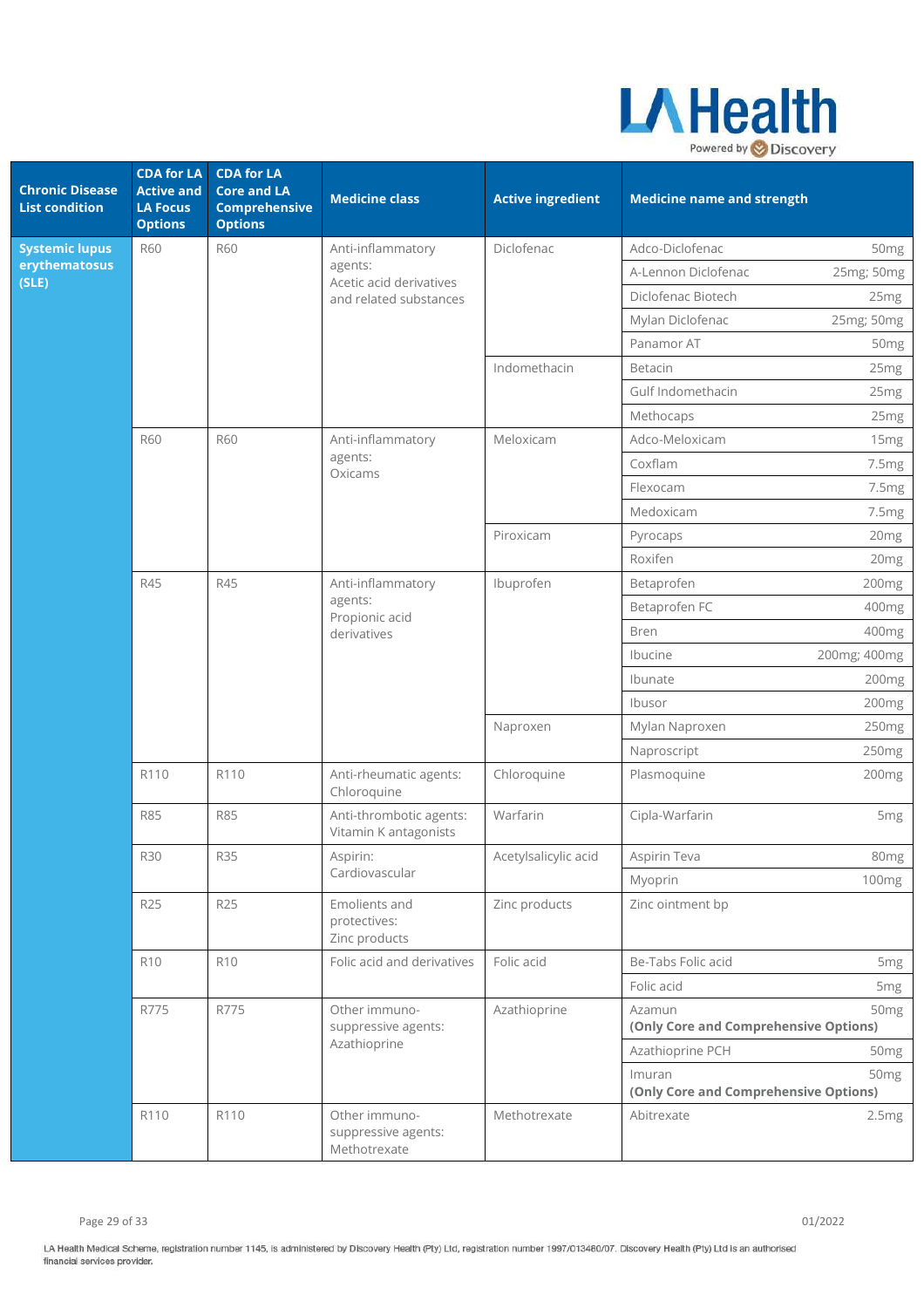

| <b>Chronic Disease</b><br><b>List condition</b> | <b>CDA for LA</b><br><b>Active and</b><br><b>LA Focus</b><br><b>Options</b> | <b>CDA for LA</b><br><b>Core and LA</b><br><b>Comprehensive</b><br><b>Options</b> | <b>Medicine class</b>                                        | <b>Active ingredient</b> | <b>Medicine name and strength</b>                                              |
|-------------------------------------------------|-----------------------------------------------------------------------------|-----------------------------------------------------------------------------------|--------------------------------------------------------------|--------------------------|--------------------------------------------------------------------------------|
| <b>Systemic lupus</b>                           | <b>R20</b>                                                                  | <b>R20</b>                                                                        | Systemic Corticosteroids:                                    | Prednisone               | Be-Tabs Prednisone<br>5 <sub>mg</sub>                                          |
| erythematosus<br>(SLE)                          |                                                                             |                                                                                   | Prednisone                                                   |                          | Panafcort<br>5 <sub>mg</sub>                                                   |
|                                                 |                                                                             |                                                                                   |                                                              |                          | Trolic<br>5 <sub>mg</sub>                                                      |
|                                                 | R25                                                                         | R <sub>25</sub>                                                                   | <b>Topical Corticosteroids:</b>                              | Betamethasone            | 0.1%<br>Repivate cream                                                         |
|                                                 |                                                                             |                                                                                   | Group III                                                    |                          | 0.1%<br>Topivate cream                                                         |
|                                                 |                                                                             |                                                                                   |                                                              |                          | Vari-Betamethasone cream<br>0.1%                                               |
| <b>Ulcerative colitis</b>                       | R <sub>10</sub>                                                             | R <sub>10</sub>                                                                   | Folic acid and derivatives                                   | Folic acid               | Be-Tabs Folic acid<br>5 <sub>mg</sub>                                          |
|                                                 |                                                                             |                                                                                   |                                                              |                          | Folic acid<br>5 <sub>mg</sub>                                                  |
|                                                 | R980                                                                        | R980                                                                              | Intestinal anti-                                             | Mesalazine               | Asacol<br>400mg; 800mg                                                         |
|                                                 |                                                                             |                                                                                   | inflammatories:<br>Aminosalicylic acid and<br>similar agents |                          | Asacol suppository<br>500 <sub>mg</sub><br>(Not available on KeyPlus Option)   |
|                                                 |                                                                             |                                                                                   |                                                              |                          | 1200mg<br>Mezavant                                                             |
|                                                 |                                                                             |                                                                                   |                                                              |                          | Pentasa<br>500mg                                                               |
|                                                 |                                                                             |                                                                                   |                                                              |                          | Pentasa suppository<br>1000 <sub>mg</sub><br>(Not available on KeyPlus Option) |
|                                                 |                                                                             |                                                                                   |                                                              | Sulfasalazine            | Salazopyrin<br>500mg                                                           |
|                                                 |                                                                             |                                                                                   |                                                              |                          | Salazopyrin EN<br>500 <sub>mg</sub>                                            |
|                                                 | R1 940                                                                      | R1 940                                                                            | Intestinal anti-<br>inflammatories:<br>Corticosteroids       | Budesonide               | Entocord enema<br>$0.02$ mg/1ml<br>(Only Core and Comprehensive Options)       |
|                                                 | R775                                                                        | R775                                                                              | Other immuno-<br>suppressive agents:                         | Azathioprine             | Azamun<br>50 <sub>mg</sub><br>(Only Core and Comprehensive Options)            |
|                                                 |                                                                             |                                                                                   | Azathioprine                                                 |                          | Azathioprine PCH<br>50 <sub>mg</sub>                                           |
|                                                 |                                                                             |                                                                                   |                                                              |                          | Imuran<br>50 <sub>mg</sub><br>(Only Core and Comprehensive Options)            |
|                                                 | R110                                                                        | R110                                                                              | Other immuno-<br>suppressive agents:<br>Methotrexate         | Methotrexate             | Abitrexate<br>2.5mg                                                            |
|                                                 | R20                                                                         | R20                                                                               | Systemic Corticosteroids:                                    | Prednisone               | Be-Tabs Prednisone<br>5 <sub>mg</sub>                                          |
|                                                 |                                                                             |                                                                                   | Prednisone                                                   |                          | Panafcort<br>5 <sub>mg</sub>                                                   |
|                                                 |                                                                             |                                                                                   |                                                              |                          |                                                                                |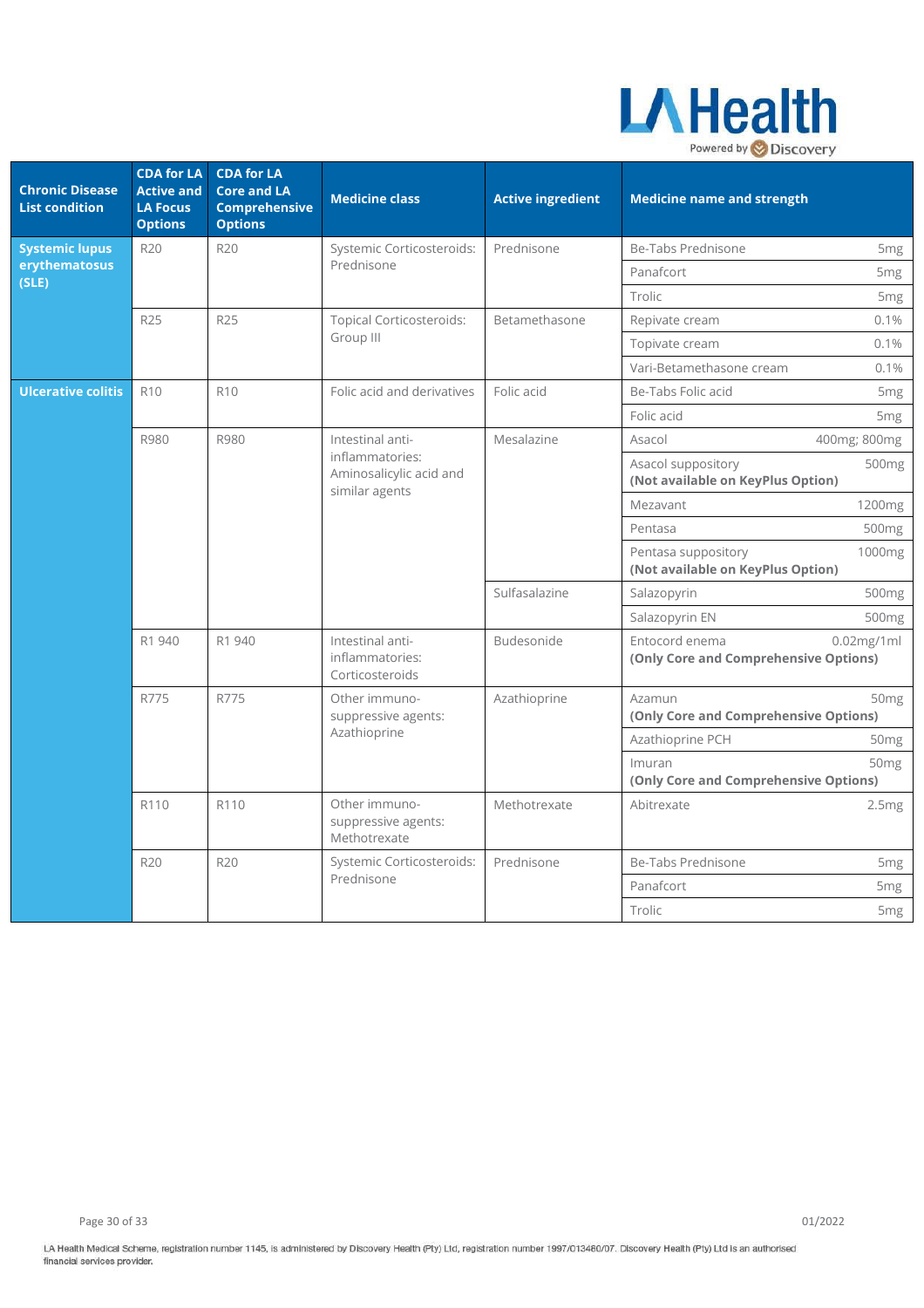

## **The Prescribed Minimum Benefit (PMB) Chronic Disease List (CDL) Enhanced medicine list for all Benefit Options**

The Chronic Drug Amount (CDA) does not apply to the LA KeyPlus Benefit Option.

| <b>Chronic Disease</b><br><b>List condition</b> | <b>CDA for LA</b><br><b>Active and</b><br><b>LA Focus</b><br><b>Options</b> | <b>CDA for LA</b><br><b>Core and LA</b><br><b>Comprehensive</b><br><b>Options</b> | <b>Medicine class</b>                                     | <b>Active ingredient</b>                                                   | <b>Medicine name and strength</b>                                                    |
|-------------------------------------------------|-----------------------------------------------------------------------------|-----------------------------------------------------------------------------------|-----------------------------------------------------------|----------------------------------------------------------------------------|--------------------------------------------------------------------------------------|
| Asthma                                          | R260                                                                        | R270                                                                              | Anti-asthmatics:<br>Leukotriene receptor                  | Montelukast                                                                | Monteflo<br>4mg; 5mg; 10mg<br>(Only Core and Comprehensive Options)                  |
|                                                 |                                                                             |                                                                                   | antagonists                                               |                                                                            | 4mg; 5mg; 10mg<br>Sintrine<br>(Not available on KeyPlus Option)                      |
|                                                 |                                                                             |                                                                                   |                                                           |                                                                            | 4mg; 5mg; 10mg<br>Topraz<br>(Only Core and Comprehensive Options)                    |
|                                                 | R535                                                                        | R535                                                                              | Indacaterol,<br>Glycopyrronium bromide<br>and Mometasone  | Indacaterol,<br>Glycopyrronium<br>bromide and<br>Mometasone                | Zimbus breezhaler (30 caps & inhaler)<br>150/50/80; 150/50/160                       |
|                                                 | R65                                                                         | R65                                                                               | Nasal Corticosteroids                                     | Beclomethasone                                                             | Beclate aquanase 150 dose<br>50mcg                                                   |
|                                                 |                                                                             |                                                                                   |                                                           | Fluticasone                                                                | Flomist 120 dose<br>50mcg<br>(Not available on KeyPlus Option)                       |
| <b>Cardiac failure</b>                          | R415                                                                        | R415                                                                              | Sodium-glucose co-<br>transporter 2 (SGLT2)<br>inhibitors | Dapagliflozin                                                              | 5mg; 10mg<br>Forxiga<br>(Not available on KeyPlus Option)                            |
| <b>Chronic</b><br>obstructive                   | R205                                                                        | R205                                                                              | Adrenergics:<br>Long acting - Formoterol                  | Formoterol                                                                 | Foratec HFA 120 dose<br>12mcg/dose                                                   |
| pulmonary<br>disease (COPD)                     | R410                                                                        | R410                                                                              | Adrenergics:<br>Ultra long acting -<br>Indacaterol        | Indacaterol                                                                | Onbrez breezhaler (30 caps & inhaler)                                                |
|                                                 | R240                                                                        | R240                                                                              | Formoterol and<br>Beclomethasone                          | Formoterol and<br>Beclomethasone                                           | Innuvair 120 dose<br>100/6mcg<br>(Only Core and Comprehensive Options)               |
|                                                 | R240                                                                        | R240                                                                              | Formoterol and<br>Budesonide                              | Formoterol and<br>Budesonide                                               | Symbicord turbohaler 60 dose<br>160/4.5mcg                                           |
|                                                 |                                                                             |                                                                                   |                                                           |                                                                            | Symbicord turbohaler 60 dose<br>320/9mcg<br>(Only Core and Comprehensive Options)    |
|                                                 |                                                                             |                                                                                   |                                                           |                                                                            | Symbicord turbohaler 120 dose<br>160/4.5mcg<br>(Only Core and Comprehensive Options) |
|                                                 |                                                                             |                                                                                   |                                                           |                                                                            | Vannair 120 dose<br>80/4.5mcg; 160/4.5mcg<br>(Only Core and Comprehensive Options)   |
|                                                 | R240                                                                        | R240                                                                              | Formoterol and<br>Mometasone                              | Formoterol and<br>Mometasone                                               | Dulera 120 dose<br>100/5mcg; 200/5mcg                                                |
|                                                 | R545                                                                        | R545                                                                              | Indacaterol and<br>Glycopyrronium bromide                 | Indacaterol and<br>Glycopyrronium<br>bromide                               | Ultibro breezhaler (30 caps & inhaler)                                               |
|                                                 | R450                                                                        | R450                                                                              | Inhaled anticholinergics:<br>Glycopyrronium bromide       | Glycopyrronium<br>bromide                                                  | Seebri breezhaler (30 caps & inhaler)                                                |
|                                                 | R390                                                                        | R390                                                                              | Inhaled anticholinergics:                                 | Tiotropium bromide                                                         | Forvent (refill)<br>18 <sub>mcg</sub>                                                |
|                                                 |                                                                             |                                                                                   | Tiotropium bromide                                        |                                                                            | Tiotor 10 (30 caps & inhaler)                                                        |
|                                                 | R240<br>R240                                                                |                                                                                   | Salmeterol and<br>Fluticasone                             | Salmeterol and<br>Fluticasone                                              | Foxair accuhaler 60 dose<br>50/500<br>(Only Core and Comprehensive Options)          |
|                                                 |                                                                             |                                                                                   |                                                           | Sereflo DPI 60 dose<br>50/100; 50/250<br>(Not available on KeyPlus Option) |                                                                                      |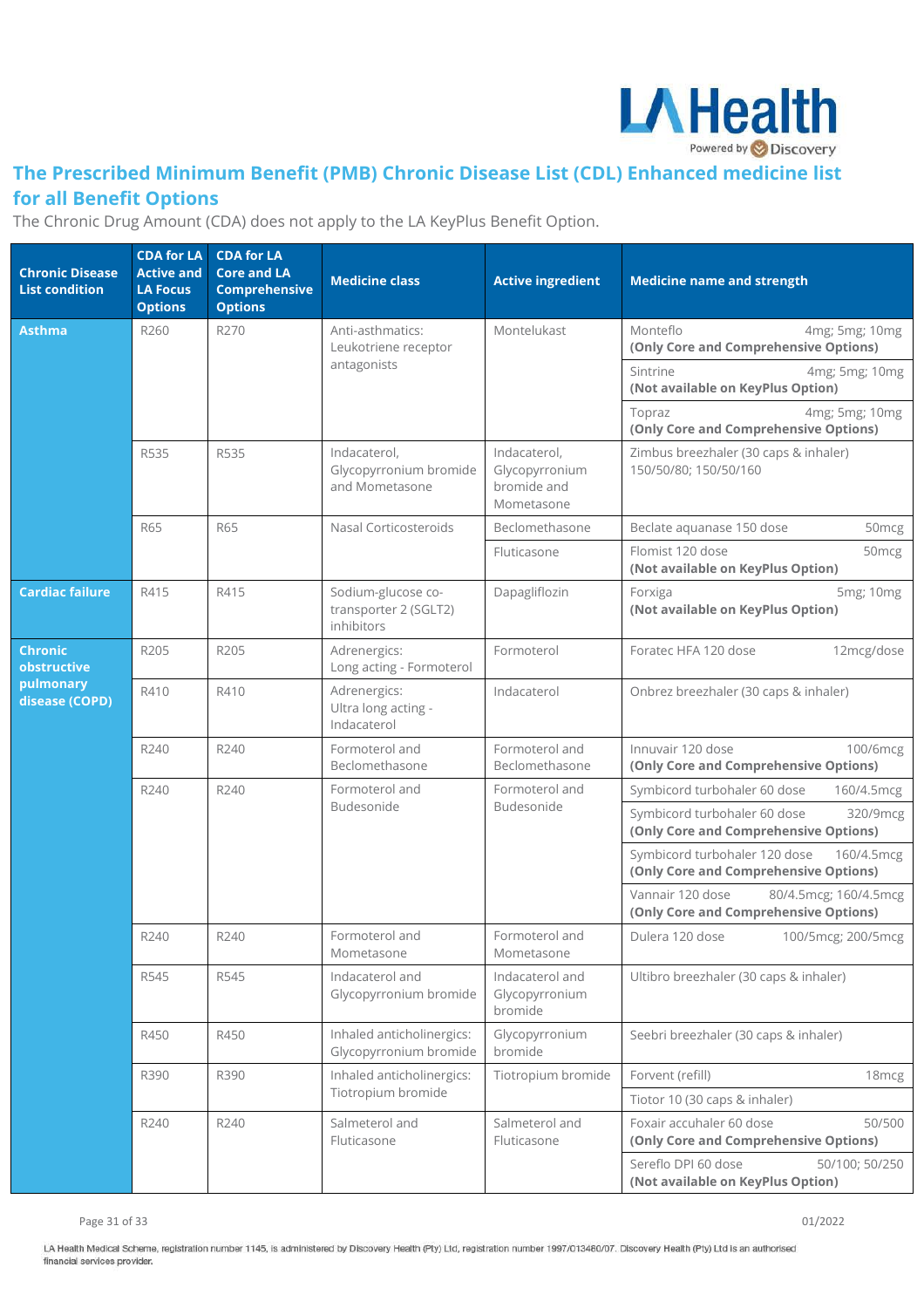

| <b>Chronic Disease</b><br><b>List condition</b> | <b>CDA for LA</b><br><b>Active and</b><br><b>LA Focus</b><br><b>Options</b> | <b>CDA for LA</b><br><b>Core and LA</b><br><b>Comprehensive</b><br><b>Options</b> | <b>Medicine class</b>                                             | <b>Active ingredient</b>                                     | <b>Medicine name and strength</b>                                                          |
|-------------------------------------------------|-----------------------------------------------------------------------------|-----------------------------------------------------------------------------------|-------------------------------------------------------------------|--------------------------------------------------------------|--------------------------------------------------------------------------------------------|
| <b>Chronic</b>                                  | R240                                                                        | R240                                                                              | Salmeterol and                                                    | Salmeterol and                                               | Sereflo HFA 120 dose<br>25/50                                                              |
| obstructive<br>pulmonary<br>disease (COPD)      |                                                                             |                                                                                   | Fluticasone                                                       | Fluticasone                                                  | Sereflo HFA 120 dose<br>25/125; 25/250<br>(Not available on KeyPlus Option)                |
|                                                 |                                                                             |                                                                                   |                                                                   |                                                              | Sereflo HFA synchrobreathe 120 dose<br>25/50                                               |
|                                                 |                                                                             |                                                                                   |                                                                   |                                                              | Sereflo HFA synchrobreathe 120 dose<br>25/125; 25/250<br>(Not available on KeyPlus Option) |
|                                                 | R240                                                                        | R240                                                                              | Vilanterol and<br>Fluticasone                                     | Vilanterol and<br>Fluticasone furoate                        | Relvar ellipta 30 dose<br>92/22mcg<br>(Only Core and Comprehensive Options)                |
| <b>Chronic renal</b>                            | R270                                                                        | R270                                                                              | Hepatitis B vaccine                                               | Hepatitis B, purified                                        | Euvax b vial 1ml<br>20mcg/1ml                                                              |
| disease                                         |                                                                             |                                                                                   |                                                                   | antigen                                                      | Heberbio hbv sgl dose 1ml adult<br>20mcg/1ml                                               |
| <b>Coronary artery</b><br>disease               | R130                                                                        | R235                                                                              | Anti-thrombotic agents:<br>Clopidogrel                            | Clopidogrel                                                  | Acticlop<br>75 <sub>mg</sub><br>(Only Core and Comprehensive Options)                      |
|                                                 |                                                                             |                                                                                   |                                                                   |                                                              | Clopidogrel Unicorn<br>75 <sub>mg</sub><br>(Only Core and Comprehensive Options)           |
|                                                 |                                                                             |                                                                                   |                                                                   |                                                              | Clovexa<br>75 <sub>mg</sub>                                                                |
|                                                 |                                                                             |                                                                                   |                                                                   |                                                              | Deplatt<br>75 <sub>mg</sub><br>(Only Core and Comprehensive Options)                       |
|                                                 |                                                                             |                                                                                   |                                                                   |                                                              | Pharma Dynamics Clopidogrel<br>75 <sub>mg</sub><br>(Only Core and Comprehensive Options)   |
|                                                 |                                                                             |                                                                                   |                                                                   |                                                              | Plagrol<br>75 <sub>mg</sub>                                                                |
| <b>Diabetes</b><br>mellitus Type 2              | R225                                                                        | R225                                                                              | Anti-diabetic agents:<br>Oral drug combinations                   | Metformin and<br>Vildagliptin                                | Jalramet<br>50/850mg; 50/1000mg<br>(Not available on KeyPlus Option)                       |
|                                                 | R710                                                                        | R710                                                                              | Anti-diabetic agents:<br>Other, excluding Insulins<br>- Exenatide | Exenatide                                                    | Byetta disposable pen 60 dose 1.2ml<br>5mcg/dose                                           |
|                                                 |                                                                             |                                                                                   |                                                                   |                                                              | Byetta disposable pen 60 dose 2.4ml<br>10mcg/dose                                          |
|                                                 | R160                                                                        | R220                                                                              | Dipeptidyl peptidase<br>inhibitors:<br>Vildagliptin               | Vildagliptin                                                 | lalra<br>50 <sub>mg</sub><br>(Not available on KeyPlus Option)                             |
|                                                 | R415                                                                        | R415                                                                              | Sodium-glucose co-<br>transporter 2 (SGLT2)<br>inhibitors         | Dapagliflozin                                                | 5mg; 10mg<br>Forxiga<br>(Not available on KeyPlus Option)                                  |
| <b>Multiple</b><br>sclerosis                    | R7 000                                                                      | R7 000                                                                            | Cytokines and<br>immunomodulators -<br>Other                      | Glatiramer Acetate                                           | Copaxone pre-filled syringe 1ml<br>20mg/1ml                                                |
|                                                 | R7 000                                                                      | R7 000                                                                            | Selective<br>immunosuppressive<br>agents - Fingolimod             | Fingolimod                                                   | Myelenea<br>0.5mg                                                                          |
| <b>Rheumatoid</b><br>arthritis                  | <b>R60</b>                                                                  | R220                                                                              | Anti-inflammatory<br>agents:<br>Coxibs                            | Celecoxib                                                    | Celecoxib Unicorn<br>100mg; 200mg<br>(Not available on KeyPlus Option)                     |
|                                                 |                                                                             |                                                                                   |                                                                   |                                                              | Coxleon<br>100mg; 200mg<br>(Not available on KeyPlus Option)                               |
| <b>Systemic lupus</b><br>erythematosus          | <b>R60</b>                                                                  | R220                                                                              | Anti-inflammatory<br>agents:                                      | Celecoxib                                                    | Celecoxib Unicorn<br>100mg; 200mg<br>(Not available on KeyPlus Option)                     |
| (SLE)                                           |                                                                             | Coxibs                                                                            |                                                                   | Coxleon<br>100mg; 200mg<br>(Not available on KeyPlus Option) |                                                                                            |